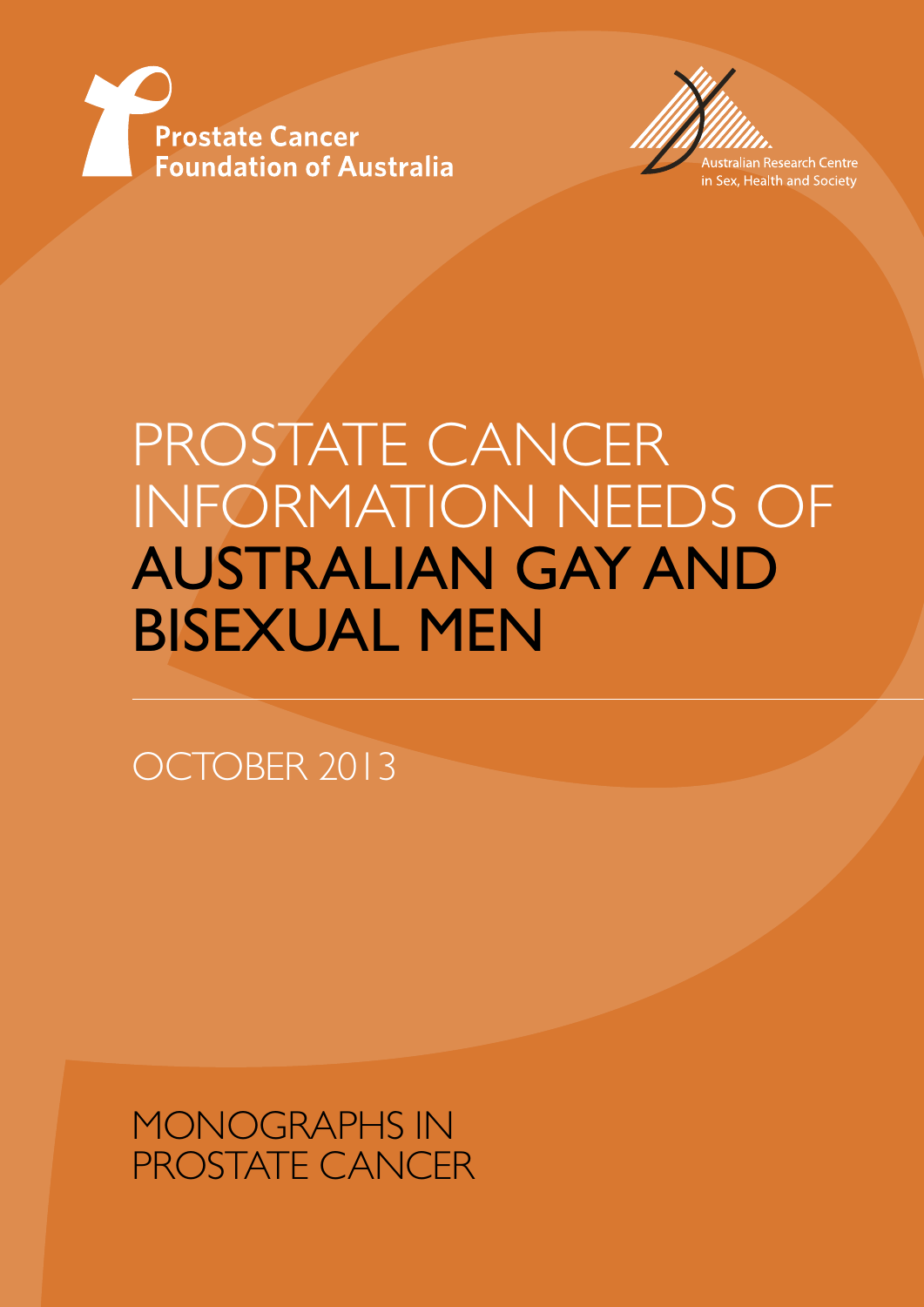## OUR VISION, MISSION AND VALUES

**Prostate Cancer Foundation of Australia (PCFA) is a broad-based community organisation and the peak national body for prostate cancer in Australia. We are dedicated to reducing the impact of prostate cancer on Australian men, their partners, families and the wider community.**

We do this by:

- Promoting and funding world leading, innovative research into prostate cancer
- Implementing awareness campaigns and education programs for the Australian community, health professionals and Government
- Supporting men and their families affected by prostate cancer, through evidence–based information and resources, support groups and Prostate Cancer Specialist Nurses.

PCFA receives Government funding for specific projects and relies on the generosity of individuals, the community and partnerships, such as those with The Movember Foundation and Commonwealth Bank, to carry out our essential work.

#### **Suggested citation:**

Wong, W.K.T., Lowe, A., Dowsett, G.W., Duncan, D., O'Keeffe, D., & Mitchell, A. (2013). Prostate cancer information needs of Australian gay and bisexual men. Sydney: Prostate Cancer Foundation of Australia.

ISBN: 978-0-9923335-8-4

**Copies of this monograph can be obtained by contacting:**

**Prostate Cancer Foundation of Australia Level 3, 39-41 Chandos Street St Leonards NSW 2065 Australia**

**Postal Address: GPO Box 1332, Lane Cove, NSW, 1595 Australia Telephone: +61 2 9438 7000 / 1800 22 00 99 (freecall) Email: enquiries@pcfa.org.au Web: www.pcfa.org.au**

#### **Copyright © Prostate Cancer Foundation of Australia 2013**

This work is copyright. Apart from any use as permitted under the Copyright Act 1968, no part may be reproduced by any process without written permission from Prostate Cancer Foundation of Australia. Requests and enquiries concerning reproduction and rights should be addressed to the Chief Executive Officer, Prostate Cancer Foundation of Australia, GPO Box 1332, Lane Cove, NSW, 1595, Australia.

Website: www.pcfa.org.au Email: enquiries@pcfa.org.au

Photography: Gavin Jowitt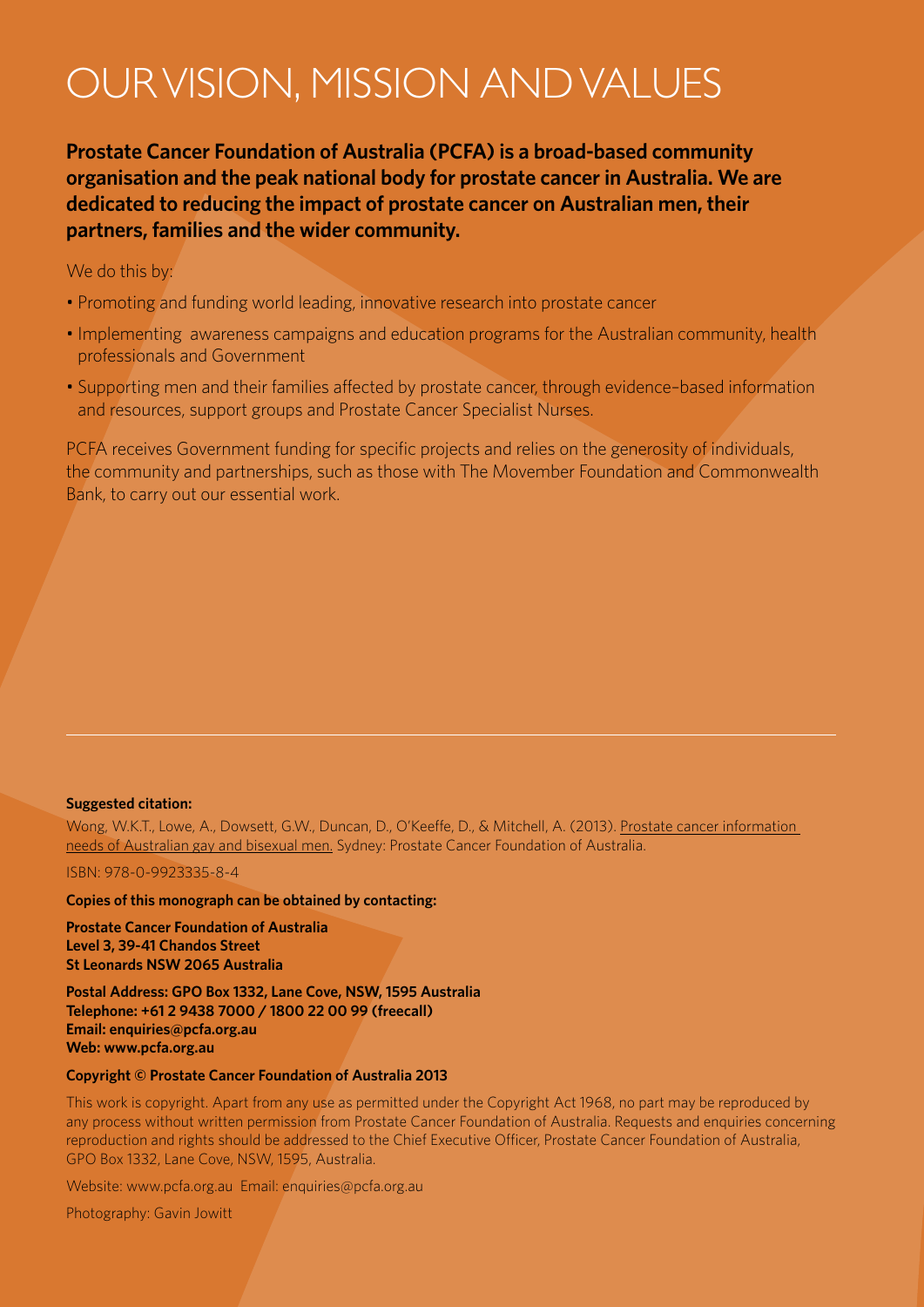## PROSTATE CANCER INFORMATION NEEDS OF AUSTRALIAN GAY AND BISEXUAL MEN

**W.K. Tim Wong 1 Anthony Lowe 1, 3 Gary W. Dowsett 2 Duane Duncan 2 David O'Keeffe 2 Anne Mitchell 2**

1 Prostate Cancer Foundation of Australia

- <sup>2</sup> Australian Research Centre in Sex, Health & Society, La Trobe University
- <sup>3</sup> Griffith Health Institute, Griffith University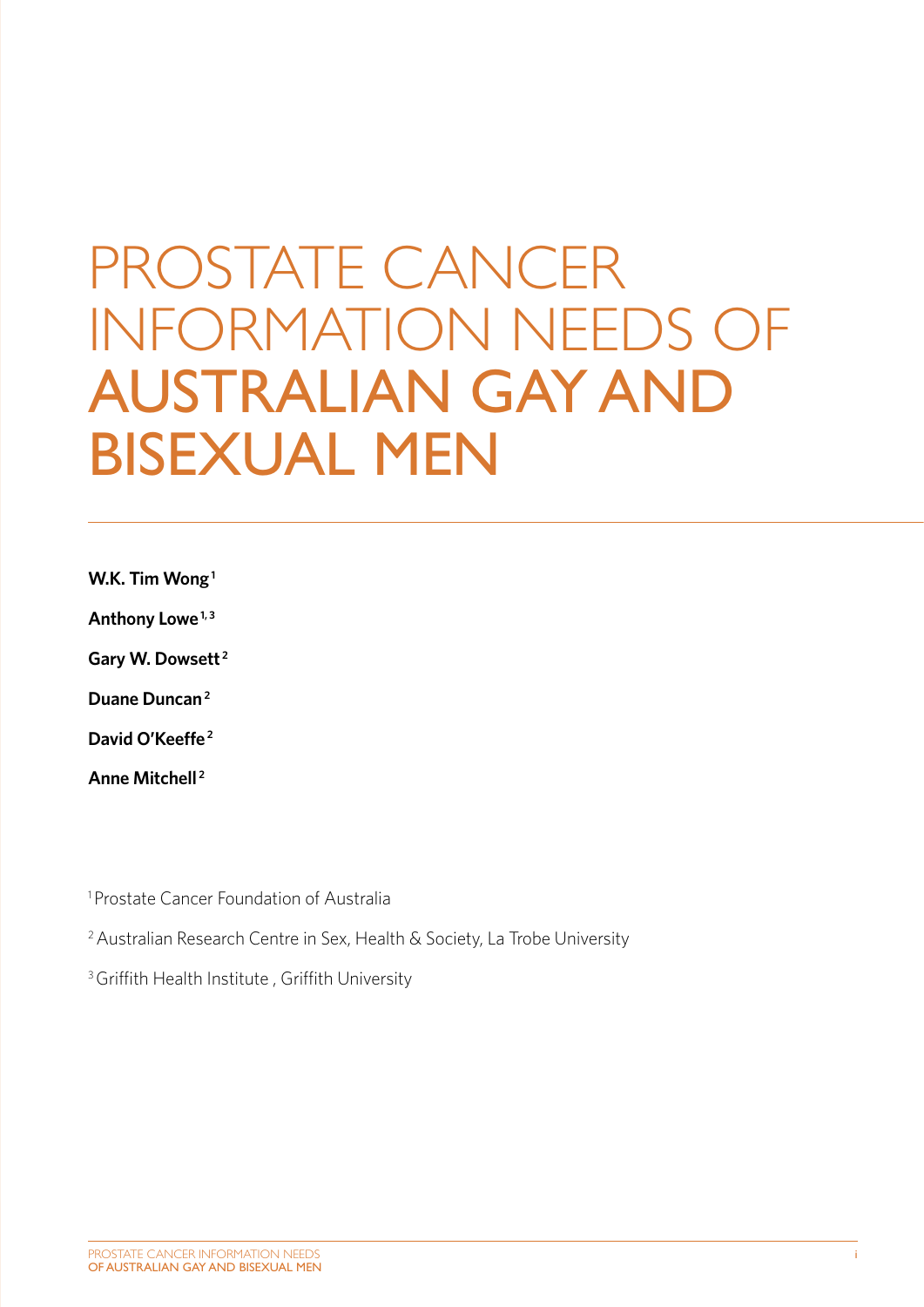## ACKNOWLEDGEMENTS

#### **We acknowledge the following individuals and organisations for their contribution:**

#### **Participants**

We thank the men in the focus groups for their time and willingness to share their experiences.

#### Australian Research Centre in Sex, Health & Society (La Trobe University)

We thank Jan Watson and Andrew Westle for research support and assistance.

#### Malecare (USA)

We thank our partner organisation, Malecare (www.malecare.org), for the use of information and materials provided by them in this report.



#### Cancer Australia

One of the two studies commissioned by PCFA and reported in this monograph was made possible through the *Supporting men with prostate cancer through evidence-based resources and support* project – a Cancer Australia initiative funded by the Australian Government.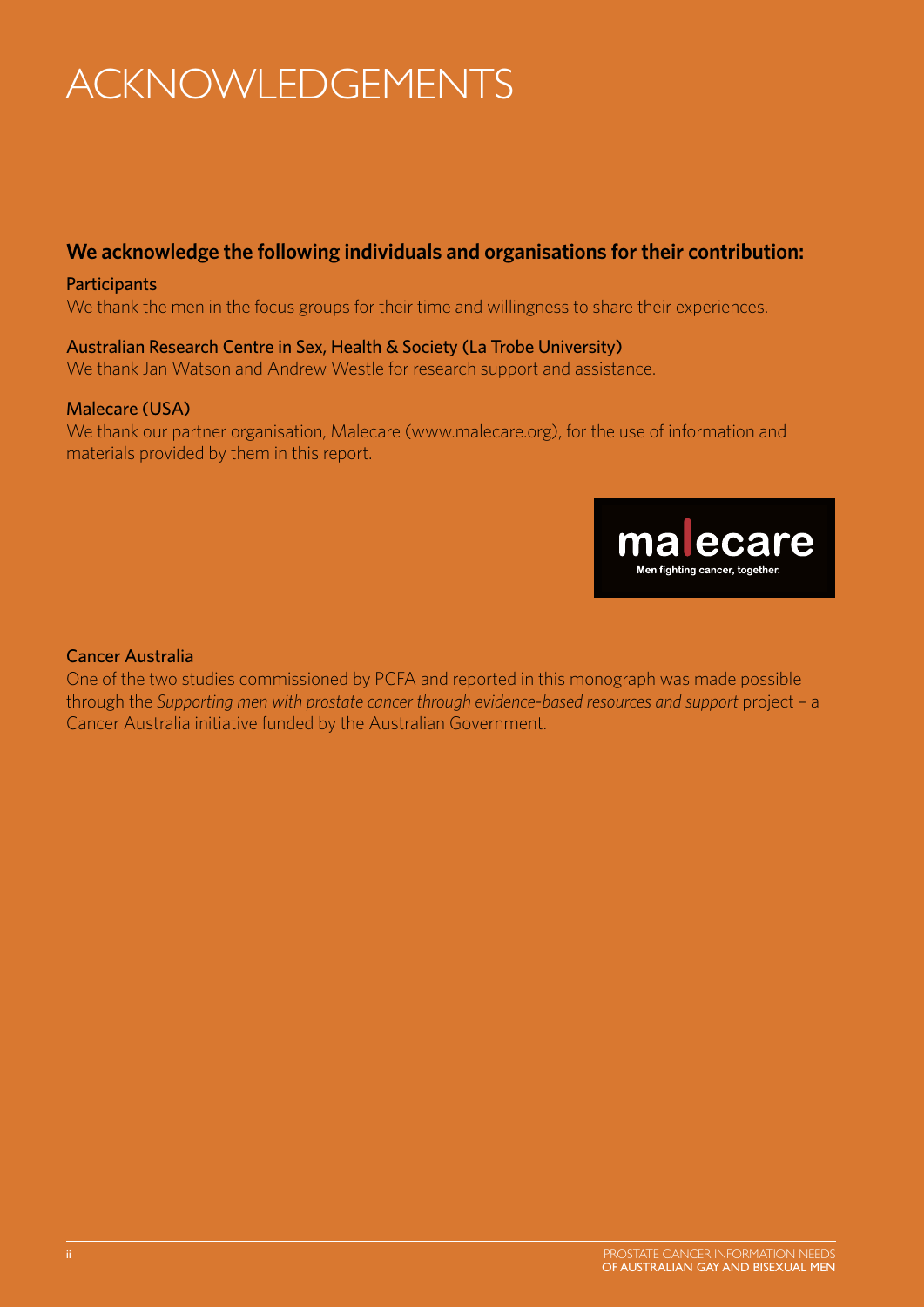## **CONTENTS**

| FOREWORD                                                                                                                                           |                |
|----------------------------------------------------------------------------------------------------------------------------------------------------|----------------|
| <b>INTRODUCTION</b>                                                                                                                                | 2              |
| STUDY 1: AN AUDIT OF EXISTING RESOURCES<br>AND WEBSITES PROVIDING INFORMATION TO GAY<br>AND BISEXUAL MEN WITH PROSTATE CANCER                      | 5              |
| STUDY 2: AN EXAMINATION OF THE PROSTATE<br><b>CANCER HEALTH INFORMATION RESOURCES</b><br>AND PROMOTION NEEDS OF AUSTRALIAN GAY<br>AND BISEXUAL MEN | 9              |
| <b>DISCUSSION</b>                                                                                                                                  | 17             |
| <b>REFERENCES</b>                                                                                                                                  | 2 <sup>1</sup> |
| <b>APPENDIX</b>                                                                                                                                    | 26             |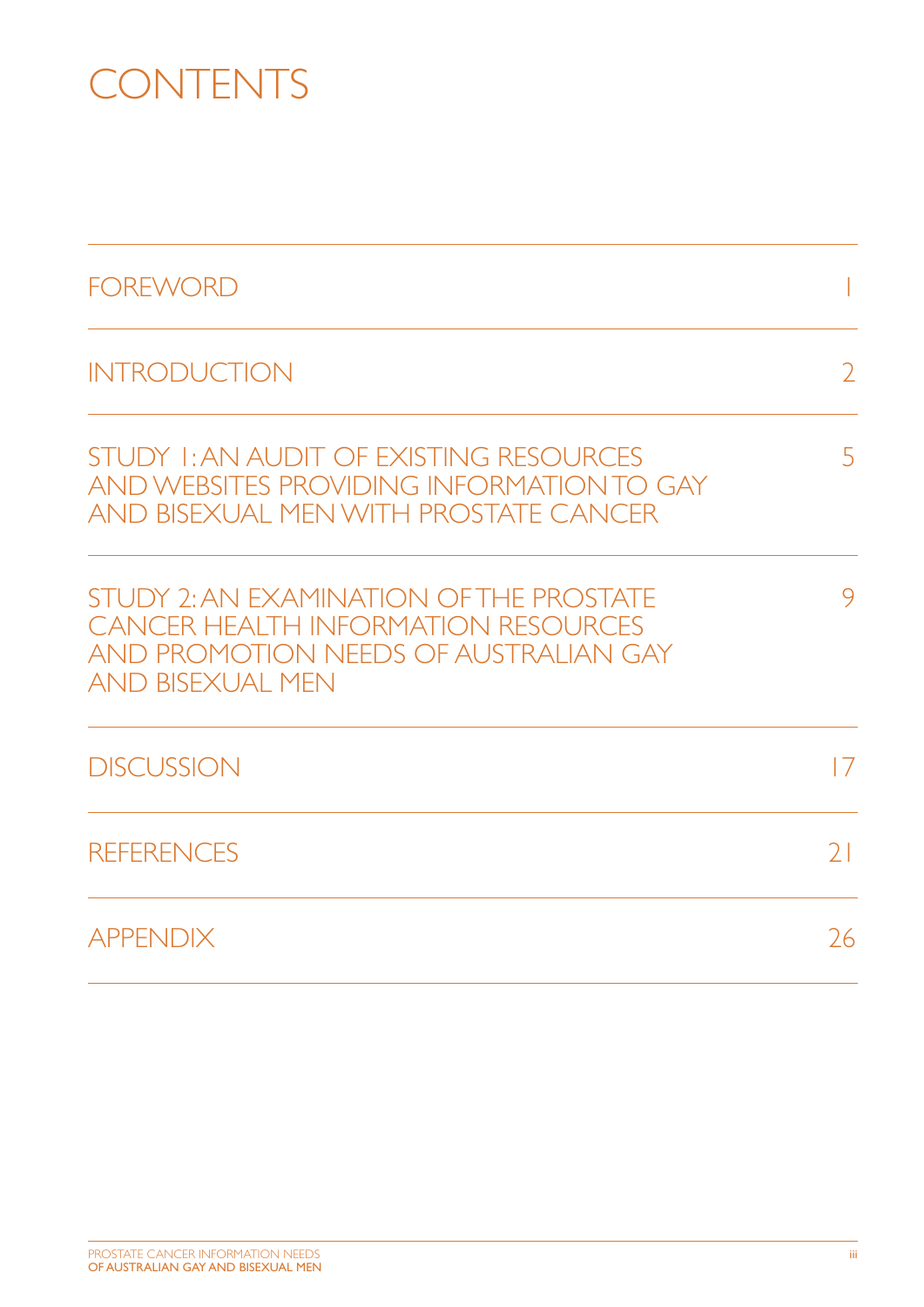## **FOREWORD**

In spite of the vast amount of research into prostate cancer, sexual orientation is not a piece of information that is routinely collected in cancer registries, nor is it usually asked of men who participated in prostate cancer research studies, which means there is a lack of clarity about the experiences of gay and bisexual men with prostate cancer and uncertainty about their information needs relating to this health issue.

In redressing this situation, Prostate Cancer Foundation of Australia (PCFA) commissioned the Australian Research Centre in Sex, Health and Society (ARCSHS), at La Trobe University, to conduct two studies.

- An audit of existing resources and websites providing prostate cancer information catering to the needs of gay and bisexual men.
- An examination of the prostate cancer health information resources and promotion needs for Australian gay and bisexual men.

Findings from these studies show that there is a dearth of information materials and resources specifically for gay and bisexual men, and information that is particular and pertinent to gay and bisexual men is either inadequate or absent. The language and imagery used in existing information materials overwhelmingly reflects heterosexuality, and gay and bisexual men are not included in the information even though they are more likely than heterosexual men to experience the impact of prostate cancer because of the possibility that one or both partners in a same-sex relationship could be diagnosed with it.

Informed by these findings, and in partnership with Malecare, PCFA, through its Gay and Bisexual Men's Prostate Cancer Initiative, has established five support groups specifically for gay and bisexual men in Adelaide, Brisbane, Melbourne, Perth and Sydney. Work has commenced to establish more gay and bisexual men's support groups in Darwin and Hobart.

Moreover, PCFA is developing a set of resources for gay and bisexual men that provide information on a range of issues relating to prostate cancer specifically written and designed for this population. These resources are explicitly for gay and bisexual men, culturally appropriate and written in plain nonmedical language to inform them of the diagnostic process, potential impact of prostate cancer and treatment on their social and sexual lives, as well as support and wellbeing issues following diagnosis and treatment. More importantly, the information needs of gay and bisexual men identified in the studies are addressed in these resources. PCFA positions these resources as parts of the process of illuminating and redressing the inadequate attention to gay and bisexual men's information needs pertaining to prostate cancer health.

This report is one of the few research-based documents on prostate cancer that places gay and bisexual men as its prime focus. We trust you will read with interest, and join with PCFA in its endeavour to reduce the impact of prostate cancer on Australian gay and bisexual men, their partners, families and friends through research, awareness and support.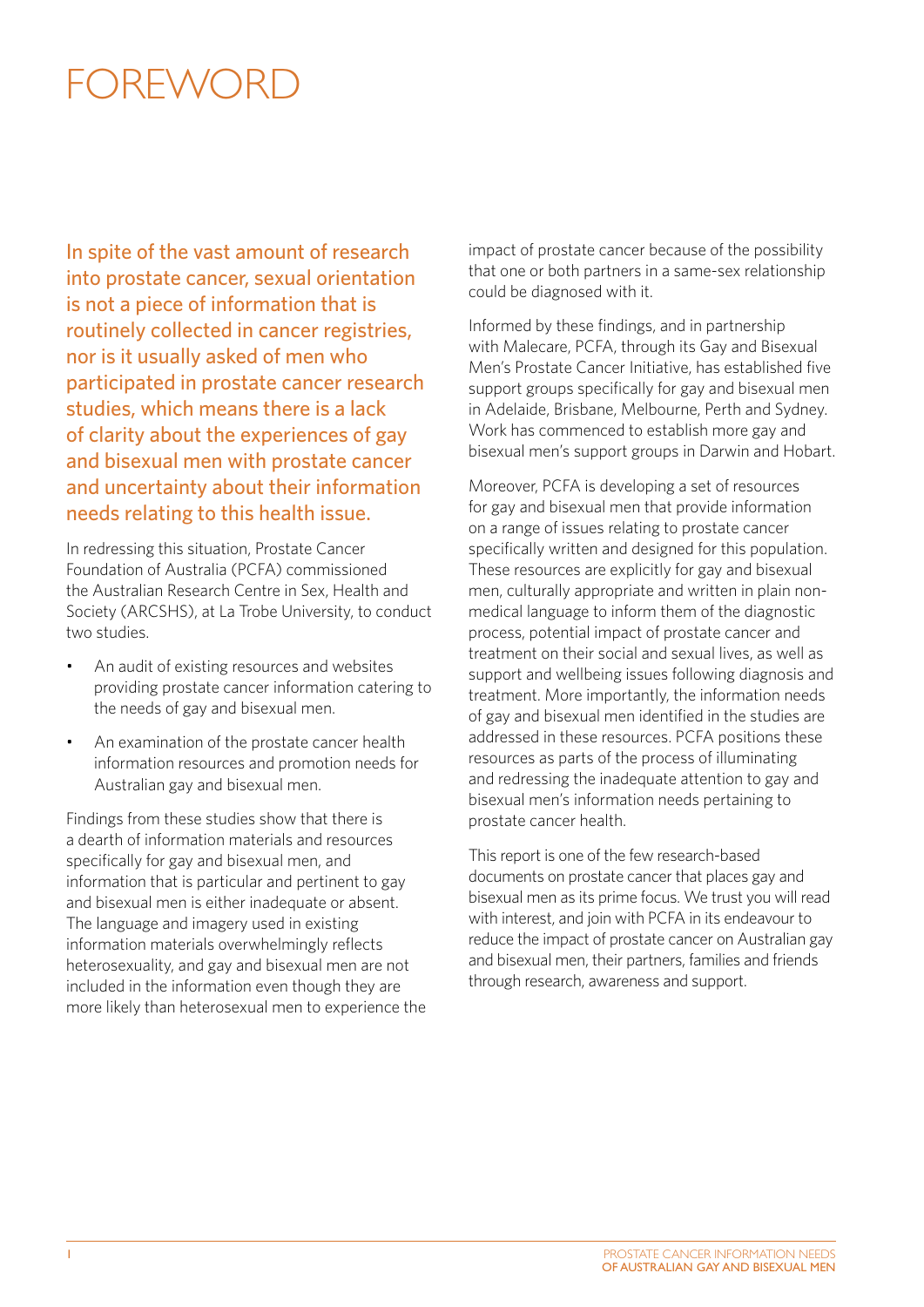## INTRODUCTION

Prostate cancer is the second most commonly diagnosed cancer and the sixth leading cause of cancer death in men worldwide<sup>[1]</sup>. In Australia, prostate cancer is the most common non-skin cancer in the male population<sup>[2]</sup>, and accounts for 25-30% of cancers diagnosed each year in men $^{[3]}$ . In 2009, more than 19,400 new diagnoses were reported, and in 2010, there were more than 3,200 deaths from prostate cancer accounting for 5% of all deaths and 13% of cancer-related deaths among men aged 25 and over<sup>[4]</sup>, which places it as one of the most common causes of cancer death in 2010 (second to lung cancer)<sup>[5]</sup>. It is anticipated that prostate cancer will continue to be the most common cancer diagnosed in men in 2020[3]. Therefore, it is not surprising that a vast body of research on a range of prostate cancer related issues is available. However, in almost all of the research conducted to examine issues affecting men with prostate cancer, an important factor that is often ignored is their sexual orientation\*. The absence of information about sexual orientation in cancer surveillance efforts<sup>[7]</sup> means that the experiences of gay and bisexual men<sup>†</sup> with cancer are poorly understood<sup>[8]</sup>.

#### **GAY AND BISEXUAL MEN WITH PROSTATE CANCER**

There are no published research findings indicating that gay men are diagnosed with prostate cancer at a different rate when compared with heterosexual men[9], which means prostate cancer is just as important as a health concern for gay and bisexual men as it is for heterosexual men. While the endeavour to identify the percentage of gay or bisexually identified individuals within a population can be challenging due to methodological and definitional issues  $[10, 11]$ , using a very conservative estimate of 3-5% of the total male population as gay identified  $[12, 13, 14]$ , it can be assumed that of the 19,400 plus new prostate cancer diagnoses reported in 2009, between 600 to 1,000 gay and bisexual men will be diagnosed with prostate cancer, adding to the many more who are already living with the disease. This estimation could be even higher given

a recent survey conducted by PCFA, which explored the awareness and attitude of men aged between 18 and 50 pertaining to prostate cancer<sup>[15]</sup>, found that 7% of the total number of respondents identified as gay, 4% as bisexual, and a further 3% identified as non-heterosexual. This is a critical issue, for it has been argued that while the cancer will affect gay and bisexual men in the same way as heterosexual men, some of their concerns and lived experiences will be different [9, 16].

The extensive amount of prostate cancer psychosocial research has provided thoughtful and insightful understanding into the experiences of living with the disease from multiple perspectives, such as from the men themselves, their partners and as couples. For example, there has been research examining the knowledge and attitudes of men about prostate cancer [e.g. 17, 18], the effects of prostate cancer on men's psychological and emotional

Sexual orientation is defined as 'an enduring emotional, romantic, sexual, or affectional attraction toward others' and it 'exists along a continuum that ranges from exclusive heterosexuality to exclusive homosexuality and includes various forms of bisexuality<sup>(6, p.656]</sup>.

Notwithstanding that there are men who have sex with men or other homosexually active men but non-gay identified, men in heterosexual relationships but are sexually active with men, and transgender women, the issues presented might not fully reflect their needs and experiences in the context of prostate cancer. Their needs and issues require a separate examination.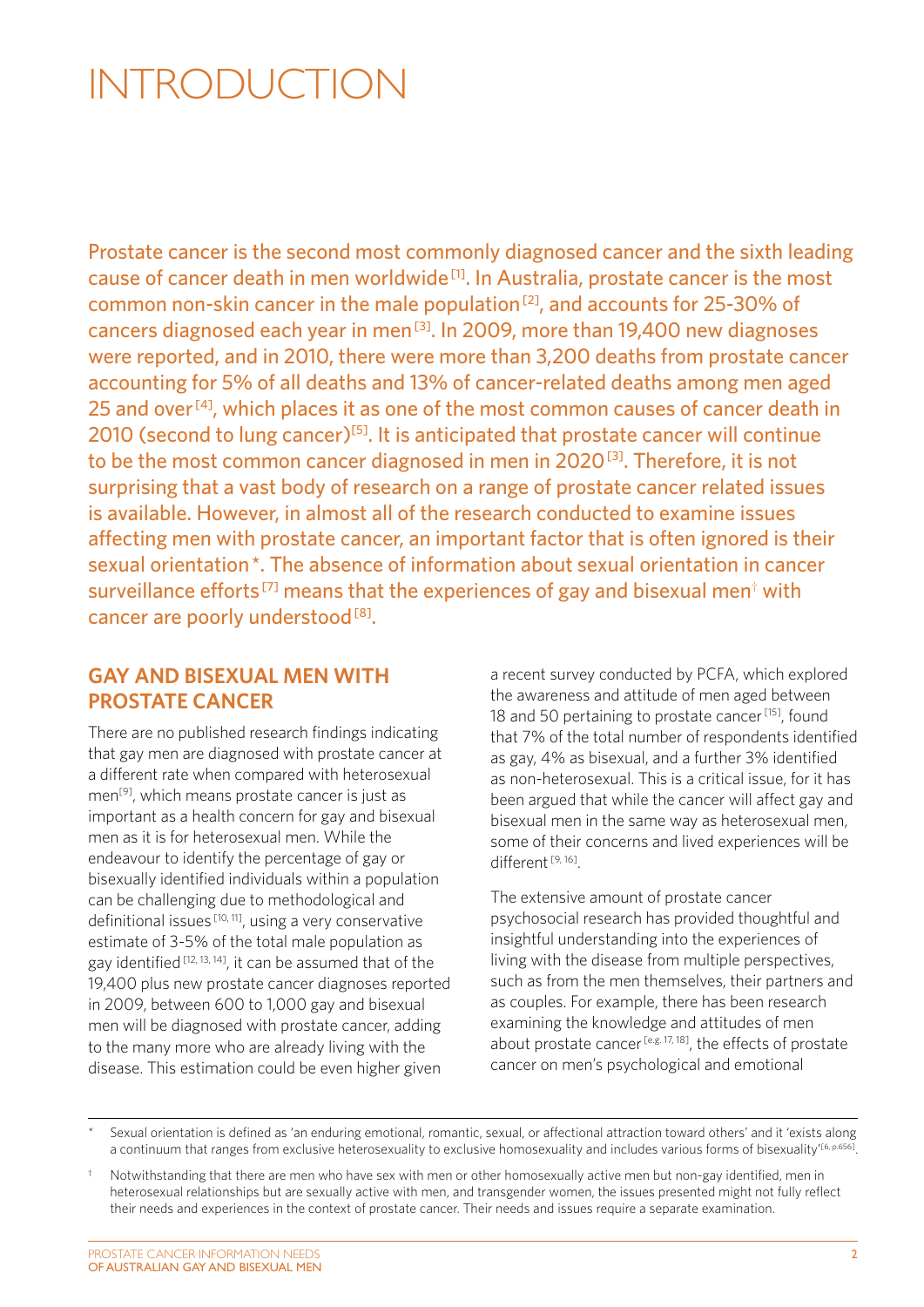#### INTRODUCTION *(continued)*

health [e.g. 19, 20], their sense of masculinity [21], their sexual and intimate relationships [e.g. 9, 22, 23, 24], sexual rehabilitation after prostate cancer [e.g. 25, 26], as well as the impact on their partners [e.g. 27, 28]. These issues examined are pertinent and reflect the needs of people affected by prostate cancer, but the focus is hetero-centric, and issues specific to gay and bisexual men are often neither acknowledged nor addressed.

While it could be argued that biomedical science research on prostate cancer can be conducted without needing to take into account the individual's sexual orientation, this cannot be the case when the research is about the psychosocial impact of prostate cancer as subjectively experienced and understood. Except for a very few examples [e.g. 9, 29, <sup>30]</sup>, the recognition that prostate cancer affects gay men as well as heterosexual men is rarely made, for there appears to be the presumption that the sexual orientation of the man with prostate cancer is irrelevant.

In one study examining the sexual, psychological and relational experiences of couples affected by prostate cancer, gay men were specifically excluded, as it was argued that 'too few partnered homosexual men were seen in the urology outpatient clinic for effective analysis' [31, p.781]. This methodological decision reflects other entrenched problems experienced by all non-heterosexually identified individuals (e.g. gay men, lesbians, bisexual men and women) in health care contexts. For example, although it can be assumed gay and bisexual men have similar health concerns as heterosexual men [32], the health care system is 'heterosexist and homophobic in the way that it is structured' [33, p.13], such as by assuming that everyone is heterosexual in its administration, which has the effect of making all non-heterosexually identified individuals feel 'invisible or unwelcome' [34, p.73] and thus possibly discouraging them from disclosing their sexual orientation. Specific to cancer, Bowen and Boehmer [8] found cancer registry systems do not

routinely seek information about sexual orientation from people with cancer. Failure to collect this information obscures the unique health care and social needs of all non-heterosexually identified individuals such as gay and bisexual men, which in turn further entrenches their marginalisation<sup>[35]</sup>. In an environment where they feel unwelcomed, it is understandable that gay and bisexual men delay or forego contact with discretionary health services (e.g. cancer screening)<sup>[36]</sup>, or when they do, they are more likely to withhold personal information such as their sexual orientation and sexual practices for fear of stigmatisation, recrimination and discrimination<sup>[37]</sup>. This sense of exclusion may lead to gay and bisexual men not raising pertinent issues with health care providers, particularly in relation to sexuality. Consequently, the presence of gay and bisexual men is under-represented, which reinforces the methodological decision noted earlier, and in the process, further discounting the needs of gay and bisexual men in prostate cancer research. Moreover, on occasions when gay and bisexual men's health is being discussed in mainstream settings, their perspectives are unavailable due to the lack of research, and therefore evidence-based knowledge, to disrupt or contest dominant discourses<sup>[38]</sup>.

#### **RESEARCH ON GAY AND BISEXUAL MEN AND PROSTATE CANCER**

There is only a small number of publications that have focussed on the personal experiences of gay and bisexual men in the context of prostate cancer, for example, Dowsett<sup>[39]</sup>. Badr and Carmack Taylor<sup>[40]</sup> indicated that the experiences of gay and bisexual men following prostate cancer diagnosis and treatment are under-researched. Little is known about gay male relationships where both partners are diagnosed with prostate cancer, and how male-tomale support is similar to or different from femaleto-male support in the context of prostate cancer. With the exception of a recent exploratory study on changes to sexual relationship after treatment in three gay couples  $[41]$ , how prostate cancer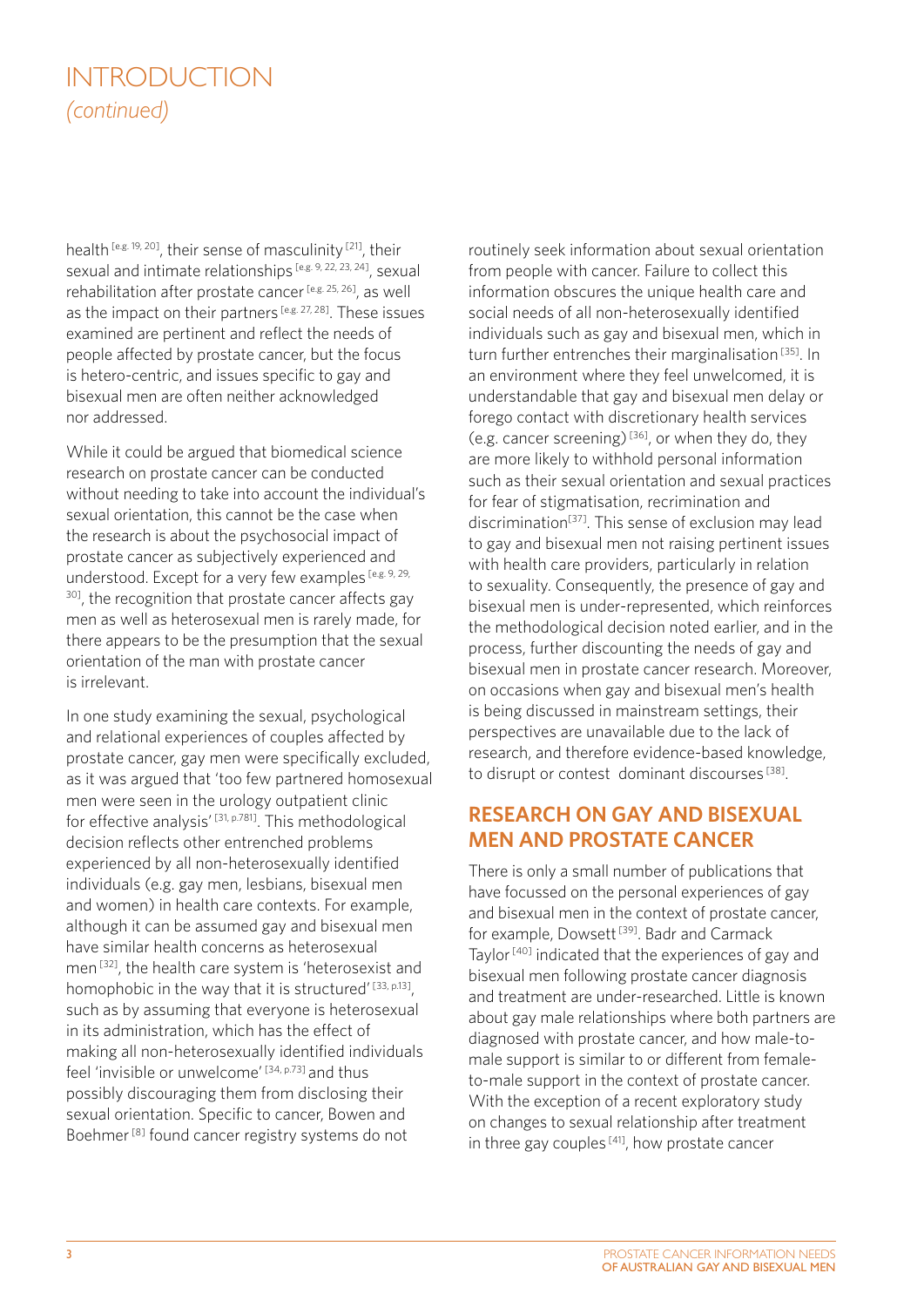treatment affects sexual functioning and relationship issues could be different for gay and bisexual men compared with heterosexual men [e.g. 42, 43, 44] such as men in 'open' relationships<sup>[45]</sup> is under researched. With regards to sexual activities, the inability to ejaculate or produce semen after prostate cancer treatment can be a significant issue as study findings have indicated that semen exchange in an important act for some gay and bisexual men during sex  $[46, 12]$ <sup>47]</sup>. Moreover, no research has yet reported on the impact of treatment on anal sex and sexual pleasure after prostate surgery<sup>[48]</sup> even though it has been suggested that the insertive/active ('top') partner in anal sex requires a higher degree of erectile rigidity than for vaginal sex $^{[16]}$ , or that the receptive/ passive ('bottom') partner may be more concerned about adverse bowel and rectal effects than erectile function  $[49]$ . Of the very few research studies that included gay and bisexual men, one indicated that gay and bisexual men who had hormone therapy for prostate cancer were more affected psychosexually than their heterosexual counterparts<sup>[50]</sup>. Kleinmann et al. [49] found that a man's sexual orientation has significant effects on his quality of life subsequent to prostate cancer treatment, which supports the finding that gay men with prostate cancer are particularly vulnerable to a decrease in quality of life after treatment [51].

#### **PROSTATE CANCER INFORMATION FOR AUSTRALIAN GAY AND BISEXUAL MEN**

The lack of information about gay and bisexual men's lived experiences with prostate cancer has made their social, sexual and information needs unclear. However, it can be construed from the limited

research findings available that their experiences and needs in relation to prostate cancer cannot be assumed to be the same as heterosexual men. It is therefore encouraging that there has been a call for health education to acknowledge that gay and bisexual men may experience health concerns differently from heterosexual men [32, 52]. Australian health policies [53, 54] have called on health service administrators and direct care providers to develop health promotion messages, information and services that are appropriate for gay and bisexual men, as well as to other non-heterosexually identified populations such as lesbians, bisexual women, transgender and intersex people. In this regard, it is unclear whether or not currently available information resources on prostate cancer cater to and are appropriate for gay and bisexual men, or if the information needs of Australian gay and bisexual men are identified and addressed.

The aim of this report is to examine the currently available information and promotion materials specifically for gay and bisexual men as well as issues these men deemed to be important pertaining to this health issue. To achieve this, two studies commissioned by Prostate Cancer Foundation of Australia (PCFA) and conducted by the Australian Research Centre in Sex, Health and Society (ARCSHS) at La Trobe University are presented: 1) an audit of existing resources and websites providing prostate cancer information catering to the needs of gay and bisexual men $\overline{a}$ ; and 2) key findings from a study that examined the prostate cancer health information resources and promotion needs for gay and bisexual men in Australia<sup>§</sup>. The results from these studies are presented in this report.

<sup>‡</sup> Formal title: *Gay men and prostate cancer: Report on an audit of existing resources and websites providing information to men living with prostate cancer in Australia, 2011.* Authors: *Duane Duncan, Jan Watson, Andrew Westle, Anne Mitchell and Gary W. Dowsett*

<sup>§</sup> Formal title: *'They just assume everyone's straight': A technical report on prostate cancer and health promotion for gay and bisexual men.* Authors: *Gary W. Dowsett, Anne Mitchell and David O'Keeffe* (commissioned as part of the *Supporting men with prostate cancer through evidence-based resources and support* project, a Cancer Australia initiative, funded by the Australian Government)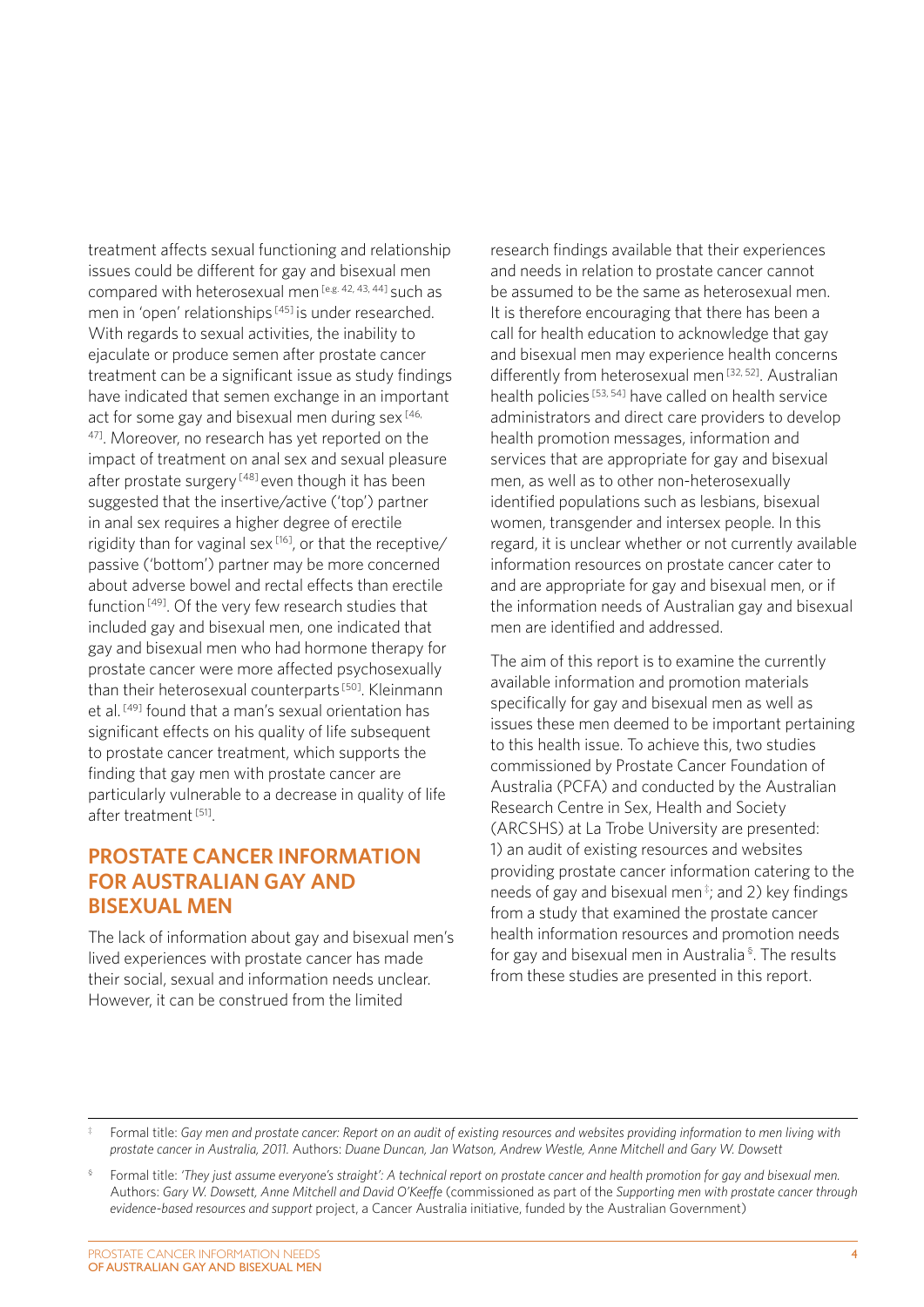STUDY 1: AN AUDIT OF EXISTING RESOURCES AND WEBSITES PROVIDING INFORMATION TO GAY AND BISEXUAL MEN WITH PROSTATE CANCER

#### **INTRODUCTION**

Health promotion and information resources are often designed for the general population without considering the unique needs, interests and concerns of specific population groups. While this expedient approach can be useful in some health promotion and information provision contexts, its effectiveness is limited when aiming to meet the needs of individuals for whom health information has to be presented in ways that are personally relevant and inclusive. This has led to the assertion that 'one size does not fit all' with respect to resource development<sup>[55]</sup>. Resources that are interpreted by individuals to be meeting their specific needs, catering to their circumstances, and respecting their life experiences are more likely to be regarded as relevant<sup>[56]</sup> and more effective<sup>[57, 58]</sup>. From this perspective, it has been argued that health information materials need to be appropriately expressed and framed in order to achieve the desired outcome[59] through the development of 'targeted generic materials' to reach specific population groups<sup>[55, p.276]</sup>.

It is from this perspective that an audit of existing printed and online materials providing prostate cancer care and information was conducted. This audit functioned to identify and assess existing general men's health, and prostate cancer materials and resources that meet the information and support needs of gay and bisexual men in relation to prostate cancer.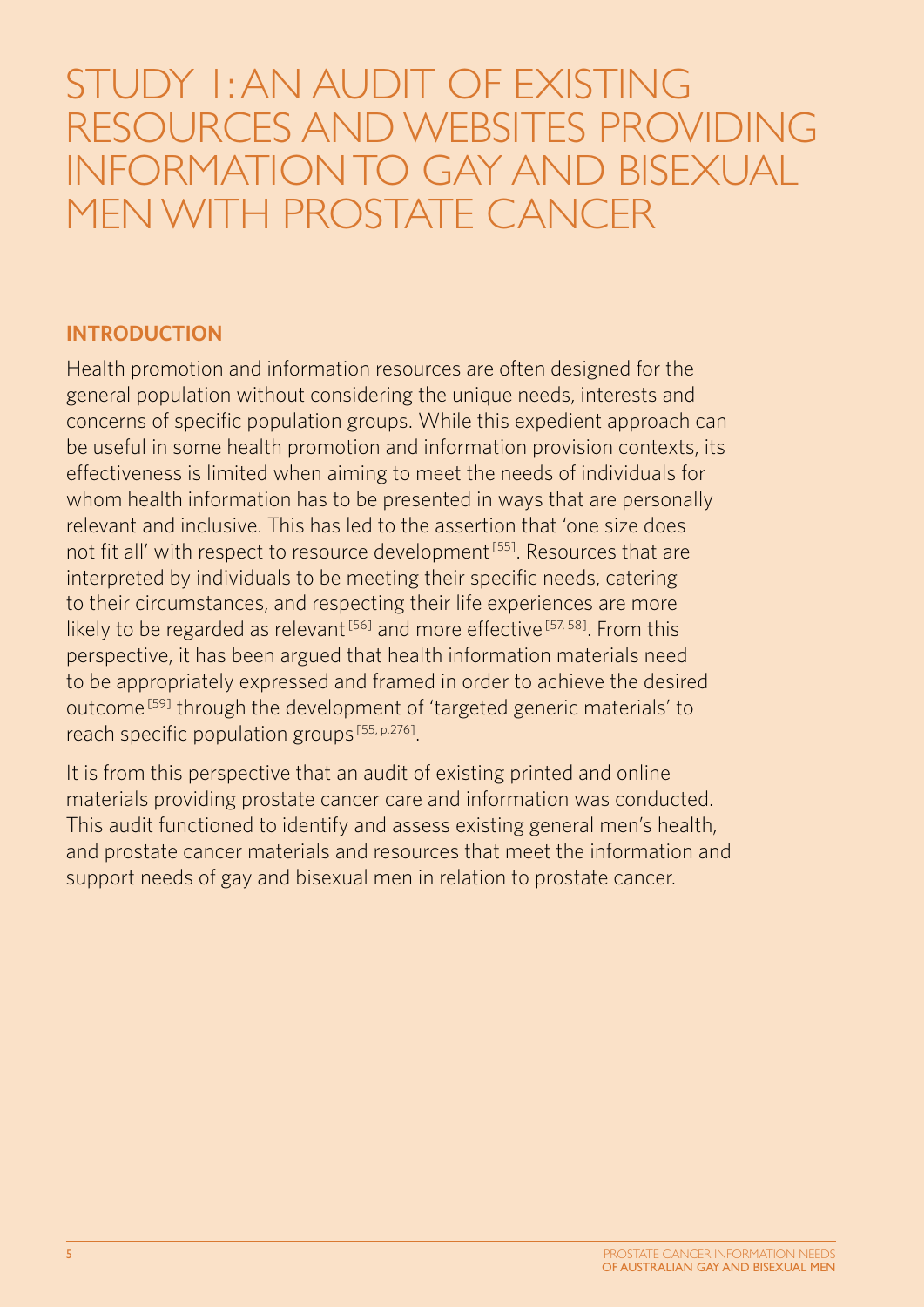#### **METHODOLOGY**

The audit was conducted during the period between June and November 2011. Effort was made to review a wide range of print and online materials and resources. While it is not possible to claim that every piece of information available to men with prostate cancer in Australia was reviewed for this audit, the review was representative of the range of resources and information available to gay and bisexual men.

The audit included:

- Print resources for men with prostate cancer and their carers
- National, State and Territory Cancer Council websites
- National and State government and nongovernment organisations providing healthrelated information to men on the internet
- A selection of International government and non-government organisations providing healthrelated information on the internet
- National and State government men's health policies/strategies
- National People Living with HIV/AIDS (PLHIV) organisation websites
- Material for health professionals on the management of prostate cancer.

The materials and resources identified were assessed with regard to whether they might: (a) reasonably be expected to provide information on sexuality issues to men diagnosed and treated for prostate cancer; and (b) reasonably be expected that the information provided address the specific concerns and issues of gay and bisexual men.

Although a number of materials were identified as offering appropriate information on prostate health (e.g. prostate cancer symptoms, policy and research related to prostate cancer), some of them are unlikely to be accessed by men, regardless of sexual orientation, who are looking for information related to sexuality issues following diagnosis and treatment. However, these resources or websites might benefit from providing information regarding sexual and relational issues to all men, including gay and bisexual men. See Appendix for full details of materials and websites included in the audit.

#### **ASSESSING THE RESOURCES**

Resources and websites likely to be viewed by men seeking information or advice relating to sexuality, relationships, and prostate cancer were assessed to determine if the information provided was inclusive of gay and bisexual men. Five variables were considered.

- 1. Are there references to partners (as opposed to wives and husbands) as carers and significant others in a way that gay men might see themselves as included in the information offered?
- 2. Are gay men specifically addressed as men who might experience prostate cancer?
- 3. Is there specific information provided that addresses gay men's relationships, sexual practices or identities?
- 4. Are there a variety of images including pictures of gay men?
- 5. Are there references or links to further information or support specifically for gay men and bisexual men?

In resources where neither heterosexual nor gay men were explicitly mentioned, they were assessed to determine if gay and bisexual men might see themselves included, or if the resources, explicitly or implicitly, assumed that all men were heterosexual.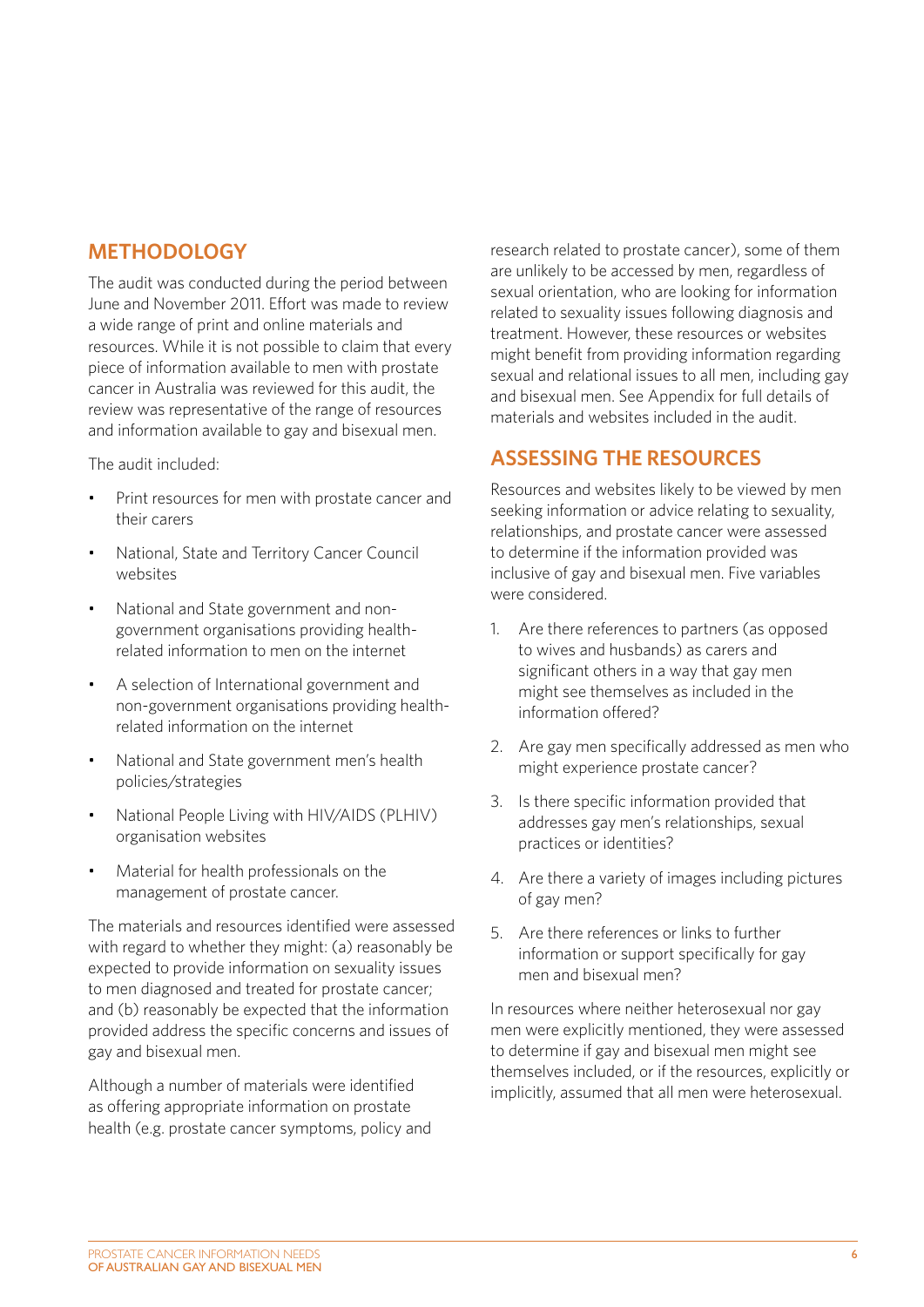STUDY 1: AN AUDIT OF EXISTING RESOURCES AND WEBSITES PROVIDING INFORMATION TO GAY AND BISEXUAL MEN WITH PROSTATE CANCER *(continued)*

In resources where neutral language (e.g. partner) was used, or even where gay men were specifically mentioned, they were assessed to determine if the issues and concerns of gay and bisexual men were actually covered or were, in fact, invisible. For example, some resources used neutral language such as partner, and even addressed gay men, but only provided information on penile-vaginal sexual practices.

#### **OUTCOME OF AUDIT**

Despite the availability of a large body of materials and resources relevant to men living with prostate cancer, the audit revealed that information specifically for and relevant to gay and bisexual men was scarce. The materials and resources reviewed, both printed and online formats, offered a large amount of information for those with cancer, their carers, partners and families, and health professionals but usually of a general nature.

The language and imagery (both pictorial and graphic) contained in online materials and resources generally assumed heterosexuality, with relationships overwhelmingly being depicted as between men and women. Even when the term 'partner' was used, it appeared to represent the experiences of men who were in a relationship with women. A significant example of the invisibility of gay and bisexual men and their needs is related to the topic of erectile dysfunction as a result of prostate cancer treatment. In all instances, this topic is discussed in the context of heterosexual sexual activity. Where men were advised to contact a support line associated with the organisation responsible for the resource or information being viewed, it was not clear that these services were trained to answer questions specific to gay and bisexual men's concerns and issues.

A variety of medical and allied health professionals may be involved in prostate cancer treatment and care. The evidence from this audit indicates a lack of acknowledgement of the specific needs of same-sex couples, and gay and bisexual men in the diagnosis, treatment, management and care of prostate cancer. Prostate cancer health professionals need guidance in the form of professional training and resources to respond more effectively and sensitively to the needs of gay and bisexual men with prostate cancer as well as their partners, families, friends and support networks.

Where material is for health professionals on managing prostate cancer, there is no advice on working with gay and bisexual men or indication that not all their patients identify as heterosexual. This deficit is also reflected in men's health policies across Australia where there is no mention of issues related to gay, bisexual and other homosexually active men and prostate cancer.

At the time of the audit, HIV-specific and gay men's health organisations that provide resources and support to gay and bisexual men had no links to information on prostate cancer specifically targeting gay and bisexual men. The only exception being the AIDS Council of South Australia, which provided a link to *It's a real bugger isn't it dear?*, which is a resource for gay, lesbian, bisexual, transgender, intersex or queer people affected by cancer and contains one personal account of a gay man living with prostate cancer.

A number of websites were found to provide information specific for gay and bisexual men with prostate cancer. These are listed in Table 1, and may be of benefit in regard to revising the information and support information available to men with prostate cancer in Australia to better acknowledge differences in experience on the basis of sexual practice, relationships and identity.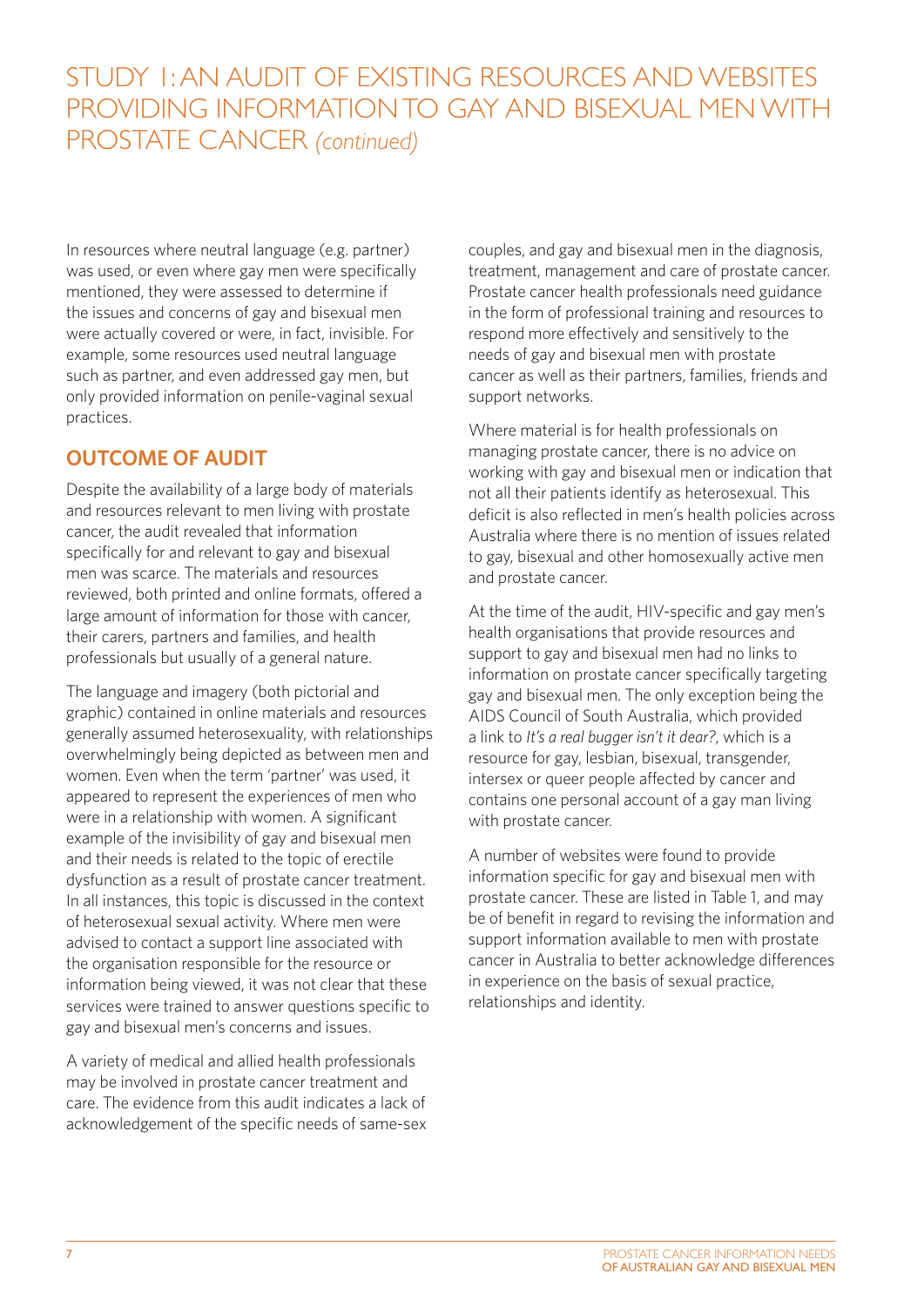#### **TABLE 1: WEBSITES SPECIFIC FOR GAY AND BISEXUAL MEN WITH PROSTATE CANCER**

 $\blacksquare$ 

| Health with pride, U.K. http://www.<br>healthwithpride.nhs.uk/gay-mens-<br>health/cancer/                                               | Health with Pride is an online resource for lesbian, gay<br>and bisexual patients and the healthcare professionals<br>who serve them. A specific resource addressing<br>gay men and cancer (including prostate cancer)<br>can be found at: Http://www.healthwithpride.nhs.<br>uk/uploads/files/172.Gay_Men_Cancer_Leaflet.<br>pdf?phpMyAdmin=jwHkxTHdv7HOVBbzEsO1Y8Urnr1                                                                                          |
|-----------------------------------------------------------------------------------------------------------------------------------------|-------------------------------------------------------------------------------------------------------------------------------------------------------------------------------------------------------------------------------------------------------------------------------------------------------------------------------------------------------------------------------------------------------------------------------------------------------------------|
| <b>LGBT Cancer Program Social</b><br>Network - Lesbian, Gay, Bisexual and<br>Transgender Center, U.S. http://www.<br>outwithcancer.com/ | Out with Cancer is the world's first program for Gay, Lesbian,<br>Bi & Transgender men and women diagnosed with cancer                                                                                                                                                                                                                                                                                                                                            |
| National LGBT Cancer Project, U.S.<br>http://www.lgbtcancer.org                                                                         | LGBT cancer survivor community with strong advocacy focus                                                                                                                                                                                                                                                                                                                                                                                                         |
| Malecare **, U.S. http://malecare.<br>org/a-gay-mans-guide-to-prostate-<br>cancer/                                                      | The world's first and only non-profit organisation that<br>supports and advocates for men who have sex with men and<br>are diagnosed with cancer. Content is frequently updated<br>for the gay and other homosexually active men cancer<br>survivor community. The site also houses several online<br>support groups: http://health.groups.yahoo.com/group/<br>prostatecancerandgaymen/<br>Men can also visit and post on forum at http://malecare.org/<br>forum/ |
| LGBT Resources http://www.<br>oncolink.org/resources/section.<br>$cm?c = 18&s = 61$                                                     | Information and support for LGBT people as they<br>experience some unique challenges in cancer survivorship,<br>including 'coming out' to providers and the effects of cancer<br>on LGBT sexuality.                                                                                                                                                                                                                                                               |

<sup>\*\*</sup> Malecare is the largest prostate cancer support group and patient advocacy non-profit organisation in the US (www.malecare.org). PCFA is working in partnership with Malecare to develop prostate cancer information, resources and support for Australian gay and bisexual men.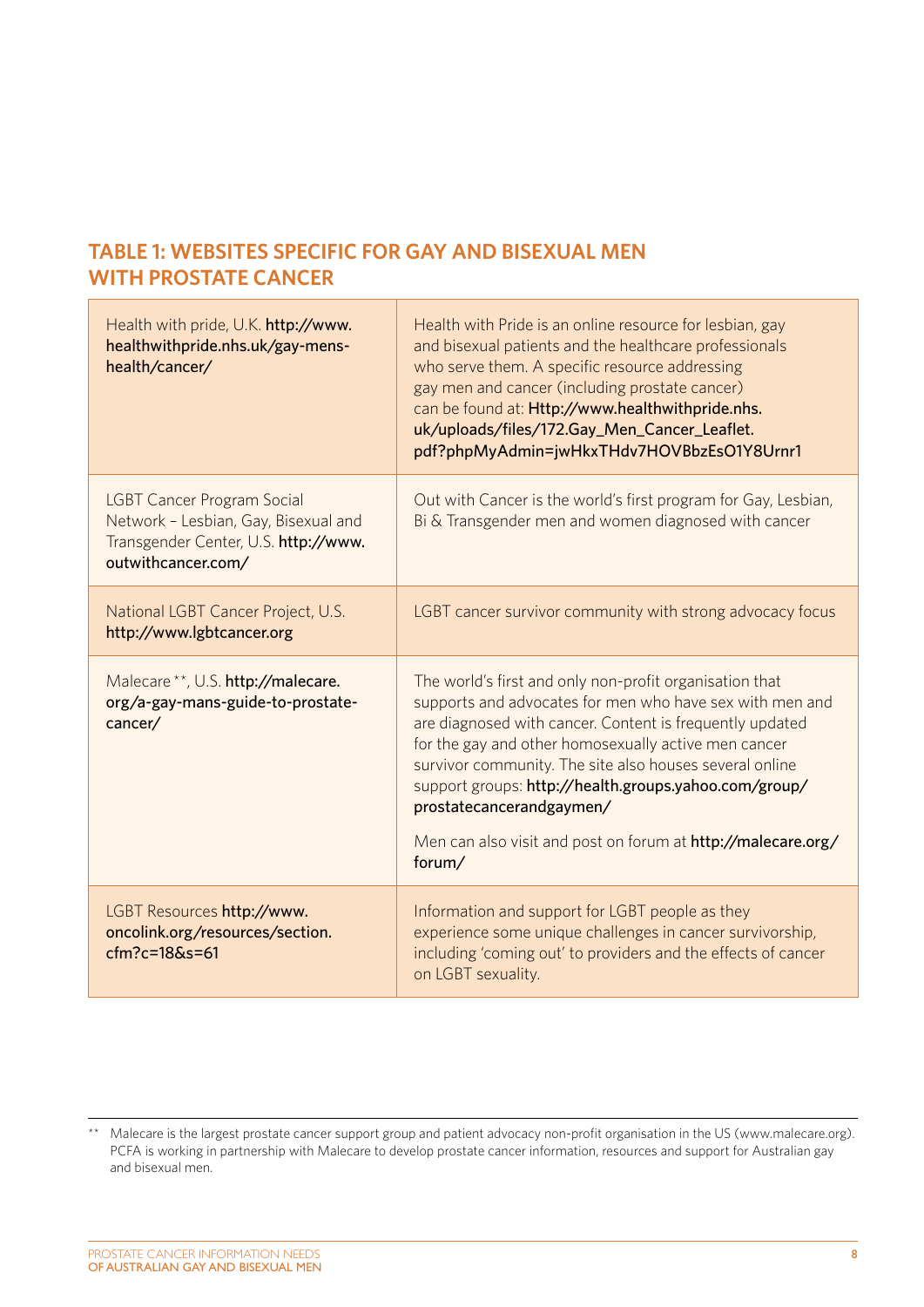STUDY 2: AN EXAMINATION OF THE PROSTATE CANCER HEALTH INFORMATION RESOURCES AND PROMOTION NEEDS OF AUSTRALIAN GAY AND BISEXUAL MEN

#### **INTRODUCTION**

There is a dearth of research into needs of gay and bisexual men in the context of prostate cancer. The lack of attention given to gay and bisexual men's experiences of prostate cancer has produced a situation where their information needs are obscured or assumed to be the same as those identified for heterosexual men. The outcomes from the audit (Study 1) indicated clearly that prostate cancer information resources and materials specifically for Australian gay and bisexual men are lacking and inadequate. In an attempt to redress this situation, this study aimed to examine the prostate cancer health information resources and promotion needs of Australian gay and bisexual men, and to provide an evidence base for PCFA on which to develop new health promotion resources targeting this population.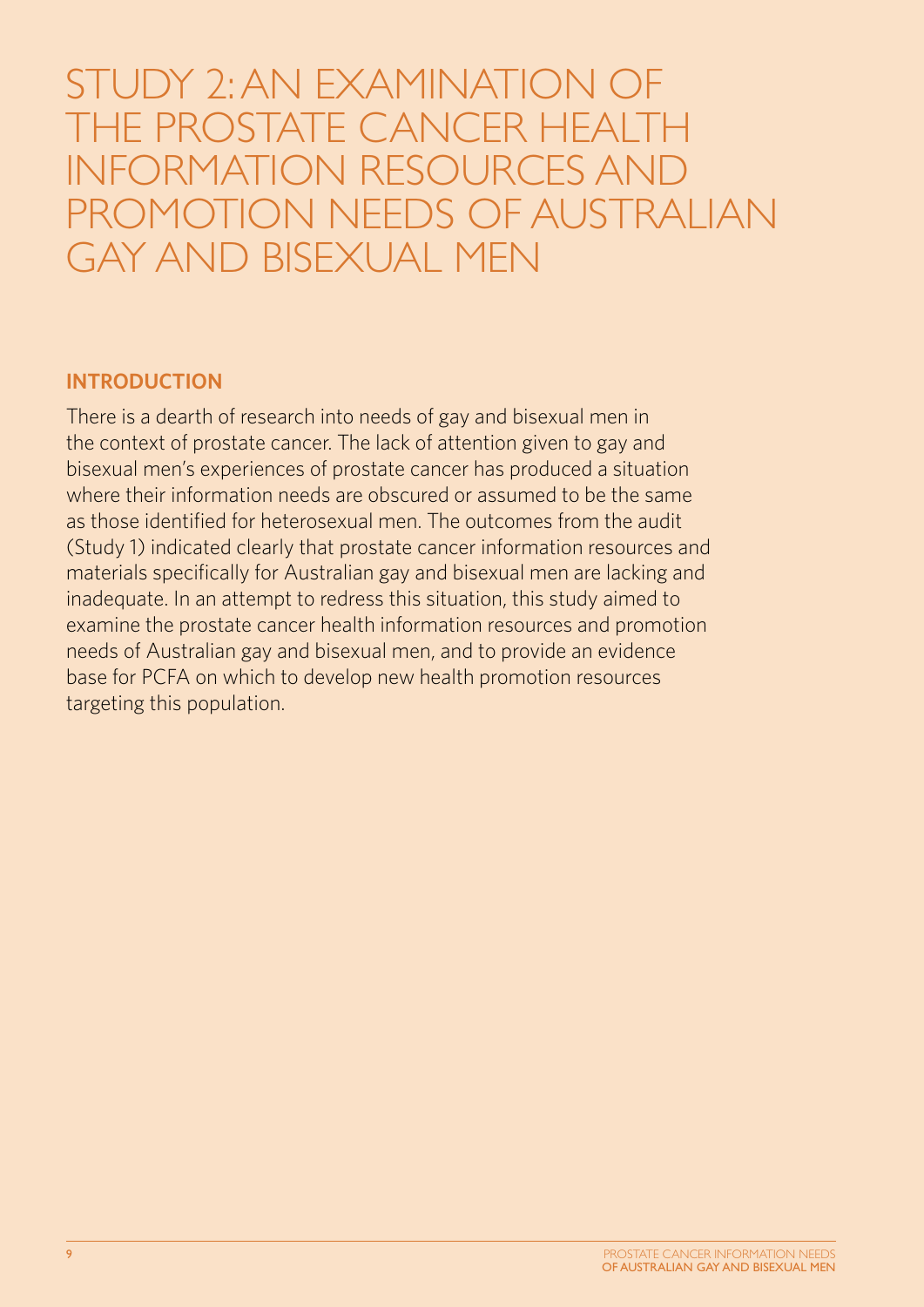#### **STUDY DESIGN**

This qualitative 'rapid assessment' study, using focus group discussions, collected information from gay and bisexual men about the health information resources and sources they sought, used and found helpful or not, when seeking answers to questions about their prostate health or cancer. Research ethics approval for the study was provided by the La Trobe University Faculty of Health Sciences Research Ethics Committee.

Participants recruited were men who self-identified as gay or bisexual, 40 years of age and over, and reported as having experienced prostate health issues, such as those: (1) with concerns about possible prostate cancer; (2) with a prostate cancer diagnosis awaiting eventual treatment; and (3) living with prostate cancer after diagnosis and treatment.

There were two prostate cancer support groups for gay and bisexual men (one in Melbourne and one in Sydney) established prior to this study as part of PCFA's initiative for gay and bisexual men. The coordinators of these groups were approached to invite group members to volunteer for this study. The two major gay men's health community agencies in Sydney (ACON, formerly the AIDS Council of NSW) and in Melbourne (Victorian AIDS Council/Gay Men's Health Centre) are partners in the PCFA initiative and also supported the promotion of this study. PCFA promoted the study through its various communication activities (website, support groups, newsletters) where appropriate. A range of other community organisations, groups, venues and services was also utilised in the promotion of the study. Additionally, paid advertisements were placed in the Sydney and Melbourne gay community media. No names or contact details were solicited from third party sources; only calls for volunteers were made asking them to contact the study staff at ARCSHS directly. Also, no names of participants have been used when reporting the findings.

#### **PARTICIPANTS**

Six (6) focus groups were conducted with a total of 45 men. The age of the participants ranged

from 42 to 85. Approximately one third of the participants were recruited through the two aforementioned prostate cancer support groups for gay and bisexual men. The majority of participants self-identified as gay, and none self-identified as bisexual. However, some of the men had been in opposite-sex relationships and had children from these relationships. In terms of employment, 24 participants reported that they were working and 21 were retired. Four (4) participants identified as HIV-seropositive. The age, employment status, HIV status and any other identifiers were collected only if a participant had volunteered the information.

#### **DATA COLLECTION AND ANALYSIS**

Data were collected through six focus group discussions conducted in Melbourne and Sydney. Notes were taken during the discussions and the sessions were also digitally audio-recorded and then transcribed and verified. Participants in the focus groups were informed of the purpose of the study, and that their participation was voluntary. They were also given information about the nature of the data collection and analysis before providing consent to participate.

The focus groups discussions were guided by the six key domains of inquiry. These domains were: (1) information support needs; (2) information needs on general prostate cancer health issues; (3) information on prostate cancer diagnosis; (4) information preferences (sources); (5) information on prostate cancer treatment; and

(6) information availability.

Focus group transcripts and notes were subjected to descriptive and thematic analysis through repeated reviewing of transcripts to identify both shared and unique experiences, topics and suggestions. These materials were then reviewed by the study investigators and combined into themes across all the focus groups. The focus group discussion guide was altered as groups occurred in a process known as 'progressive focussing', which allows the researchers to reduce time spent on issues already clarified and pursue emerging or unexpected ones [60].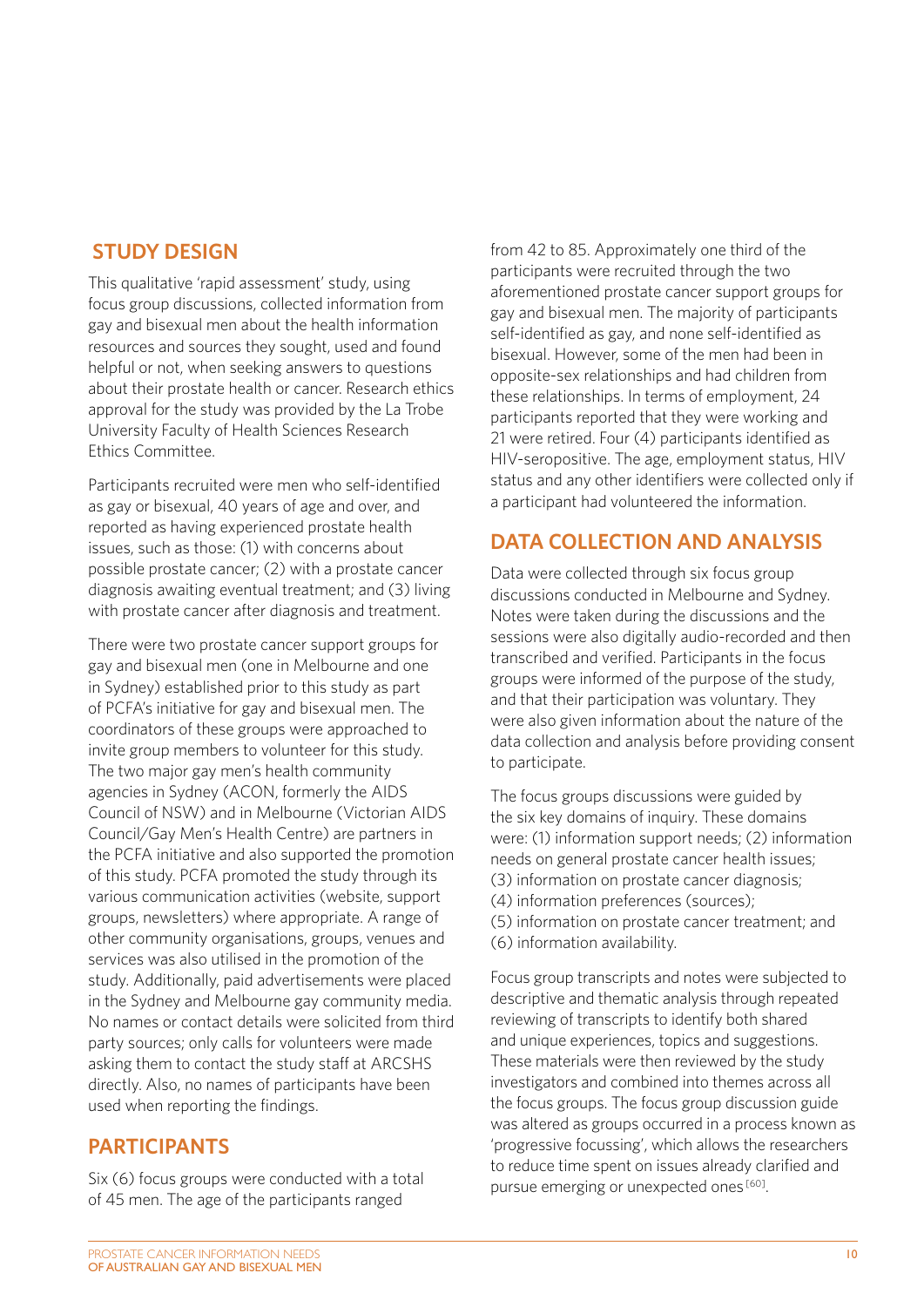#### **RESULTS**

This section provides the four key themes drawn from the transcripts and notes of the focus group discussions. They are: (1) aspects of their experiences of prostate-related health issues; (2) their relationships with health care providers; (3) their ways of obtaining support; and (4) their search for resources pertinent to their needs as selfidentifying gay men with prostate-related health issues.

#### 1. EXPERIENCE OF PROSTATE-RELATED HEALTH ISSUES

All focus group participants expressed some concern about their prostate health. This was as a result of having a family history of the disease, a prostaterelated health issue or prostate cancer itself.

Generally, the participants saw themselves as being quite well-informed about most health issues, especially on HIV and other sexually transmissible infections (STIs). However, at the start of each focus group discussion, a general question on awareness of prostate cancer was asked of the participants, and most of them reported knowing little about the prostate, other than those who had specific health issues with their prostates. In the main, most of the participants had limited knowledge of the prostate as an organ and its function.

*'Well, I knew very little about prostate cancer. I knew it was one of the more serious cancers to get. But I also thought it was a cancer that affected men older than myself. I was 46 when I was diagnosed. I thought it affected men in their 60s upwards, so I, I s'pose that was the big learning for me.'*

The fear they experienced relating to prostate cancer was often associated with their limited knowledge about the prostate and its function.

*'When I was diagnosed with prostate cancer, I was in shock. I knew nothing about it and had no one to turn to. Yeah, I just fell into a heap, and it was only through my GP [general practitioner] and by going online I found out stuff. But I was scared nonetheless.'*

Some of the participants had concerns about negotiating treatment options and if delaying surgery was a viable option.

*'Should I go in there and have it, have it blasted with, with radiotherapy? Should I have it cut out? Should I do this? Should I do that? And the longer they wait to make a decision, the more they are at risk. Most of us made a decision based on the information that was given to us at the time and that's what we finish up with.'*

A number of the participants spoke about their specific concerns about sexual function before and after treatment, and the degree to which this was a major concern for them.

*'Would it be fair to say that [when] prostate cancer rears its ugly head with the possibility of a guy not being able to get it up and, of course, that's really important.'*

For participants who were treated, some found the effect that treatment has had on their sexual function difficult to accept.

*'My libido practically disappeared straight away and that was a difficult thing to accept, especially when I had such an active sex life.'*

The changes in self-perception as a sexual being due to surgery and treatment were issues that distressed a number of participants.

*'I felt all at sea about how to explain the fact I couldn't get a hard-on with the guys I met at the sauna and these were guys I'd known for years.'*

In addition, the consequences of their inability to discuss this with their peers and to engage in a fulfilling sex life were sources of anxiety for a number of the participants.

*'Whether it be a myth or not, there's a lot of emphasis in the gay world as a single person in trying to meet other gay men via the net and so on that isn't that friendly at times. So there's a lot of I think pressure that you do need to be able to perform and you need to be able to perform well.'*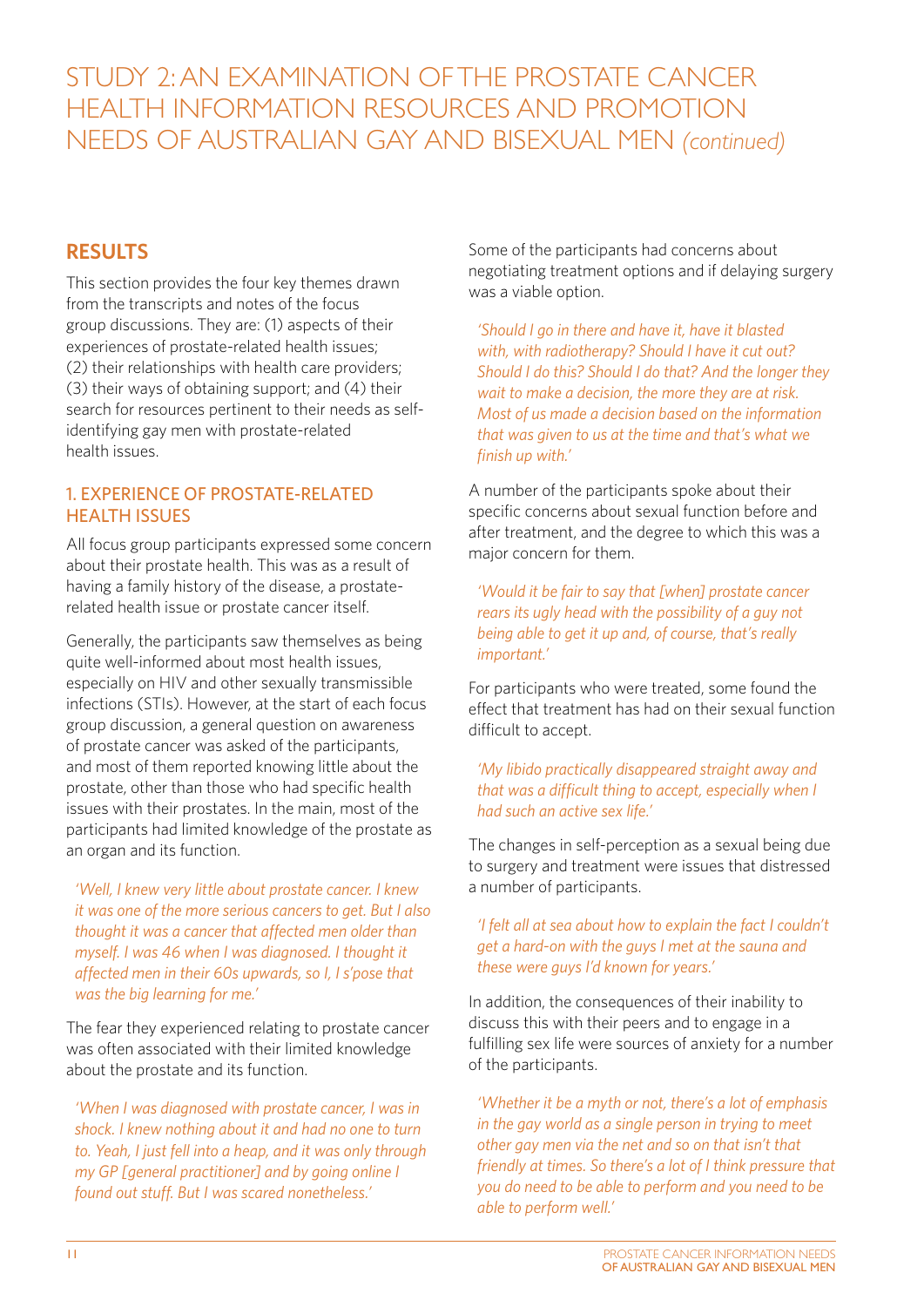Others mentioned concerns about prostate health in relation to other health conditions. There would appear to be very little information on these issues and this is especially relevant to those who are HIV-seropositive.

*'For me, and I know this is definitely not the case for many people; my trip if you like with HIV and the tablets has been extremely painless. But for other people it can have all sorts of side effects, namely vomiting and diarrhoea, which I don't get.'*

For some participants who have lived with HIV as a life-threatening disease, it has given them a different perspective on living with prostate cancer and the treatment decision.

*'I would never presume to, to instruct someone about what they should do or not do with a diagnosis of prostate cancer. But, from my own situation in the last five or six years, I wouldn't have gone ahead with the, with the surgery if I'd known what I know now. And I probably feel I was being overly optimistic in terms of, you know, how much longevity I have, because HIV's gonna kill me before, way before the prostate cancer would have anyway. So at least I would have gone out in my, you know, fully intact.'*

Finally, there is one experience of prostate disease that is unique to gay men, which is that both partners can be diagnosed.

*'My first real knowledge of it was when my partner, who was the same age as [name] at the time, was diagnosed with prostate cancer 12 months before in fact I was diagnosed with prostate cancer. So my partner was diagnosed and had his prostate removed in March of 2010, and then I had mine removed in March 2011 because I was diagnosed with a level of cancer that I'd probably die with rather than from.'*

#### 2. RELATIONSHIPS WITH MEDICAL CARE PROVIDERS

Most of the participants in the focus group discussions expressed concern about the nature of their relationships with health service providers, and this is a particular issue in dealings with urologists.

A major concern expressed pertains to the observation that 'they just assume everyone's straight'.

*'When I was at the urologist, he said to me, 'Oh, would you like your partner to come?' [I said] 'My partner's a male.' I thought he was gonna fall off the chair.'*

For some participants, to counter possible assumptions, they act assertively by disclosing their sexual orientation so their unique needs are met.

*'My urologist, the shock, he got a shock when I said I was a homosexual man. I asked him questions just straight out. I thought, 'Well, if he doesn't like it, tough titties', you know.'*

However, for others, the constant need disclose their sexual orientation in a medical context can be challenging.

*'It's around … not having to come out again and not having to go through the, the finer details of what's your sexual history been like.'*

Despite the challenge, the outcome from being clear with health service providers about their sexual orientation is that their needs are likely to be met.

*'But what he's treating you [for], the way he's going to treat you is gonna impact on your sex life and your sexual ability. So that, I think it's crucial that he knows and understands where, where you're coming from.'* 

Just as assumptions are made by health service providers about their patients with prostate cancer, assumptions are made about them by their patients as illustrated in the following accounts.

*'But, when I went to the actual urologist who was going to be doing the surgery, I didn't know what his attitudes were towards gay and bisexual men. I knew that there was a very lovely photograph of his wife and two children sitting on his desk. I wanted to ask some questions because I wanted to know if prostate cancer and the commonality of it is in some ways linked to gay men. I'd heard rumours that that might be the case. But because I didn't know his attitude, I approached with caution.'*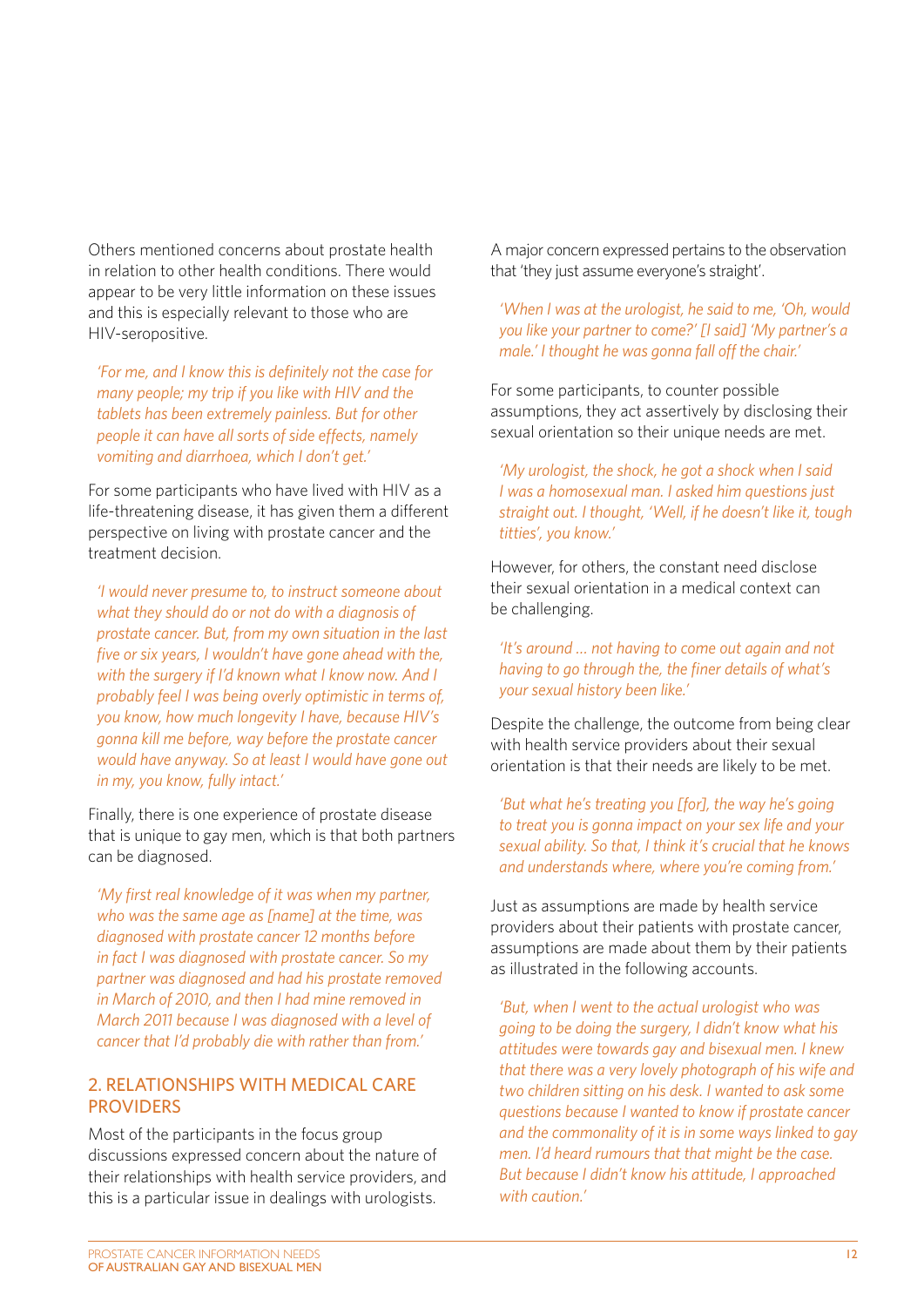Similarly, another man spoke of his concerns about his urologist with respects to his urologist's receptiveness to issues pertaining to gay men with prostate cancer.

*'…a lot of those questions were in my mind but to say to my heterosexual urologist, who's a lovely man – I didn't know how receptive he'd be to answering those kinds of questions.'*

The assumptions made by health professionals and patients about each other produce a reticence on both parts and exacerbate existing communication problems in clinical settings, such as those relating to sexuality and sexual function subsequent to treatment.

*'Mine was a passing half-sentence of, 'Oh, you might be impotent afterwards', and then continued on with the conversation.'*

Furthermore, a number of participants thought that the role of the prostate and its impact on sexual function and enjoyment for gay men was not well understood by medical practitioners.

*'But one of the things that he didn't care from the point of view of gay men is that the prostate plays more, more of a role for a gay man than it does to a straight man.'*

The amount of medical consultation time available is an important issue. The amount of time participants sometimes had with the doctor for each consultation was not always adequate and the doctor could not always answer questions in sufficient detail.

*'And you, you know, you're there, you're worried, you're frightened. You, you, you've got the big word 'cancer' flashing up in your [mind], when, when you've been sitting out in the waiting room for half-an-hour and you've only got ten minutes with them, and they're throwing all these choices at you about this is your choice, this is what you've gotta do, this is what, what it'll cost, this is what it'll, you know. It's overwhelming.'*

Despite the dissatisfaction with the time available and not always receiving sufficient amount of information, a number of participants reported that their GPs were the key players in terms of obtaining information about prostate cancer, and the person from whom they sought information in the first instance.

*'The GP is the linchpin of and the gatekeeper of our health system … So it seems to me that our, we need to have information for the GPs that they can access on a needs, as needs basis, because prostate cancer is competing with thousands of other cancers and other, and it's not about getting out there and educating the GPs to be proactive, 'cause it ain't gonna work, but we need to have information that the GPs can pull out and say, 'Look, here is stuff and I'll print this off for you – you can go away about it – and here are the resources', so that it's easy for them. And, if it's gonna be effective, that's really the way we've gotta move.'*

#### 3. WAYS OF OBTAINING SUPPORT

The participants often described how they relied on formal and, more often, informal networks for support. Of those who had partners at time of diagnosis, most found they could be relied upon to help them through the treatment. For participants who were single, it was an isolating and fearful process during which the opportunity to have had more support would have been of great benefit. The participants generally thought that 'mentors', preferably other gay men with prostate cancer treatment experiences, would have been a very welcome source of such support.

*'He could be put in confidentially say with a guy who was, had it 10 years ago or something or other, and experienced it. Just, I found that very hard to get and I, I got in a support group in Sydney. I know there's a support group here [in Melbourne]. I don't know what it's like.'*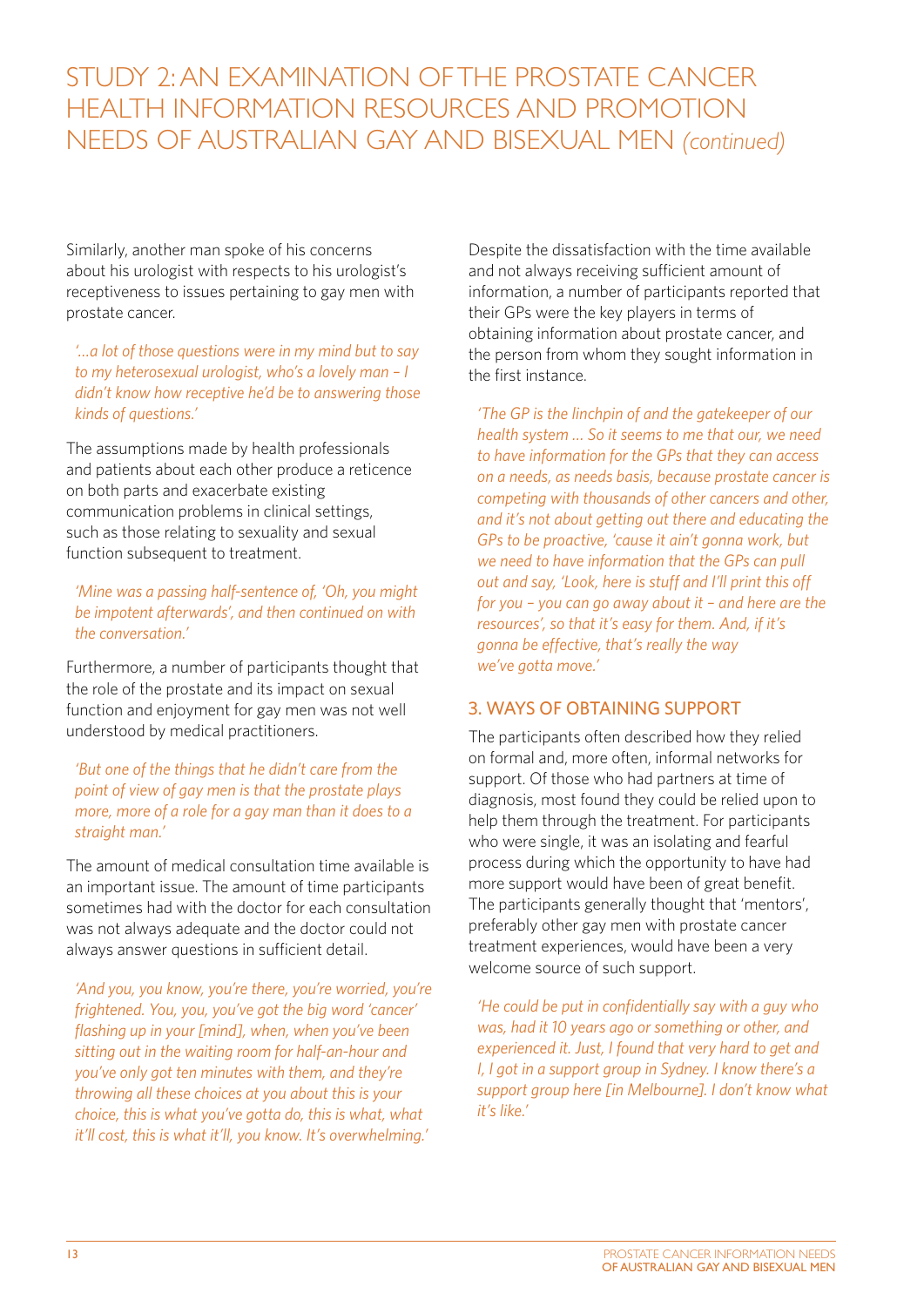Having a partner or friend who could assist in visits to the doctor or trips to the hospital was seen as important.

*'If it's your partner or friend, sometimes just the friend is good because they, they're kind of like the, almost like an outsider and they'll sit there, and they'll ask these questions. And they almost like write down the answer. And go, 'Okay'. And then when you come out, say, like, 'What did he say'? And they'll say … I've heard that a number of times. That's really quite, quite good.'*

The need for emotional support is further emphasised by the following account, which highlighted that while having accurate information about prostate cancer is necessary, the opportunity to talk with someone about the emotional sequelae is equally important.

*'At the time that I was diagnosed, [having a] social worker or a counsellor who could take me into a different room and talk to me about something what I was experiencing. So rather than just facts and figures being bombarded at me in that time, just be able to support me would have been very important, which is what my counsellor has ultimately done, done very well.'*

In this regard, the opportunity to join a prostate cancer support group for gay men was seen as beneficial. The opportunity to express their feelings about the disease and its effects on their sex lives was seen as important.

*'I like the idea of a support group for gay men to meet and talk about the problems associated with prostate cancer and the like, but it's not something I would necessarily go to every month. Perhaps I'd use it only when I had a problem or was feeling down.'*

The support group was also crucial in getting the support needed in coping with the challenges resulting from prostate cancer treatment. For one man, the assurance given by other support group members was important when adjusting to the changes.

*'You really need I think a good support group, guys who have done it and they can say, you know, 'Look, it really took me three or four months like, you know, to get a hard-on again, before the sensation came down there.'*

The composition of the support group is significant for the participants, for shared experience and understanding of issues particular to gay men (e.g. gay sex) enhanced the efficacy of the group.

*'It has to be for gay men, not gay and straight. The straights just don't get what it means to be a gay man and the importance of the prostate in a gay man's sex life.'*

#### 4. THE SEARCH FOR INFORMATION

Information on prostate health and cancer is important for the focus group participants. They identified a number of topics and concerns that are relevant to them and should be included in information materials and resources. For example, the 'age bracket' when a 'prostate exam' needs to be considered, the meaning of the prostate specific antigen (PSA) test, the Gleason score so they know 'when it's high or the score good when it's not', how to prepare for treatment such as information on 'exercises [they could do] before there's any suggestion of even an operation' to enhance 'post-op recovery', and side effects as detailed in the following accounts.

*'No one ever mentions that you lose an inch or more on your dick when you have the surgery. That's a scary prospect for most men, gay or straight.'*

Many of the participants complained about the lack of specific information, both print and non-print, for gay men and their sexual and relationship needs in the context of prostate cancer. The participants often mentioned that, when asking about sex and sexual function, their medical providers tended to gloss over the issue or provide them with reading materials that were aimed at heterosexual men and ignored their specific needs.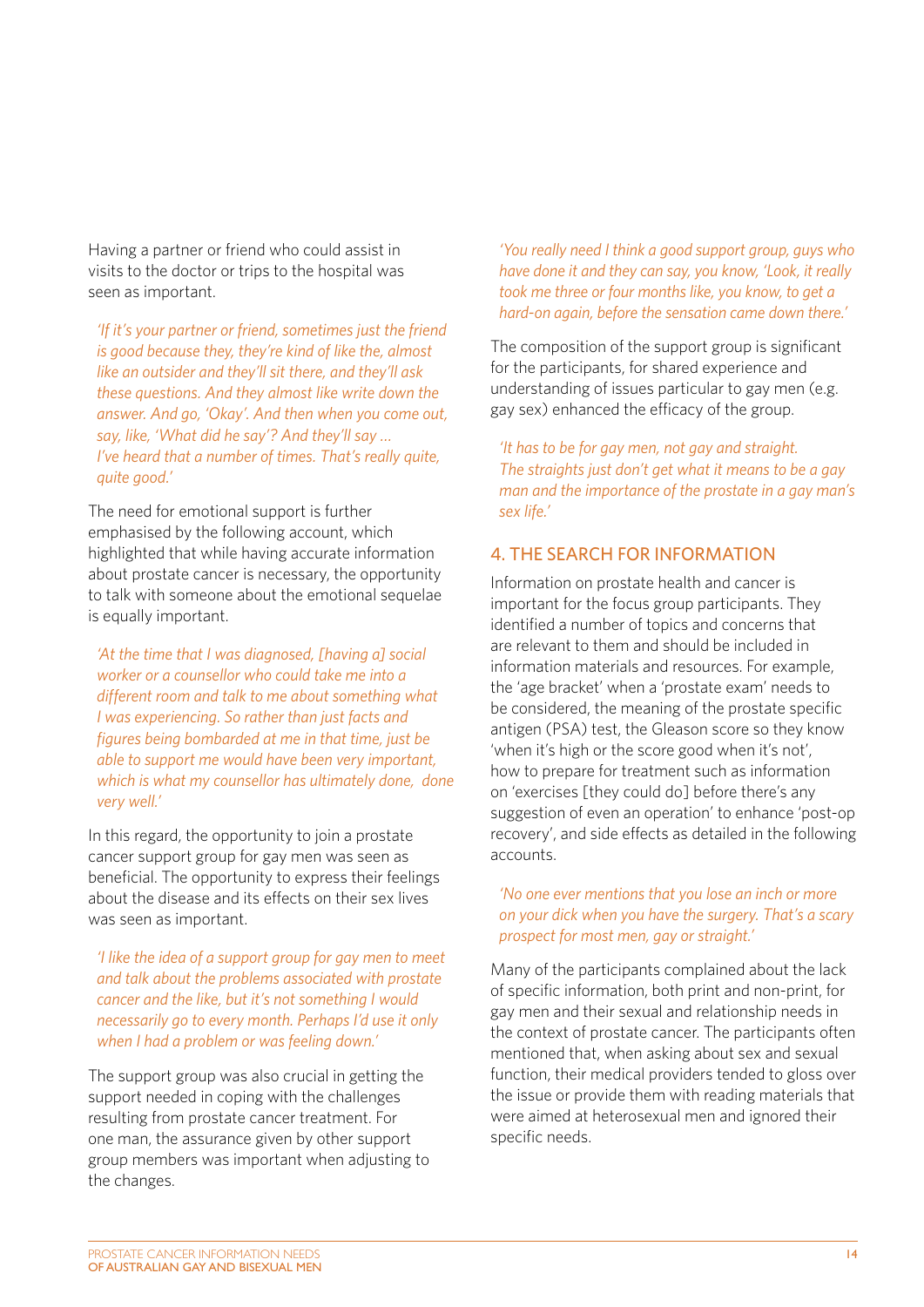STUDY 2: AN EXAMINATION OF THE PROSTATE CANCER HEALTH INFORMATION RESOURCES AND PROMOTION NEEDS OF AUSTRALIAN GAY AND BISEXUAL MEN *(continued)*

*'I think I'd agree with that, but probably taking it one step further, a bit more specific about how and any subsequent treatment might affect someone's sexual interest, performance, enjoyment. Whether that person is classified as versatile or active, or passive – whatever the terminology you want in there. So what are the very specific interpretations for this, for gay men, and then also, if it does advance to having surgery, discuss what are the sort of risk factors and, and what do we know about it.'*

It was through searching on the internet and finding overseas-based websites or getting in contact with support groups that many of the participants received answers to the questions they required about sex and sexual function. One of the participants had this to say about access to information here in Australia.

*'We contacted friends in the United States and we actually got more information from the friends in the United States than we were able to get through people here, from a gay support group, because there was nothing. So we, actually almost [relied on] word of mouth and then books. They actually posted over or arranged to send over for us.'*

Many participants thought that there is currently a lack of resources that are specifically designed for gay men, and most participants thought this was a glaring omission.

*'So again, the same about a whole range of health, health and wellbeing issues: there needs to be a pictorial there of same-sex couples. And moves through the language are correct. There needs to be this specific information about how to, what the, what the issues potentially are and how to manage them in terms of gay men.'*

There were a few participants who said that the language in the resources for patients needs to be clear and concise, preferably in everyday language.

*'When we read the pamphlets they need to be in clear language, yeah, in the language any ordinary bloke can understand, not in something a university graduate or doctor has written.'*

Most of the participants indicated that there needs to be information on diagnosis written specifically for gay men so their experiences and needs are considered in the information.

*'I was having a discussion last night with my housemates. Why would we need something that's more tailored to gay men? And I said, 'Well, for any particular gay man looking for information, they wanna see themselves represented in the literature and the information, not only just images but also the language that people use in their writing'. I'm more likely to pick up something that identifies me in the material [rather] than something that just says, 'For all men, regardless of their sexual orientation, this is what you should be looking for'. Because it's just, it just is too general for me. I wanna know: there's something peculiar about my sexual behaviour, my sexual performance, pre- or post-treatment, whatever that treatment's about or whatever the diagnosis is about, what is it that makes us a little bit different? Is there anything different that we should be more mindful, as you said, about? And that's what I'm looking for.'*

Most of the participants thought that there is a role for gay men in helping write the resources. They said such a task requires gay men who understand both the relational, physiological and psychological needs of this group.

*'We also need gay men to write some of the stuff that relates to them. Who needs a married mum with four kids telling a gay man about anal sex? I mean, at least ensure that the information is road-tested with gay men before you put it out there.'*

Adding to the challenge of having to accept changes to their sexual function was the lack of information about these changes and what they need to do to recover, and in a manner that is relevant to them as gay men.

*'After my surgery, I wanted information that told me how long it would take to get an erection, how long before I could have anal intercourse and what things I needed to do to get better, but there was nothing for me as a gay man anyway.'*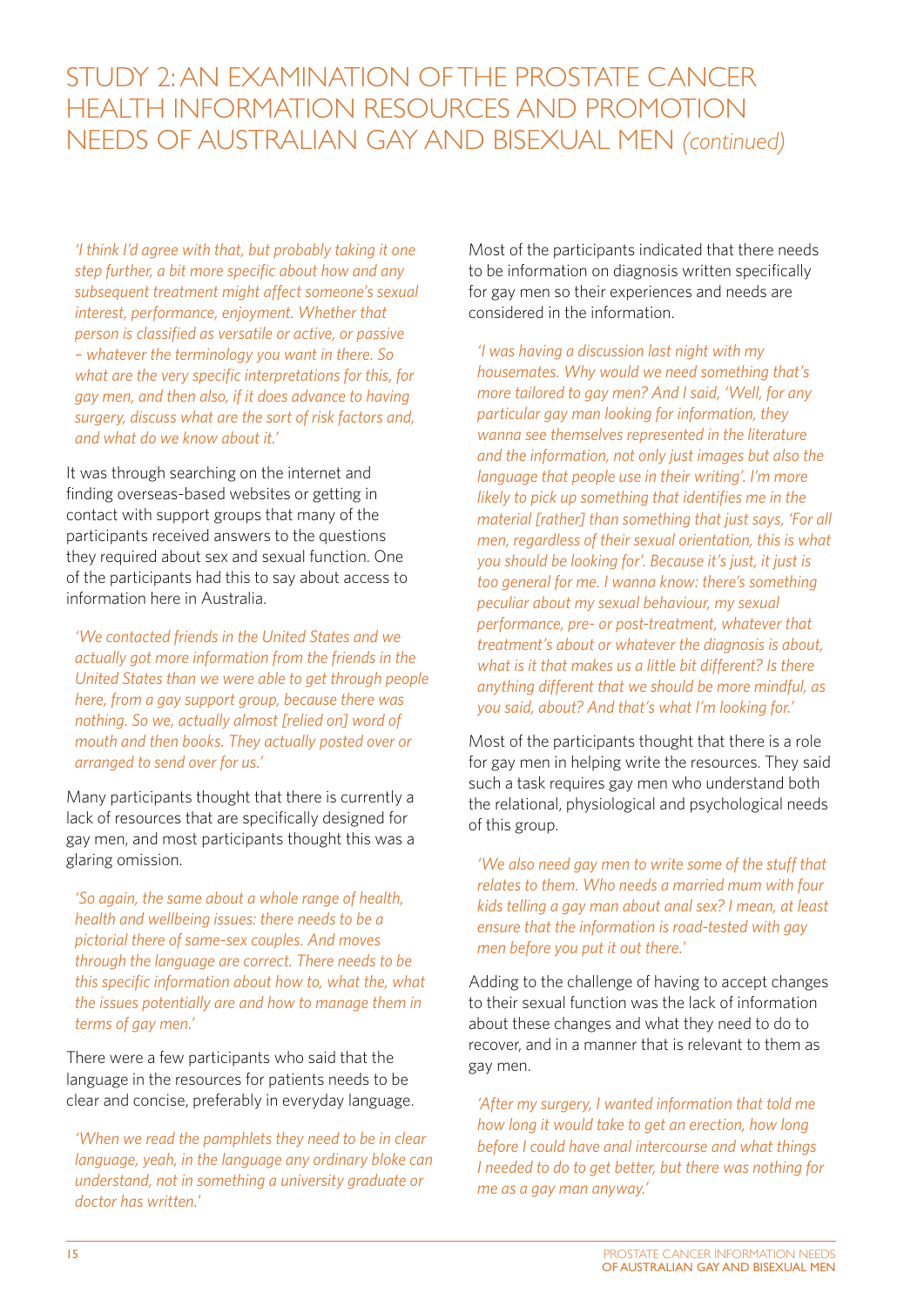Although the medical service provider was the first source of information on prostate health issues, the internet was a major source for information due to its accessibility and convenience. However, participants were aware that information obtained needed to be from a credible source.

*'I prefer to get my information online. I work full-time and I don't necessarily want to be running all over town trying to find a pamphlet with the information I need. I use the internet quite a lot, both at work and at home. I also met guys online, but that's another story. I mean what needs to be in place, as I'm sure you know is a website that has all the stuff, info gay men need about prostate cancer. And it needs to be controlled or endorsed by the Prostate Cancer Council or someone like them.'*

The needs of gay men in rural and remote communities were a concern participants thought could be addressed by appropriate online information, or by online or telephone mentoring.

*'When I lived in the bush I had no one to turn to. The town was quite a small, conservative place and heaven forbid anyone was gay. So I had to travel all the way to Sydney whenever I needed support from my gay friends. It was very isolating living in the bush.'*

While many of the participants expressed a preference for the internet, this related strongly to the age of the men. Most participants who were 75 years or older preferred information in a print format as illustrated in the following account.

*'As an older man, I don't know how to use a computer but I still want to know how prostate cancer will affect me. I much prefer to have a brochure with all the details to take home and read.'*

Participants argued that gay-specific pamphlets and booklets should be routinely provided at various health services and also at places and venues that gay and bisexual men frequent such as sex-onpremises venues, gay bars and pubs.

*'I need to be able to read things beforehand, so that I know what to go and ask him. And I used to work at [gay venue] behind the counter and I read all the brochures. They had some great brochures, which were provided by the VAC [Victorian AIDS Council/Gay Men's Health Service]. I read all of 'em. I'm a brochure reader. I'm, I'm that sort of person. And I would like to be armed with, oh shit, I've got four of these six symptoms, time to go and talk to my doctor about it. 'Cause he's not gonna find it otherwise unless I go and say, 'Look, I've got four of these six symptoms.'*

Several of the participants said that there is a role for AIDS Councils, gay men's health services, and organisations for people living with HIV to play in encouraging gay and bisexual men to a take greater interest in general health issues, including prostate cancer.

*'A feeling that organisations such as VAC/GMHC, PLWHA Victoria [People living with HIV, Victoria], MSHS [Melbourne Sexual Health Service] and like organisations should play a bigger role in encouraging gay/bisexual men to take care of their general health needs, including issues such as prostate cancer.'*

The relevance of these organisations in addressing general health issues is that they are experienced in meeting the needs of gay men, for they are likely to be staffed by people to whom participants could relate.

*'I think the Gay Men's Community Health Centre [VAC/GMHC] … But I don't wanna be, if I had prostate cancer, I don't wanna be talking to, to, you know, a 45-year-old mother of three. I want to have somebody that, that I can relate to as, as a gay man and that I can talk to about sexual practices without them getting embarrassed.'*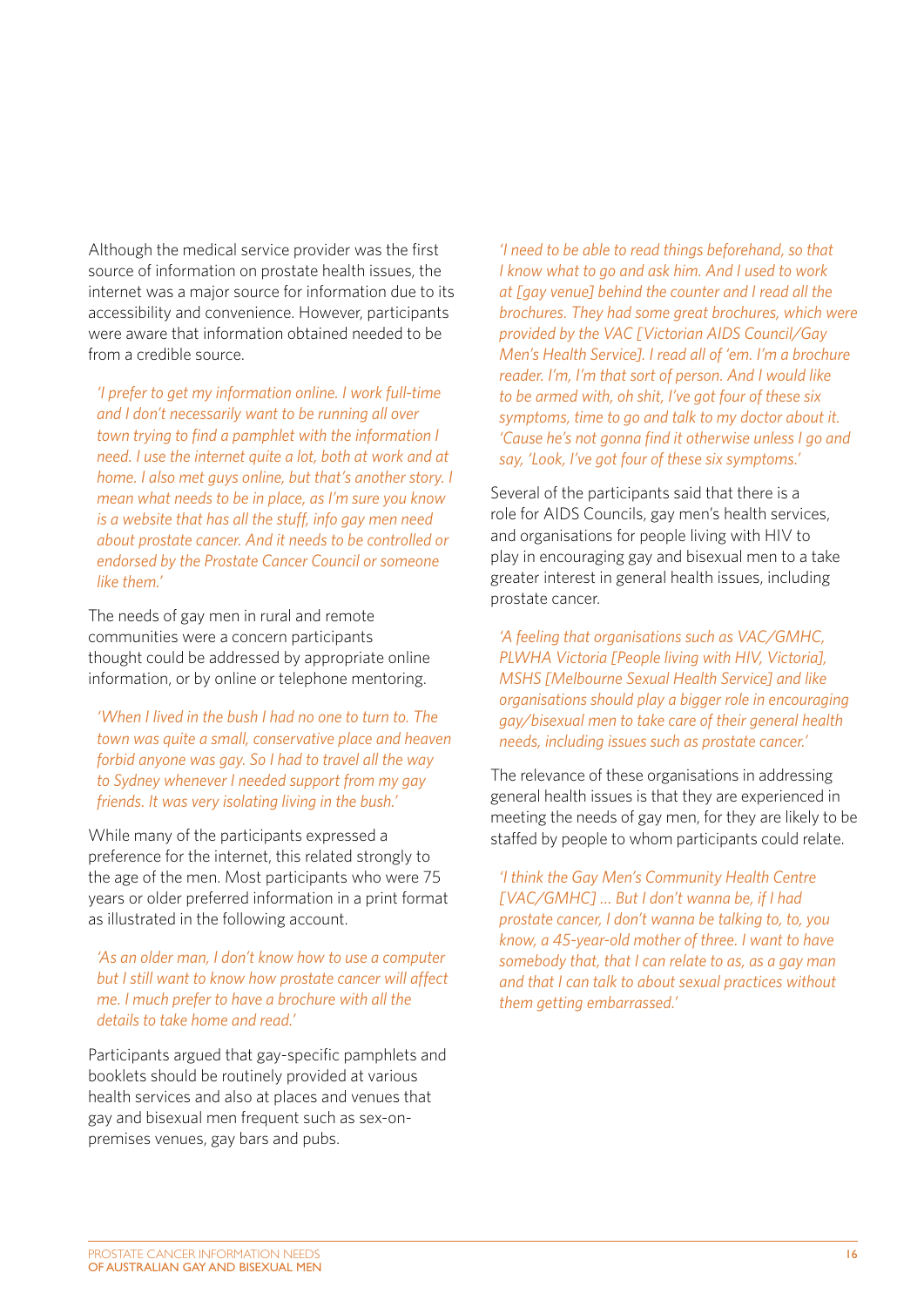## **DISCUSSION**

The aim of this report is to examine the information needs of Australian gay and bisexual men relating to prostate cancer health. The findings from two studies commissioned by PCFA were used to achieve this aim. One study was an audit assessing the utility and appropriateness of currently available information materials on prostate cancer health for this population group, and the other study involved focus group discussions to identify their information needs pertaining to this important health issue.

#### **APPROPRIATENESS OF PROSTATE CANCER MATERIALS FOR GAY AND BISEXUAL MEN**

The findings from the audit indicated that there is a large amount of information material on prostate cancer health available in both printed and online formats. Notwithstanding the usefulness of these materials in providing much needed information to people affected by cancer, they were assessed not to have addressed the specific needs of gay and bisexual men. With the exception of a few overseas websites (e.g. Malecare – USA, American Cancer Society – USA) and one South Australian publication ('It's a real bugger isn't it dear?'), most of the materials audited were deemed to be inadequate or had ignored the needs of gay and bisexual men. In terms of visual representation, images used in materials assessed often reflect heterosexuality, and clear images of gay and bisexual men were largely absent. The poor representation of gay and bisexual men in both content and images identified in the audit findings perpetuates the need for them to 'read' themselves into the materials in order to produce relevance, a marginalising practice that implicitly reinforces heterosexuality as the norm [61]. These findings were reflected by one focus group participant who reported that he had to contact friends overseas 'because there was nothing' he could found to meet his information needs. The

lack of information can contribute to treatment regret when the chosen treatment did not meet expectations<sup>[62]</sup> or treatment-related side effects were profound and unanticipated such as those relating to sexual functioning and sexuality  $[63]$ .

It is of interest to note that for many participants in the focus groups, despite the variety of ways through which information can be obtained as demonstrated by the materials assessed in the audit, their primary health professionals are often their main sources of information. While some participants reported that they had positive experiences with these health professionals, others found the assumptions that were made about them (e.g. being heterosexual) inhibited them from asking for information they required. The perceived discomfort of health professionals, and assumptions made (e.g. unreceptiveness) by some participants produced a situation where medical consultations were 'approached with caution' and uncertain if particular questions or issues could be asked or raised. This is consistent with research findings that showed assumptions about an individual's sexual orientation can produce unsatisfying medical encounters<sup>[38]</sup>, and can discourage the raising of issues pertinent to gay and bisexual men in the context of prostate cancer, and produce a reticence on both parts to discuss sensitive issues such as those relating to sexuality and sexual function after treatment.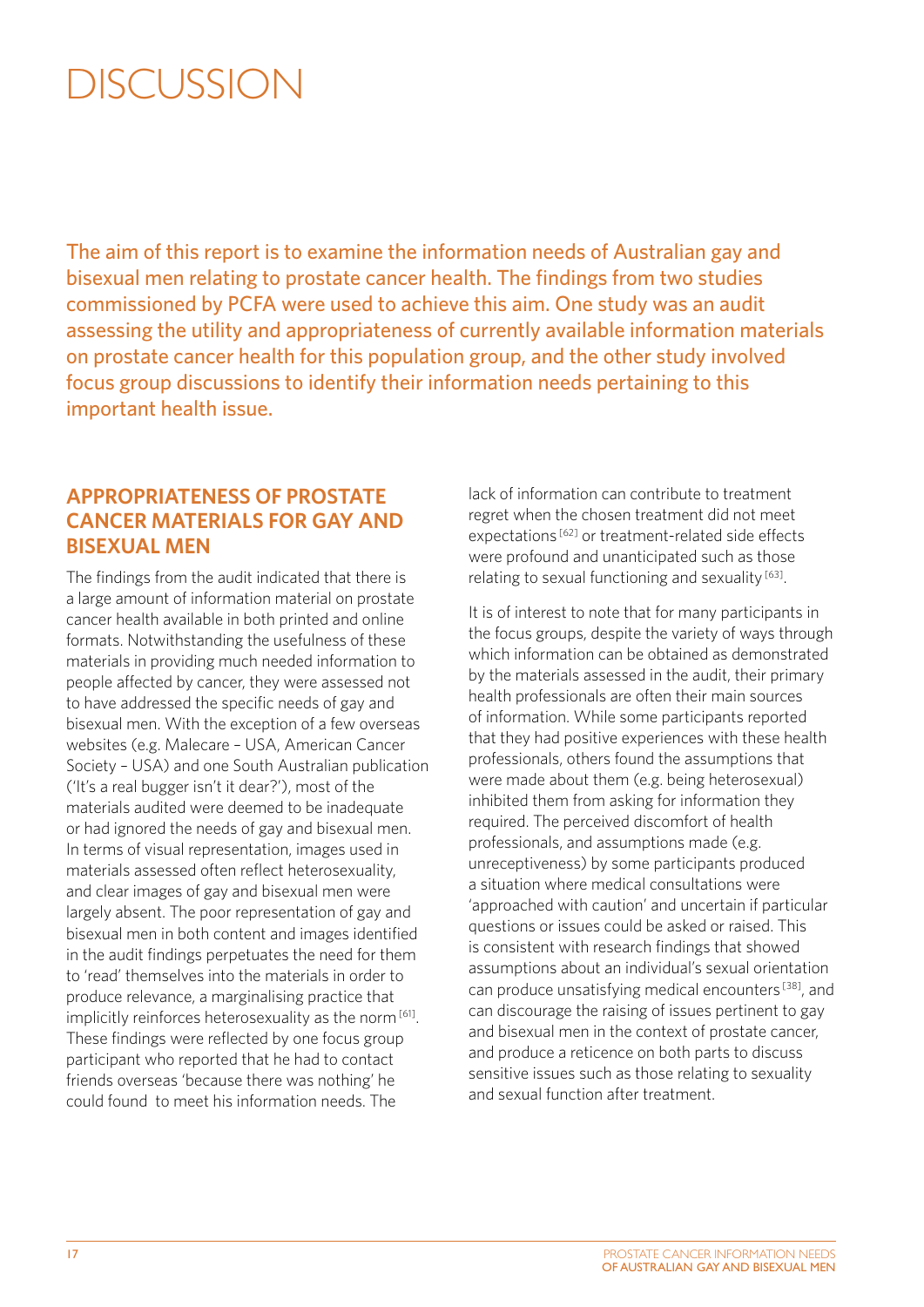#### **SPECIFIC INFORMATION NEEDS**

Sexual function and sexuality issues ensuing from prostate cancer treatment were important concerns for participants in the focus groups, and many reported they were unable to locate relevant information that could 'speak' to them as gay and bisexual men. Notwithstanding the broad acknowledgement of, and attention given to, changes to sexuality and functioning following prostate cancer treatment [9, 64, 65, 66], it is of concern that findings from the audit and focus group discussions suggest that these issues have largely been ignored from gay and bisexual men's standpoint. This is pertinent given 'the way many gay men view health and sexuality as being interlinked'  $[67, p.888]$ , particularly as a consequence of so many gay men living with and being affected by the HIV epidemic over the last 30 years.

Some gay and bisexual men are in relationships that are open or polyamorous<sup>[68]</sup> where there are different relationship rules<sup>[69]</sup>, and thus their relationship partners are not necessarily their exclusive sexual partners<sup>[70]</sup>. In this context, it is understandable that some participants highlighted the difficulties they anticipated, and experienced, in sexual encounters with both casual and regular sexual partners following prostate cancer treatment, and the impact these difficulties have had on their sense of self and social lives ('I felt all at sea about how to explain the fact that I couldn't get a hard-on'). These findings support previous research findings on sexual dysfunction following prostate cancer treatment where gay and bisexual men positioned

themselves as ''damaged goods' incapable of future relationships' [62, p.527]. These distinctively gay and bisexual men's experiences are not covered in generic information materials.

The implication of these forms of relationships is that the generic information materials on prostate cancer relating to sexuality, sexual function and effects on relationships are unhelpful for gay and bisexual men, for they are centred on the needs of heterosexual men in long-term monogamous, mostly married relationships  $[42]$ . In this regard, there is a need for information materials to acknowledge that there are not only different forms of relationships but also different ways of negotiating sexuality issues arising from treatment that do not rest on the presumption that the individual has only one sexual partner or indeed, a partner. Although there are many gay and bisexual men in long-term relationships, there are many who are not<sup>[71]</sup>. A survey conducted by PCFA [15] showed that gay and bisexual men aged between 18 and 50 were more likely than their heterosexual counterparts to neither be in a relationship nor had been in a relationship. Findings from the focus group discussions indicate that being unpartnered and experiencing sexual dysfunction have implications on participants' social and sexual lives, for there is an 'emphasis in the gay world as a single person' being able to 'perform' sexually. This means the needs of unpartnered men with prostate cancer require specific attention and consideration also with respect to the production of information and support materials<sup>[72]</sup>.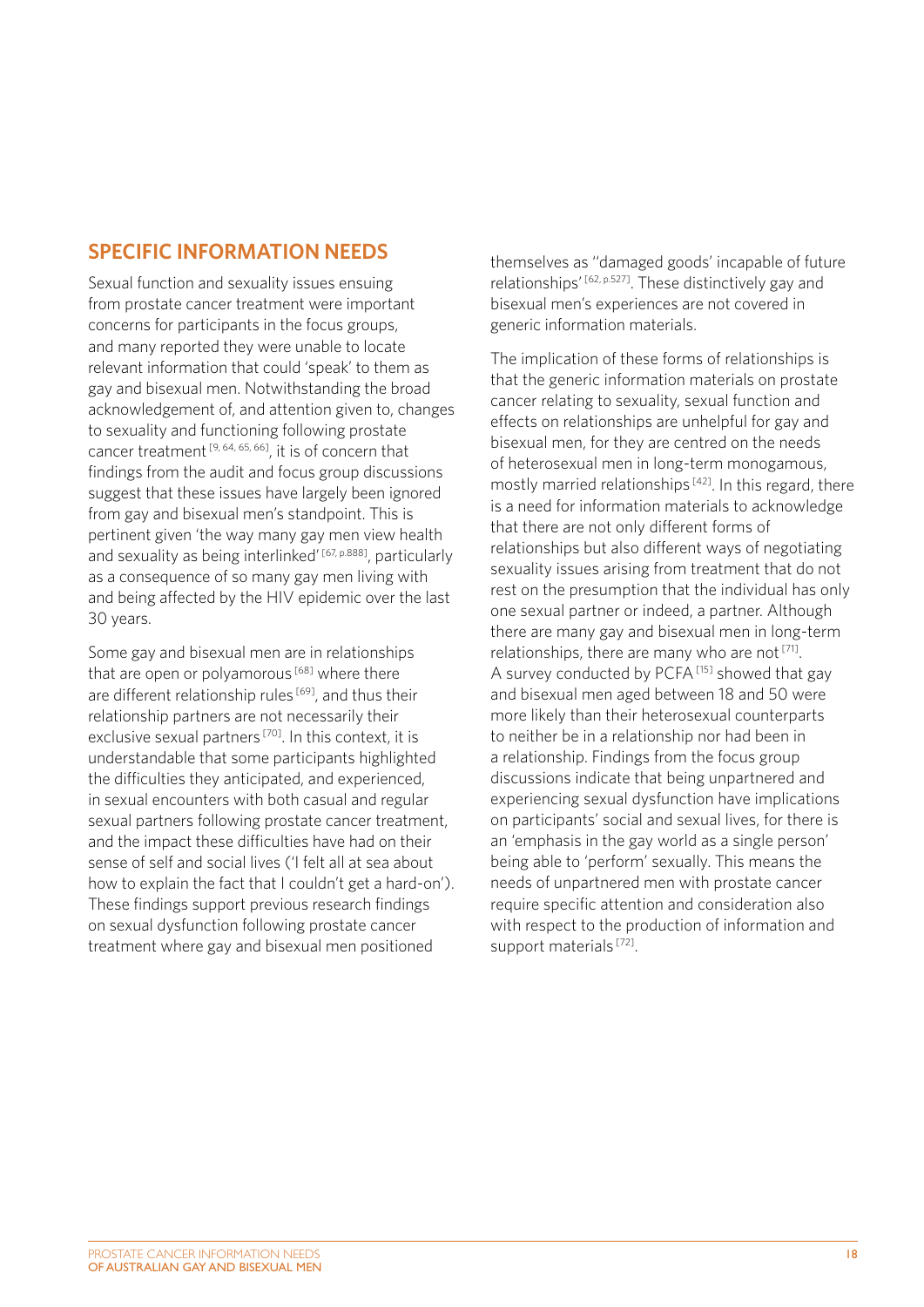#### **INFORMATION MATERIALS FOR GAY AND BISEXUAL MEN**

While it can be argued that much of prostate cancer health information available is relevant to all men, obscuring and, hence, diminishing the needs of gay and bisexual men by producing only generic versions cannot be regarded as an equalising practice. The universalising of men's health information disempowers gay and bisexual men by discounting their unique needs and experiences<sup>[73]</sup>. This discounting practice is most apparent in the way that relationships are covered in generic information materials. Despite the recognition that prostate cancer is more likely to be experienced by men in same-sex relationships than men in heterosexual relationships due to the possibility of one or both partners being diagnosed with the disease [43, 68], this is not reflected in the information materials. When ways of managing relationships are acknowledged and explained, the premise is about only one partner being diagnosed with the disease, and the other partner being the one who will provide support and care without considering that they might be diagnosed with it as well. This privileges a heterocentric position, and side-lines information and issues that gay and bisexual men would require or find more pertinent, such as ways of coping when both partners have prostate cancer, and how to provide mutual support when both partners are experiencing treatment side effects.

The findings from the two studies are important, for they expose a troubling level of neglect of gay and bisexual men's specific needs relating to a health issue, which such men will need to consider, if not likely to confront, at some stage of their lives. Currently available prostate cancer information materials are not serving gay and bisexual men well, for information is not presented in a manner that is relevant. It has been found that unless resources are interpreted by individuals to be personally relevant, they are unlikely to be effective<sup>[57]</sup>, and cultural appropriateness is central to relevance and to the success of health promotion communications<sup>[74]</sup>. In this regard, it is no longer appropriate to produce information materials on prostate cancer under the premise of 'one size fits all' if increased attention to health information is the desired outcome [75]. This lends support to the argument that while not every piece of health information needs to be developed and catered to gay and bisexual men, some health information, such as those pertaining to prostate cancer and the specific effects it has on their lived experiences, demands a gay-specific focus where a general focus has proved to be inadequate [67].

The process of bringing gay and bisexual men's needs into focus in the prostate cancer domain requires structural and administrative changes within the health system, which include diversity training for health care professionals. It is no longer appropriate to discount sexual orientation as part of the datagathering procedure in cancer registries, for this practice both perpetuates heterosexist assumptions and dismisses sexual diversity. Consequently, the experiences of non-heterosexually identified individuals are overlooked in cancer discourses, and therefore, their needs might continue to be ineffectually considered.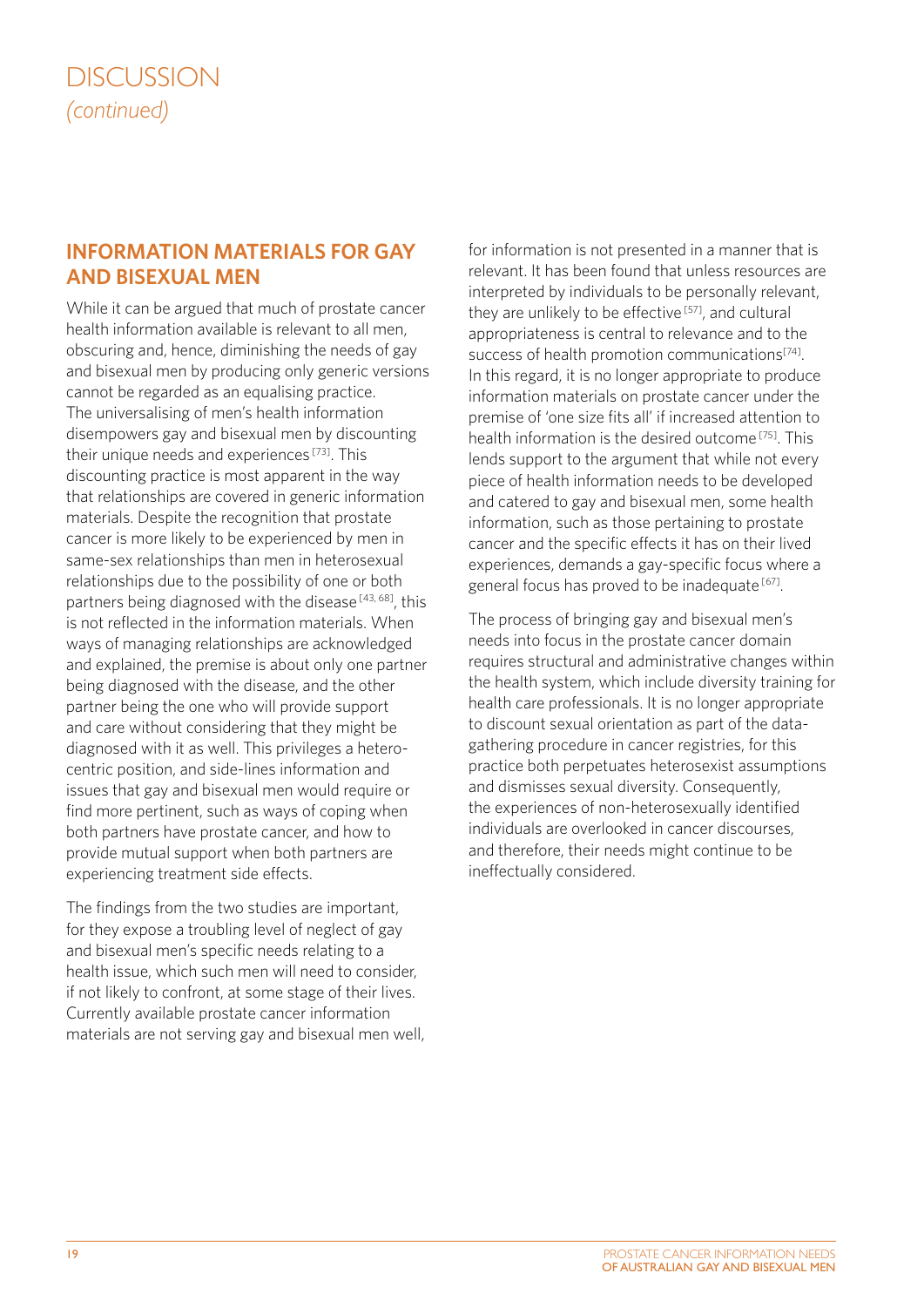#### **MEETING THE NEEDS OF GAY AND BISEXUAL MEN**

PCFA, being a broad-based organisation and the peak body for prostate cancer in Australia, is playing a proactive role in amending the situation identified in the reported findings regarding the unmet needs of Australian gay and bisexual men in prostate cancer information. Through its Gay and Bisexual Men's Prostate Cancer Initiative, with membership including leading health professionals, social scientists, researchers, educators, activists and policy makers experienced in gay and bisexual men's health as well as prostate cancer, PCFA has established clear strategic directions in its endeavour to provide appropriate and effective support to gay and bisexual men with prostate cancer. In partnership with Malecare, and through consulting and working closely with members of the gay and bisexual men community around the country, PCFA has established support groups specifically for gay and bisexual men in five capital cities (Adelaide, Brisbane, Melbourne, Perth and Sydney). The target is for PCFA to establish at least one such support group in all Australian capital cities, and in time, in regional areas with identified needs.

Specific to prostate cancer information materials, the Cancer Australia initiative, which enabled PCFA to commission ARCSHS to conduct one of the two studies reported on here, has also provided funding to develop a set of resources targeting gay and bisexual men with prostate cancer. Drawing on studies' findings and in consultation with members

of the target group, the resources 'speak' directly to gay and bisexual men by using appropriate images and plain non-medical language to inform gay and bisexual men of the diagnosis process, potential impacts of prostate cancer and its treatment on their social and sexual lives, as well as support and wellbeing issues following diagnosis and treatment. Issues that are significant and pertinent to gay and bisexual men are acknowledged and clarified in these resources so that they will be better informed when confronted by prostate cancer and its treatment. The issues covered include the prostate as a site of pleasure for gay and bisexual men during sex, the need for firmer erections in anal sex, change in penis size and orgasm resulting from treatment, the greater chance of gay and bisexual men in same-sex relationships facing prostate cancer, and ways to manage prejudice and discrimination that gay and bisexual men encounter in medical settings.

PCFA's endeavour to establish support groups for gay and bisexual men with prostate cancer, and the development of new resources serve to bring this group of men from the margin and into mainstream prostate cancer discourse. The illumination of their needs and issues through specific support groups and resources will address the concerns of this 'hidden population' by not only directly challenging the hetero-centric approach to prostate cancer information and care, but also ensuring that this population of men has specific and appropriate information to draw on when faced with a lifechanging health concern.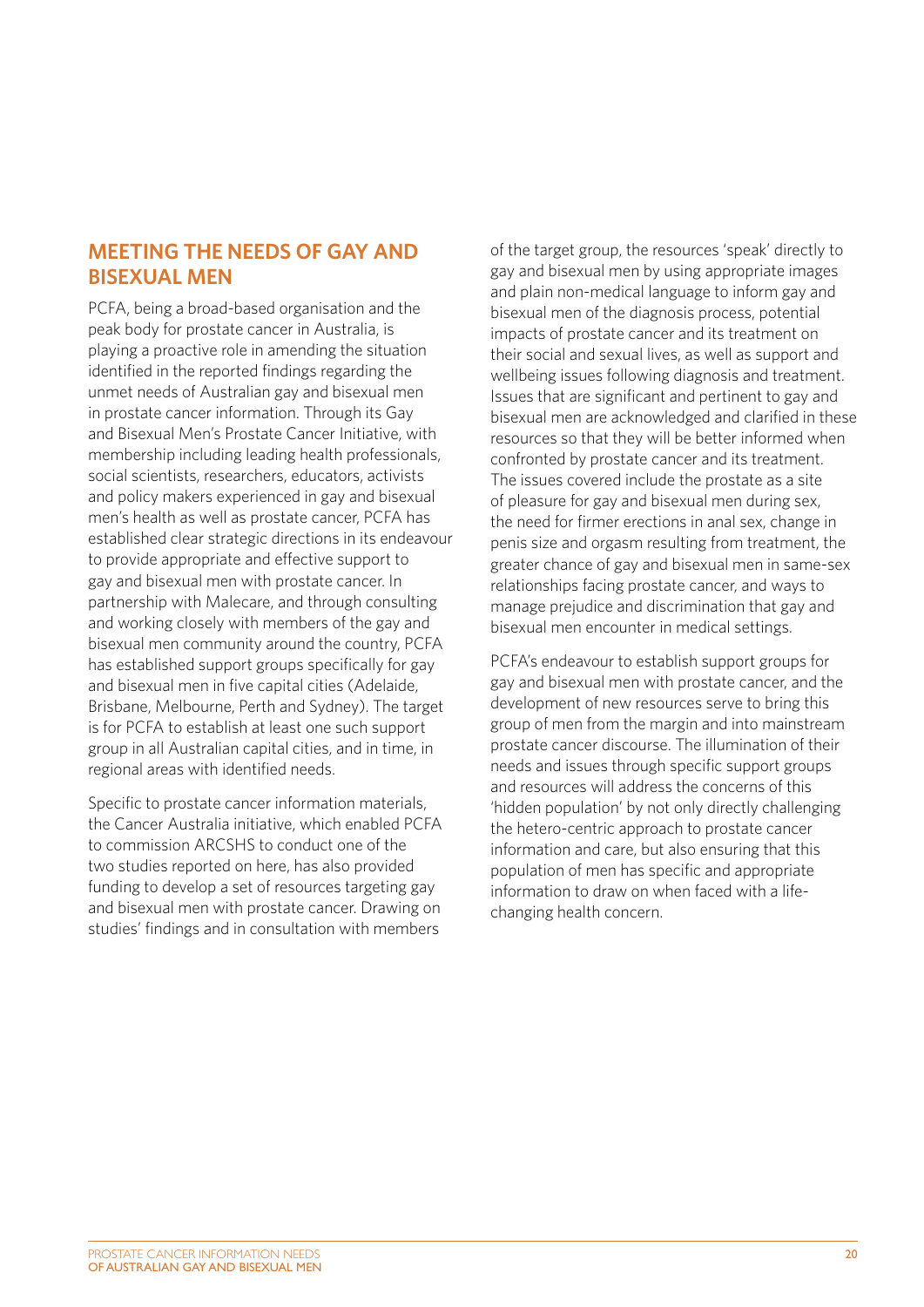## **REFERENCES**

- 1. Jemal, A., Bray, F., Center, M. M., Ferlay, J., Ward, E., & Forman, D. (2011). Global cancer statistics. CA: *A Cancer Journal for Clinicians, 61*(2), 69-90. doi: 10.3322/caac.20107
- 2. Yu, X. Q., Smith, D. P., Clements, M. S., Patel, M. I., McHugh, B., & O'Connell, D. L. (2011). Projecting prevalence by stage of care for prostate cancer and estimating future health service needs: protocol for a modelling study. *BMJ Open,* 1(1). doi: 10.1136/bmjopen-2011-000104
- 3. Australian Institute of Health and Welfare. (2012). *Cancer incidence projections: Australia, 2011 to 2020.* Canberra: AIHW.
- 4. Australian Institute of Health and Welfare. (2013). *The health of Australia's males: 25 years and over.* Canberra: AIHW.
- 5. Australian Institute of Health and Welfare. (2012). *Cancer in Australia: an overview, 2012.* Canberra: AIHW.
- 6. Dibble, S. L., Eliason, M. J., & Christiansen, M. A. D. (2007). Chronic illness care for lesbian, gay, & bisexual individuals. *Nursing Clinics of North America, 42*(4), 655-674.
- 7. Boehmer, U., Miao, X., & Ozonoff, A. (2011). Cancer survivorship and sexual orientation. *Cancer,* 117(16), 3796- 3804. doi: 10.1002/cncr.25950
- 8. Bowen, D., & Boehmer, U. (2007). The lack of cancer surveillance data on sexual minorities and strategies for change. *Cancer Causes and Control,* 18(4), 343-349.
- 9. Latini, D. M., Hart, S. L., Coon, D. W., & Knight, S. J. (2009). Sexual rehabilitation after localized prostate cancer: current interventions and future directions. *Cancer Journal,* 15(1), 34- 40. doi: doi:10.1097/PPO.0b013e31819765ef
- 10. Smith, A. M. A., Rissel, C. E., Richters, J., Grulich, A. E., & de Visser, R. O. (2003). Sex in Australia: sexual identity, sexual attraction and sexual experience among a representative sample of adults. *Australian and New Zealand Journal of Public Health, 27*(2), 138-145. doi: 10.1111/j.1467-842X.2003. tb00801.x
- 11. Dean, L., Meyer, I. H., Robinson, K., Sell, R. L., Sember, R., Silenzio, V. M. B., et al. (2000). Lesbian, gay, bisexual, and transgender health: findings and concerns. *Journal of the Gay and Lesbian Medical Association, 4*(3), 102-151.
- 12. Susman, E. (2011). Gay men face extra burden coping with prostatectomy. *Oncology Times, 33*(11), 23, 28-30.
- 13. Orsi, A. J. (2006). Exploring prostate cancer among gay men. *Communicating Nursing Research,* 39, 401-401.
- 14. Black, D., Gates, G., Sanders, S., & Taylor, L. (2000). Demographics of the gay and lesbian population in the United States: Evidence from available systematic data sources. *Demography, 37*(2), 139-154. doi: 10.2307/2648117
- 15. Lowe, A., Wong, T., & Lowe, S. (2013). *Prostate Cancer: the Next Generation - 2013 Community Attitude Survey*. Sydney: Prostate Cancer Foundation of Australia.
- 16. Cornell, D. (2005). A gay urologist's changing views on prostate cancer. In G. Perlman & J. Drescher (Eds.), *A gay man's guide to prostate cancer* (pp. 29-41). New York: Haworth Medical Press.
- 17. Arnold-Reed, D. E., Hince, D. A., Bulsara, M. K., Ngo, H., Eaton, M., Wright, A. R., et al. (2008). Knowledge and attitudes of men about prostate cancer. *Medical Journal of Australia, 189*(6), 312-314.
- 18. Lowe, A., Bennett, M., & Badenoch, S. (2012). *Research, awareness, support: ten years of progress in prostate cancer - 2012 Community Attitude Survey.* Sydney: Prostate Cancer Foundation of Australia.
- 19. Hedestig, O., Sandman, P.-O., Tomic, R., & Widmark, A. (2005). Living after radical prostatectomy for localized prostate cancer. A qualitative analysis of patient narratives. *Acta Oncologica, 44*(7), 679-686. doi: 10.1080/02841860500326000
- 20. Couper, J. W., Love, A. W., Dunbai, J. V., Duchesne, G. M., Bloch, S., Costello, A. J., et al. (2009). The psychological aftermath of prostate cancer treatment choices: A comparison of depression, anxiety and quality of life outcomes over the 12 months following diagnosis. *Medical Journal of Australia, 190*(7), S86-S89.
- 21. Oliffe, J. (2005). Constructions of masculinity following prostatectomy-induced impotence. *Social Science & Medicine, 60*(10), 2249-2259.
- 22. Beck, A. M., Robinson, J. W., & Carlson, L. E. (2009). Sexual intimacy in heterosexual couples after prostate cancer treatment: What we know and what we still need to learn. *Urologic Oncology: Seminars and Original Investigations, 27*(2), 137-143.
- 23. Couper, J. W., Bloch, S., Love, A., Duchesne, G., Macvean, M., & Kissane, D. W. (2006). The psychosocial impact of prostate cancer on patients and their partners. *Medical Journal of Australia, 185*(8), 428-432.
- 24. Couper, J. W. (2007). The effects of prostate cancer on intimate relationships. *The Journal of Men's Health & Gender, 4*(3), 226-232.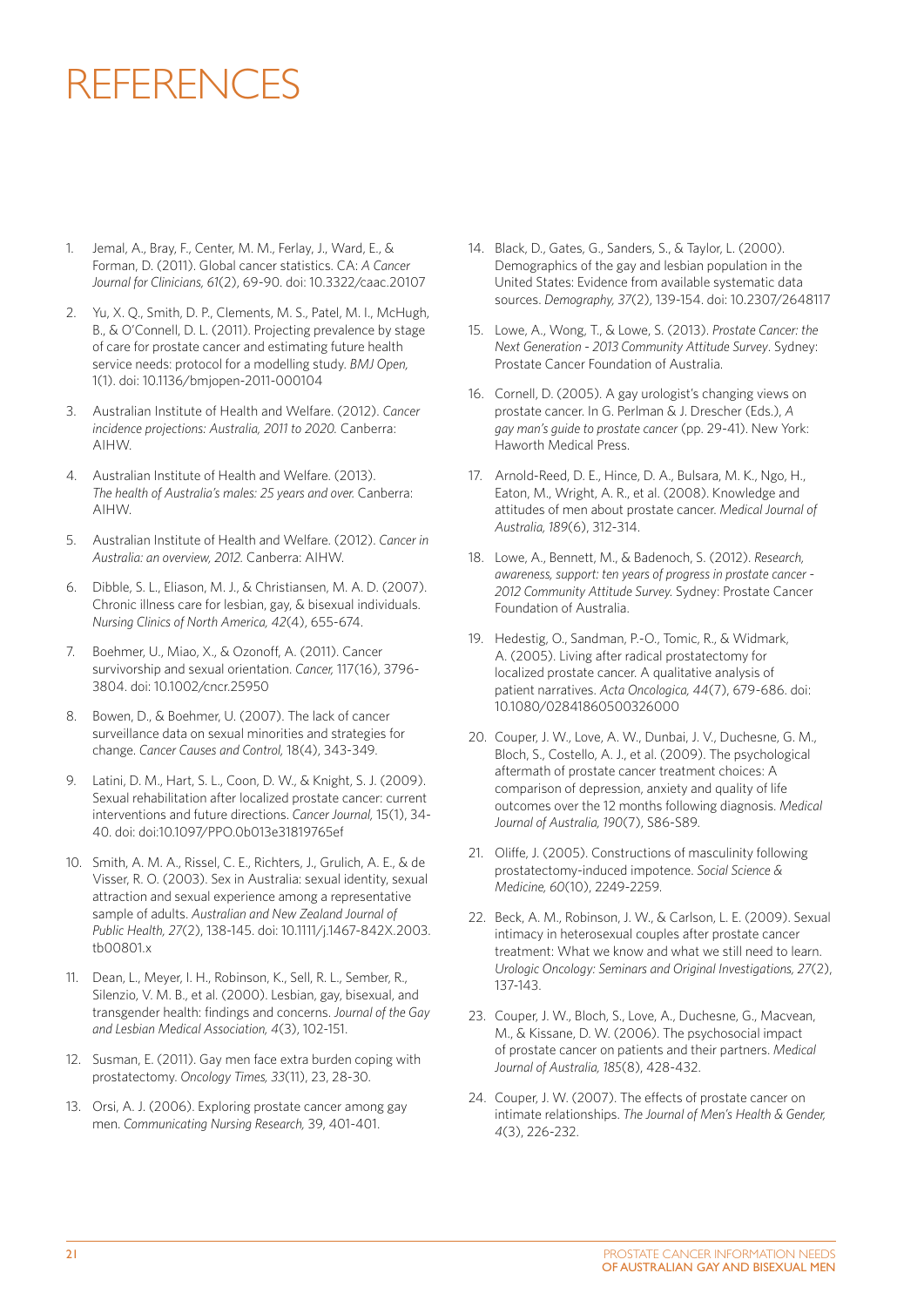- 25. Chambers, S. K., Pinnock, C., Lepore, S. J., Hughes, S., & O'Connell, D. L. (2011). A systematic review of psychosocial interventions for men with prostate cancer and their partners. *Patient Education and Counseling, 85*(2), e75-e88. doi: 10.1016/j.pec.2011.01.027
- 26. Canada, A. L., Neese, L. E., Sui, D., & Schover, L. R. (2005). Pilot intervention to enhance sexual rehabilitation for couples after treatment for localized prostate carcinoma. *Cancer, 104*(12), 2689-2700.
- 27. Couper, J. W., Bloch, S., Love, A., Macvean, M., Duchesne, G. M., & Kissane, D. (2006). Psychosocial adjustment of female partners of men with prostate cancer: a review of the literature. *Psycho-Oncology, 15*(11), 937-953.
- 28. Manne, S., Babb, J., Pinover, W., Horwitz, E., & Ebbert, J. (2004). Psychoeducational group intervention for wives of men with prostate cancer. *Psycho-Oncology, 13*(1), 37-46.
- 29. Galbraith, M. E., Fink, R., & Wilkins, G. G. (2011). Couples surviving prostate cancer: challenges in their lives and relationships. *Seminars in Oncology Nursing, 27*(4), 300-308. doi: 10.1016/j.soncn.2011.07.008
- 30. Fergus, K. D., Gray, R. E., & Fitch, M. I. (2002). Sexual dysfunction and the preservation of manhood: experiences of men with prostate cancer. *Journal of Health Psychology, 7*(3), 303-316. doi: 10.1177/1359105302007003223
- 31. Soloway, C. T., Soloway, M. S., Kim, S. S., & Kava, B. R. (2005). Sexual, psychological and dyadic qualities of the prostate cancer 'couple'. *BJU International, 95*(6), 780-785. doi: 10.1111/j.1464-410X.2005.05400.x
- 32. Filiault, S. M., Drummond, M. J., & Riggs, D. W. (2009). Speaking out on GBT men's health: a critique of the Australian Government's Men's Health Policy. *Journal of Men's Health, 6*(3), 158-161. doi: 10.1016/j. jomh.2009.04.005
- 33. Blank, T. O., Asencio, M., Descartes, L., & Griggs, J. (2009). Aging, health, and GLBTQ family and community life. *Journal of GLBT Family Studies, 5*(1-2), 9-34. doi: 10.1080/15504280802595238
- 34 Irwin, L. (2007). Homophobia and heterosexism: implications for nursing and nursing practice. *Australian Journal of Advanced Nursing, 25*(1), 70-76.
- 35. Herek, G. M., Chopp, R., & Strohl, D. (2007). Sexual stigma: putting sexual minority health issues in context. In I. Meyer & M. Northridge (Eds.), *The health of sexual minorities* (pp. 171-208): Springer US.
- 36. Heslin, K. C., Gore, J. L., King, W. D., & Fox, S. A. (2008). Sexual orientation and testing for prostate and colorectal cancers among men in California. *Med Care, 46*(12), 1240- 1248. doi: 10.1097/MLR.0b013e31817d697f
- 37. Semp, D. (2008). A public silence: the discursive construction of heteronormativity in public mental health services and the implications for clients. *Gay & Lesbian Issues and Psychology Review, 4*(2), 94-107.
- 38. Hinchliff, S., Gott, M., & Galena, E. (2005). 'I daresay I might find it embarrassing': general practitioners' perspectives on discussing sexual health issues with lesbian and gay patients. *Health & Social Care in the Community, 13*(4), 345- 353. doi: 10.1111/j.1365-2524.2005.00566.x
- 39. Dowsett, G. W. (2008). "Losing my chestnut": one gay man's wrangle with prostate cancer. *Reproductive Health Matters, 16*(32), 145-150. doi: 10.1016/s0968- 8080(08)32417-3
- 40. Badr, H., & Taylor, C. L. C. (2009). Sexual dysfunction and spousal communication in couples coping with prostate cancer. *Psycho-Oncology, 18*(7), 735-746.
- 41. Hartman, M.-E., Irvine, J., Currie, K. L., Ritvo, P., Trachtenberg, L., Louis, A., et al. (2013). Exploring gay couples' experience with sexual dysfunction after radical prostatectomy: a qualitative study. *Journal of Sex & Marital Therapy*, 1-21. doi: 10.1080/0092623x.2012.726697
- 42. Blank, T. O. (2005). Gay men and prostate cancer: invisible diversity. *Journal of Clinical Oncology, 23*(12), 2593-2596. doi: 10.1200/jco.2005.00.968
- 43. Santillo, V. M., & Lowe, F. C. (2005). Prostate cancer and the gay male. In G. Perlman & J. Drescher (Eds.), *A gay man's guide to prostate cancer* (pp. 9-27). New York: Haworth Medical Press.
- 44. Parkin, R. P., & Girven, H. (2005). Together with prostate cancer. In G. Perlman & J. Drescher (Eds.), *A gay man's guide to prostate cancer* (pp. 137-146). New York: Haworth Medical Press.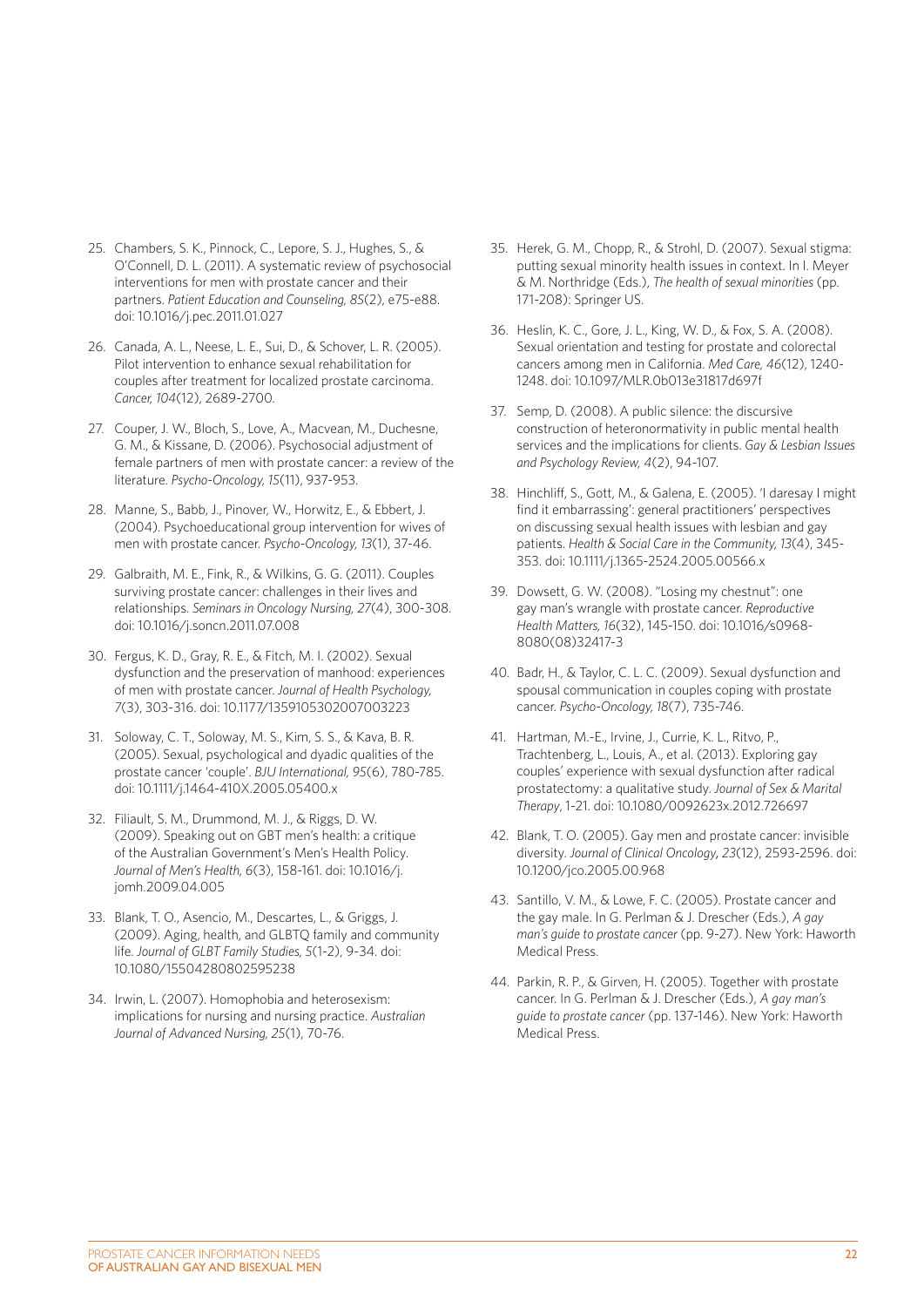#### **REFERENCES** *(continued)*

- 45. Smith, J. A., Filiault, S. M., Drummond, M. J., & Knapman, R. J. (2007). The psychosocial impact of prostate cancer on patients and their partners. *Medical Journal of Australia, 186*(3), 159-160.
- 46. Holmes, D., & Warner, D. (2005). The anatomy of a forbidden desire: men, penetration and semen exchange. *Nursing Inquiry, 12*(1), 10-20. doi: 10.1111/j.1440- 1800.2005.00252.x
- 47. Wassersug, R. J., Lyons, A., Duncan, D., Dowsett, G. W., & Pitts, M. (2013). Diagnostic and outcome differences between heterosexual and nonheterosexual men treated for prostate cancer. *Urology, 82*(3), 565-571. doi: 10.1016/j. urology.2013.04.022
- 48. Wittmann, D., Northouse, L., Foley, S., Gilbert, S., Wood, D. P., Jr., Balon, R., et al. (2009). The psychosocial aspects of sexual recovery after prostate cancer treatment. *International Journal of Impotence Research, 21*(2), 99-106.
- 49. Kleinmann, N., Zaorsky, N. G., Showalter, T. N., Gomella, L. G., Lallas, C. D., & Trabulsi, E. J. (2012). The effect of ethnicity and sexual preference on prostate-cancer-related quality of life. *Nature Reviews Urology, 9*(5), 258-265. doi: 10.1038/nrurol.2012.56
- 50. Motofei, I. G., Rowland, D. L., Popa, F., Kreienkamp, D., & Paunica, S. (2011). Preliminary study with bicalutamide in heterosexual and homosexual patients with prostate cancer: a possible implication of androgens in male homosexual arousal. *Bju International, 108*(1), 110-115. doi: DOI 10.1111/j.1464-410X.2010.09764.x
- 51. Hart, S., Coon, D., Kowalkowski, M., & Latini, D. (2011). Gay men with prostate cancer report significantly worse HRQoL than heterosexual men. *The Journal of Urology, 185*(4, Supplement), e68-e69. doi: 10.1016/j.juro.2011.02.231
- 52. Ferri, R. S. (2004). Issues in gay men's health. *Nursing Clinics of North America, 39*(2), 403-410. doi: 10.1016/j. cnur.2004.02.003
- 53. Commonwealth of Australia. (2010). *National male health policy - building on the strengths of Australian males.* Canberra: Department of Health and Ageing.
- 54. Commonwealth of Australia. (2012). *National lesbian, gay, bisexual, transgender and intersex (LGBTI) ageing and aged care strategy.* Canberra: Department of Health and Ageing.
- 55. Kreuter, M. W., Strecher, V. J., & Glassman, B. (1999). One size does not fit all: the case for tailoring print materials. *Annals of Behavioral Medicine, 21*(4), 276-283. doi: 10.1007/ bf02895958
- 56. Kreuter, M. W., & Wray, R. J. (2003). Tailored and targeted health communication: strategies for enhancing information relevance. *American Journal of Health Behavior, 27*(Supplement 3), S227-S232.
- 57. Schmid, K. L., Rivers, S. E., Latimer, A. E., & Salovey, P. (2008). Targeting or tailoring? Maximizing resources to create effective health communications. *Marketing Health Services, 28*(1), 32-37.
- 58. Kreuter, M. W., Bull, F. C., Clark, E. M., & Oswald, D. L. (1999). Understanding how people process health information: a comparison of tailored and nontailored weight-loss materials. *Health Psychology, 18*(5), 487-494.
- 59. Myers, R. E. (2010). Promoting healthy behaviors: How do we get the message across? *International journal of nursing studies, 47*(4), 500-512.
- 60. Schutt, R. K. (2006). *Investigating the social world: the process and practice of research* (5th ed.). Thousand Oakes: Sage.
- 61. Johnson, C. (2002). Heteronormative citizenship and the politics of passing. *Sexualities, 5*(3), 317-336. doi: 10.1177/1363460702005003004
- 62. Thomas, C., Wootten, A., & Robinson, P. (2013). The experiences of gay and bisexual men diagnosed with prostate cancer: results from an online focus group. *European Journal of Cancer Care, 22*(4), 522-529. doi: 10.1111/ ecc.12058
- 63. Parekh, A., Chen, M.-H., Hoffman, K. E., Choueiri, T. K., Hu, J. C., Bennett, C. L., et al. (2013). Reduced penile size and treatment regret in men with recurrent prostate cancer after surgery, radiotherapy plus androgen deprivation, or radiotherapy alone. *Urology, 81*(1), 130-135.
- 64. Dahn, J. R., Penedo, F. J., Gonzalez, J. S., Esquiabro, M., Antoni, M. H., Roos, B. A., et al. (2004). Sexual functioning and quality of life after prostate cancer treatment: considering sexual desire. *Urology, 63*(2), 273-277.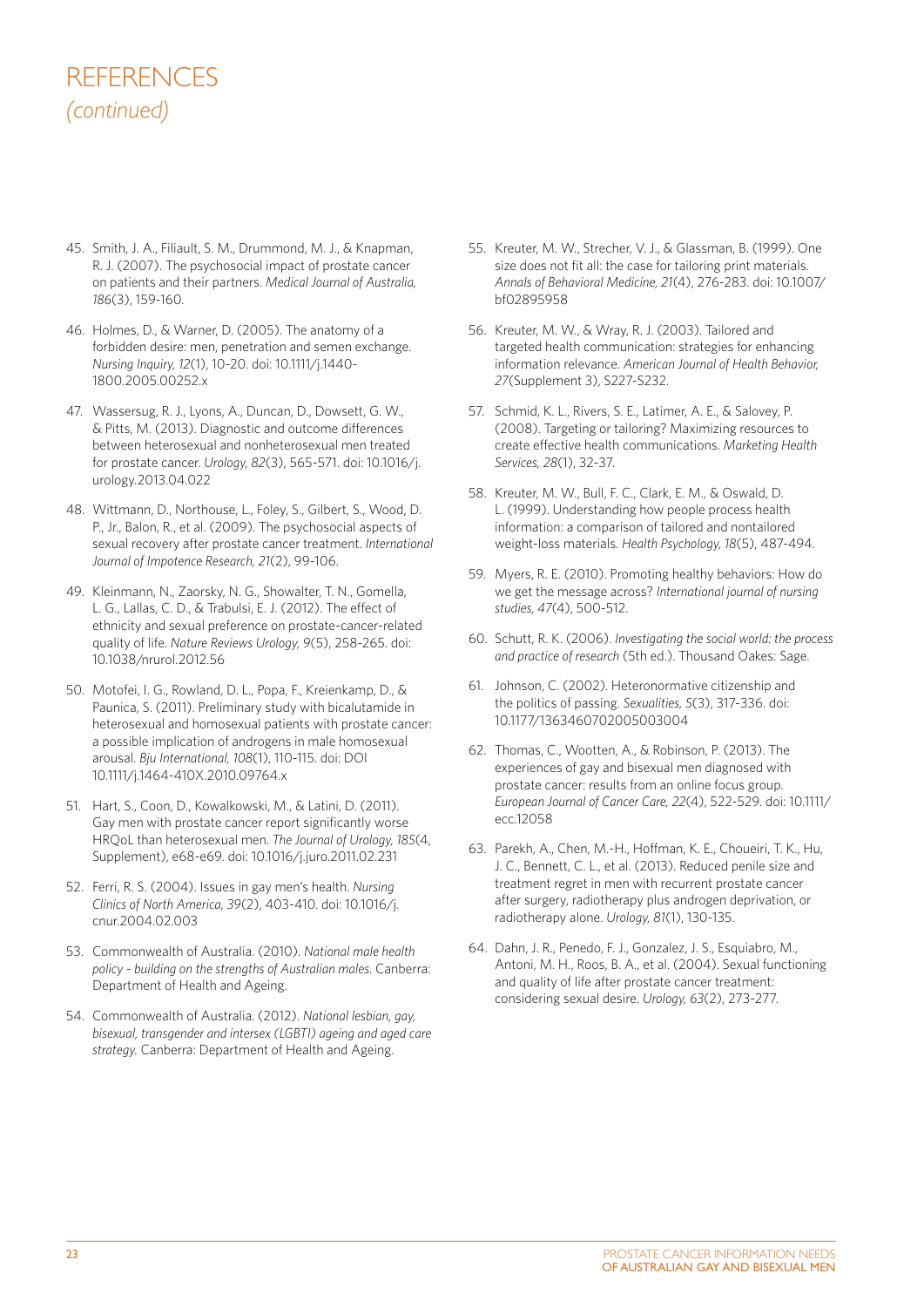- 65. Chisholm, K. E., McCabe, M. P., Wootten, A. C., & Abbott, J.- A. M. (2012). Review: psychosocial interventions addressing sexual or relationship functioning in men with prostate cancer. *The Journal of Sexual Medicine, 9*(5), 1246-1260. doi: 10.1111/j.1743-6109.2012.02687.x
- 66. O'Brien, R., Rose, P., Campbell, C., Weller, D., Neal, R. D., Wilkinson, C., et al. (2011). "I wish I'd told them": A qualitative study examining the unmet psychosexual needs of prostate cancer patients during follow-up after treatment. *Patient Education and Counseling, 84*(2), 200-207. doi: 10.1016/j.pec.2010.07.006
- 67. Adams, J., McCreanor, T., & Braun, V. (2013). Gay men's explanations of health and how to improve it. *Qualitative Health Research, 23*(7), 887-899. doi: 10.1177/1049732313484196
- 68. Filiault, S. M., Drummond, M. J. N., & Smith, J. A. (2008). Gay men and prostate cancer: voicing the concerns of a hidden population. *Journal of Men's Health, 5*(4), 327-332. doi: 10.1016/j.jomh.2008.08.005
- 69. Jowett, A., Peel, E., & Shaw, R. L. (2011). Sex and diabetes: a thematic analysis of gay and bisexual men's accounts. *Journal of Health Psychology.* doi: 10.1177/1359105311412838
- 70. Peplau, L. A., Veniegas, R. C., & Campbell, S. M. (1996). Gay and lesbian relationships. In R. C. Savin-Williams & K. M. Cohen (Eds.), *Lives of Lesbians, Gays, and Bisexuals* (pp. 250- 273). Fort Worth: Harcourt Brace College Publishers.
- 71. McWhirter, D. P., & Mattison, A. M. (1984). *The male couple.*  Englewood Cliffs: Prentice Hall.
- 72. Kazer, M., Harden, J., Burke, M., Sanda, M., Hardy, J., & Bailey, D. (2011). The experiences of unpartnered men with prostate cancer: a qualitative analysis. *Journal of Cancer Survivorship, 5*(2), 132-141. doi: 10.1007/s11764-010-0157-3
- 73. Adams, J., Braun, V., & McCreanor, T. (2007). Warning voices in a policy vacuum: professional accounts of gay men's health in Aotearoa New Zealand. *Social Policy Journal of New Zealand, 30*, 199-215.
- 74. Kreuter, M. W., Lukwago, S. N., Bucholtz, D. C., Clark, E. M., & Sanders-Thompson, V. (2003). Achieving cultural appropriateness in health promotion programs: targeted and tailored approaches. *Health Education & Behavior, 30*(2), 133-146.
- 75. Pedruzzi, R., Swinbourne, A., & Quirk, F. (2012). One size fits all: communicating the unknown in health promotion. *International Journal of Behavioral Medicine, 19*(Supp 1), S273-S274.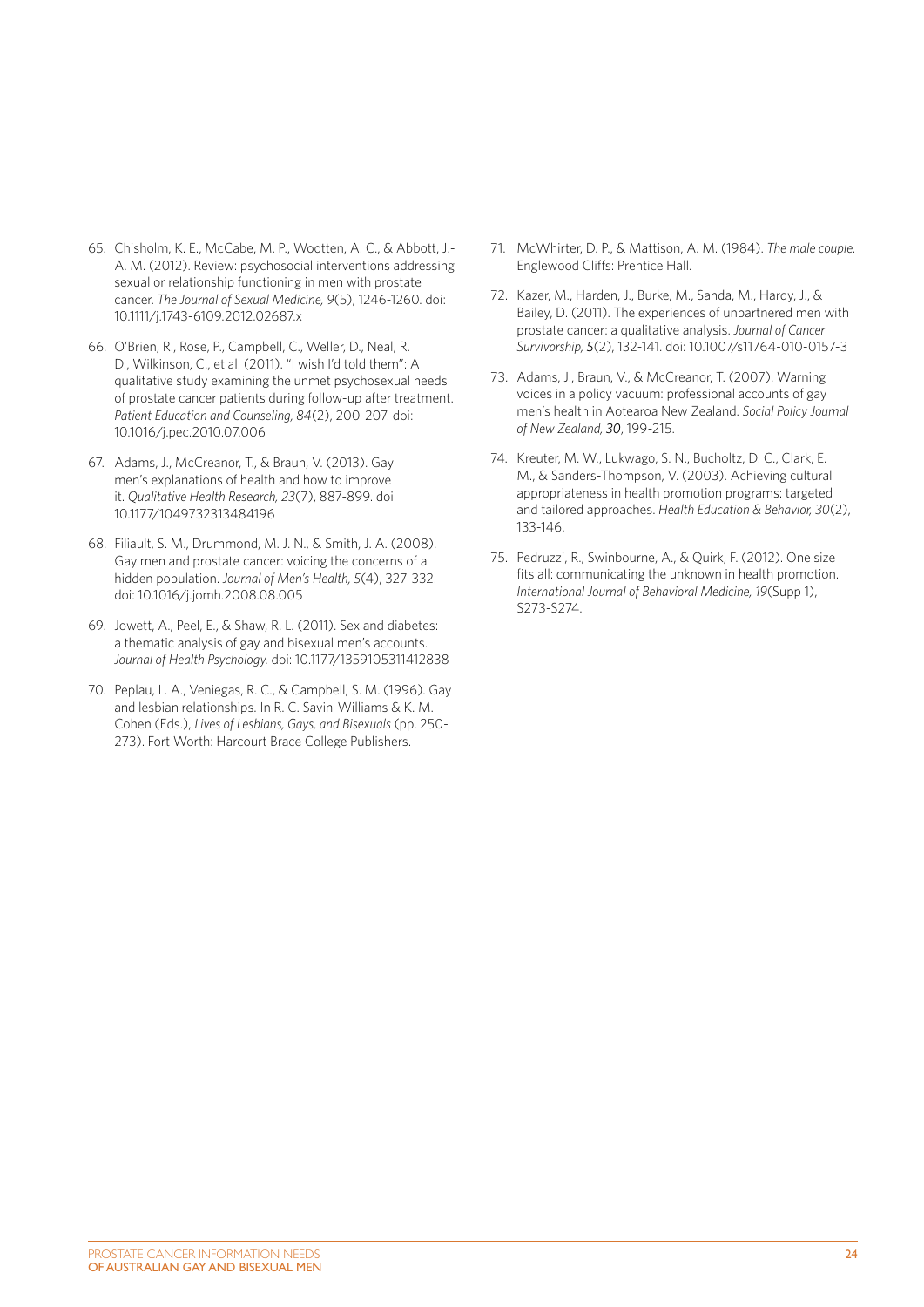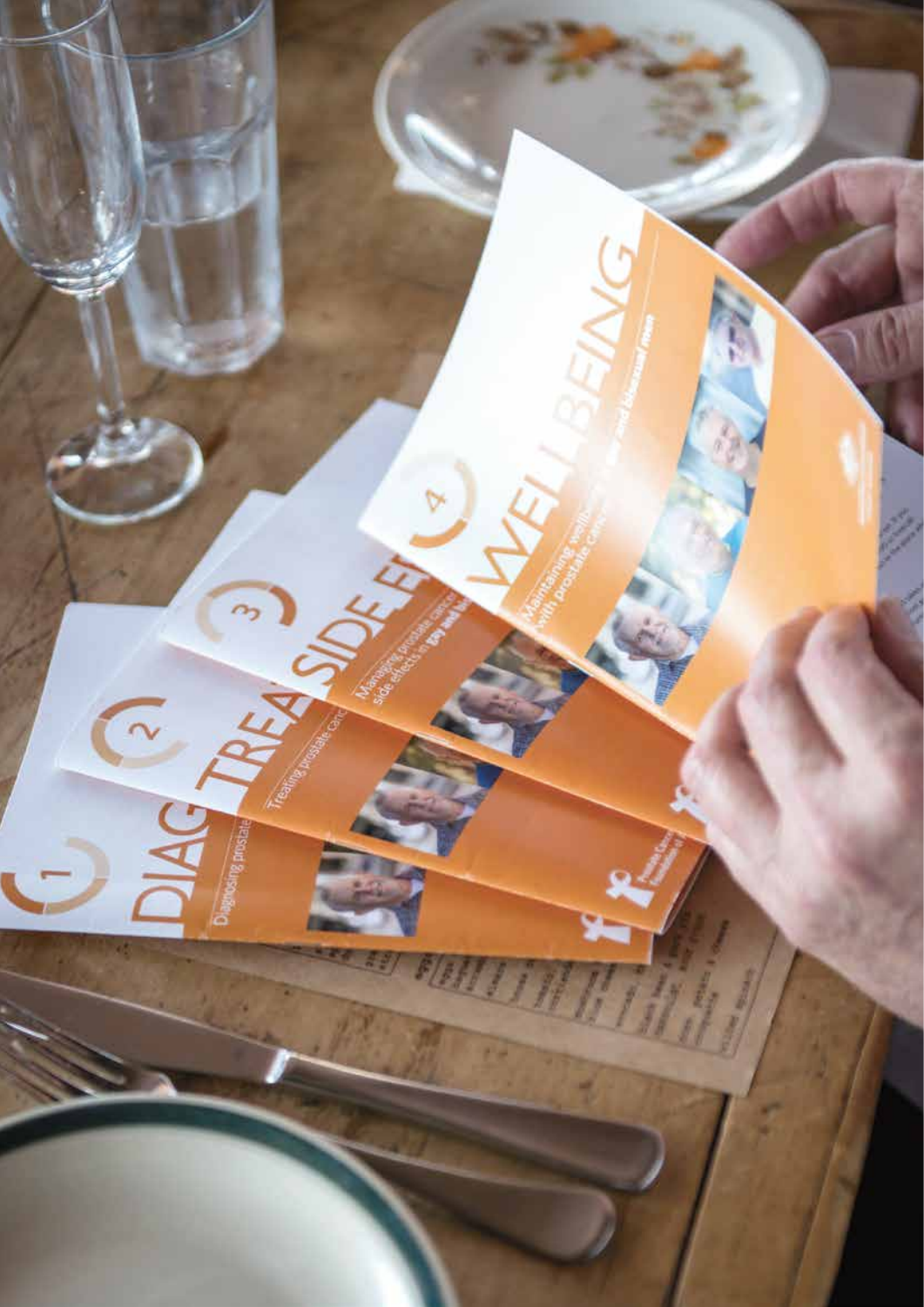### APPENDIX: AUDIT OF PRINT AND ONLINE INFORMATION ABOUT PROSTATE CANCER (JUNE – NOVEMBER 2011)

#### PRINT INFORMATION ABOUT PROSTATE CANCER

#### A large body of print material on prostate cancer produced in Australia for the following audiences:

- Patient
- Partner, families, friends, carers
- Health care professionals
- Social security policy makers and contact staff
- Members of gay men's support groups
- Members of prostate cancer support groups.

Note: Some resources and websites were identified as being unlikely to be accessed by men, regardless of sexual orientation, who are looking for information related to sexuality issues following diagnosis and treatment, such resources and websites are assessed as 'N/A' (not applicable).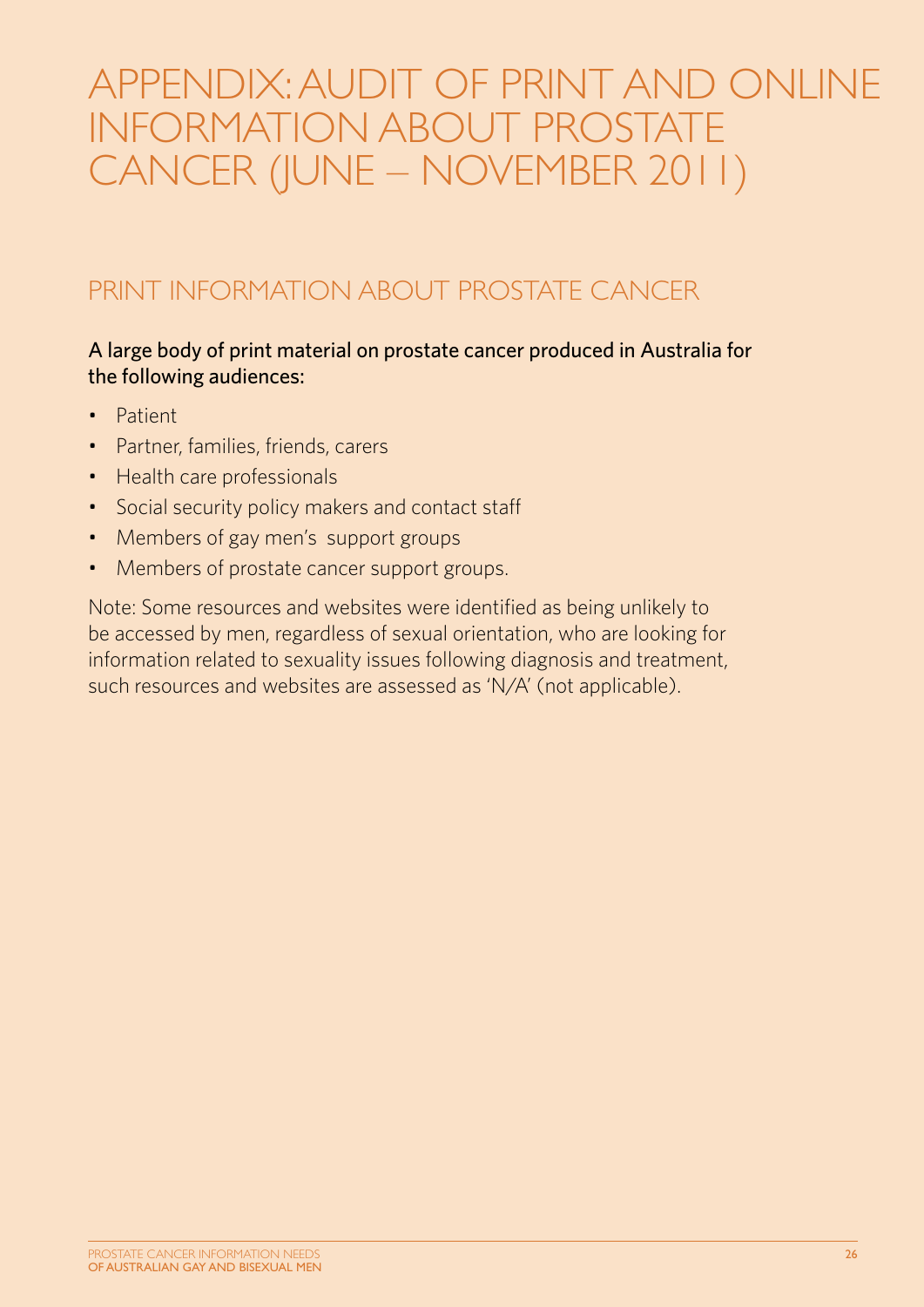| Notes/Recommendations                                                                                                                 | No changes recommended.                                                                              | experience of gay and OHAM could be<br>effects, sexual performance and body<br>the sections on families, partners and<br>carers, hormone therapy and its side<br>Need to provide links to gay support<br>groups, GLBT <sup>##</sup> health agencies, etc.<br>document, particularly in relation to<br>Additional information to meet the<br>image, and psychosocial supports<br>needs of gay and OHAM should<br>be incorporated throughout the<br>More quotations reflecting the<br>Friendships as care networks.<br>included. | Provide links to specific information.<br>Acknowledge gay and OHAM in<br>section on Sexuality (p.31). |
|---------------------------------------------------------------------------------------------------------------------------------------|------------------------------------------------------------------------------------------------------|--------------------------------------------------------------------------------------------------------------------------------------------------------------------------------------------------------------------------------------------------------------------------------------------------------------------------------------------------------------------------------------------------------------------------------------------------------------------------------------------------------------------------------|-------------------------------------------------------------------------------------------------------|
| <b>EMAHO pue As 8</b><br>Are there links<br>specifically for<br>information/<br>resources<br>to further<br>contacts                   | $\frac{4}{2}$                                                                                        | partners and carers.<br>appears in Ch.11 on<br>Drescher (2005)<br>Perlman and                                                                                                                                                                                                                                                                                                                                                                                                                                                  | $\frac{\dot{\mathrm{o}}}{\mathrm{Z}}$                                                                 |
| Are there<br>images of<br>inclusive<br><b>OHAM?</b><br><b>Bay</b> and                                                                 | $\underset{\text{N}}{\leq}$                                                                          | $\underset{\text{N}}{\leq}$                                                                                                                                                                                                                                                                                                                                                                                                                                                                                                    | Cartoons. No.                                                                                         |
| issues such as relationships,<br>Specific reference to gay<br>gay sexuality, accessing<br>and OHAM (including<br>supportive services) | $\frac{4}{2}$                                                                                        | No specific information addressed<br>men, support groups for gay men,<br>to gay men; side effects, impact<br>refer to specific support for gay<br>psychosocial support does not<br>of radiation; Section 9.3.7 -<br>access information.<br>bue                                                                                                                                                                                                                                                                                 | No specific information addressed<br>to gay and OHAM.                                                 |
| to gay and<br>language)<br><b>Cinclusive</b><br>reference<br>General<br><b>OHAM</b>                                                   | $\sum_{i=1}^{n}$                                                                                     | invisible in the<br>Designed to<br>information.<br>but gay and<br>OHAM are<br>care team),<br>be neutral<br>(partner,                                                                                                                                                                                                                                                                                                                                                                                                           | Designed to be<br>neutral. Gay<br>and OHAM<br>invisible.                                              |
| Reference<br>of gay and<br>to partner<br><b>OHAM<sup>#1</sup>)</b><br>inclusion<br><b>Cimplied</b>                                    | $\sum_{i=1}^{n}$                                                                                     | Yes.                                                                                                                                                                                                                                                                                                                                                                                                                                                                                                                           | p.25 could be<br>'Husband' on<br>changed to<br>partner.<br>Yes.                                       |
| Resource                                                                                                                              | A brief look at men's cancers<br>facts about prostate cancer<br>Cancer Council, Victoria -<br>(n.d.) | Advanced prostate cancer<br>a guide for men and their<br>Cancer Council Australia<br>families (2009)                                                                                                                                                                                                                                                                                                                                                                                                                           | Caring for someone with<br>New South Wales<br>Cancer Council<br>cancer (2009)                         |

OHAM - Other Homosexually Active Men †† OHAM – Other Homosexually Active Men Gay, Lesbian, Bisexual, Transgender

‡‡ Gay, Lesbian, Bisexual, Transgender

 $\frac{d\phi}{d\phi}$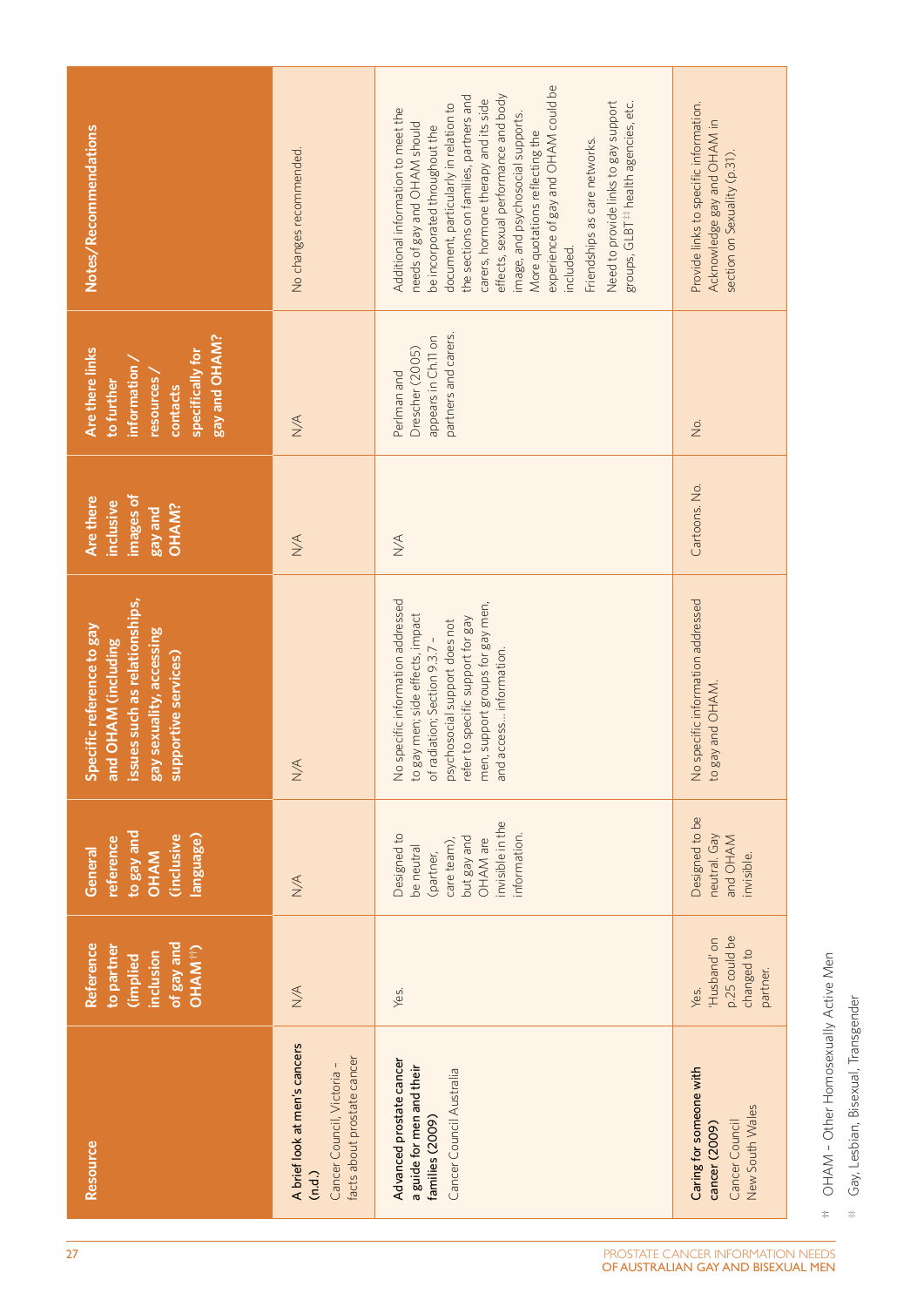| Perhaps include photo of gay couple<br>with other pictures. Provide links to<br>GLBT health agencies.                     | acknowledge that gay and OHAM may<br>and prostate cancer support groups for<br>Change 'facing a divorce' to 'ending a<br>Provide links to GLBT health services<br>More visibility in the text - explicitly<br>have specific issues.<br>gay and OHAM.<br>relationship'.<br>Drescher (2005).<br>Reference to<br>Perlman and | Drescher (2005), and international<br>address gay men's concerns and<br>P.52 - problems in rectum could<br>experiences. Add Perlman and<br>websites to resources section. | Need to include support groups for gay<br>and OHAM as they develop.                                            |
|---------------------------------------------------------------------------------------------------------------------------|---------------------------------------------------------------------------------------------------------------------------------------------------------------------------------------------------------------------------------------------------------------------------------------------------------------------------|---------------------------------------------------------------------------------------------------------------------------------------------------------------------------|----------------------------------------------------------------------------------------------------------------|
| $\frac{\circ}{\mathsf{Z}}$                                                                                                |                                                                                                                                                                                                                                                                                                                           | $\frac{\dot{\rm o}}{\rm Z}$                                                                                                                                               | $\frac{\dot{\mathsf{O}}}{\mathsf{Z}}$                                                                          |
| $\frac{\circ}{\sim}$                                                                                                      | of gay couples.<br>$20$ images $-2$                                                                                                                                                                                                                                                                                       | of heterosexual<br>pictorial image<br>couple (p.4).<br>No. One                                                                                                            | Single men and<br>a heterosexual<br>featured.<br>couple                                                        |
| $\sum_{i=1}^{n}$                                                                                                          | assumed to be in relationships, not<br>In regard to sexuality, men also are<br>No specific information addressed<br>No acknowledgment of possible<br>and gay and OHAM in regard to<br>to issues of concern for gay and<br>differences between straight<br>sexuality.<br>OHAM.<br>single.                                  | No specific information addressed<br>to gay and OHAM - i.e. impact<br>of radiotherapy on anal sexual<br>practice.                                                         | $\sum_{i=1}^{n}$                                                                                               |
| $\sum_{i=1}^{n}$                                                                                                          | $\frac{\dot{\rm o}}{\rm Z}$                                                                                                                                                                                                                                                                                               | Designed to be<br>neutral.                                                                                                                                                | $\frac{\dot{\rm o}}{\rm Z}$                                                                                    |
| N/A Generic<br>information.<br>health                                                                                     | Yes.                                                                                                                                                                                                                                                                                                                      | Yes.                                                                                                                                                                      | Partners not<br>mentioned.                                                                                     |
| Continence and prostate a<br>guide for men undergoing<br>Continence Foundation of<br>prostate surgery (2007)<br>Australia | Coping with a diagnosis of<br>prostate cancer (n.d.)<br>Cancer Council of<br>Queensland                                                                                                                                                                                                                                   | Localised prostate cancer<br>a guide for men and their<br>Cancer Council Australia<br>families (2010)                                                                     | Prostate Cancer Foundation<br>Prostate cancer support:<br>What every man should<br>of Australia<br>know (n.d.) |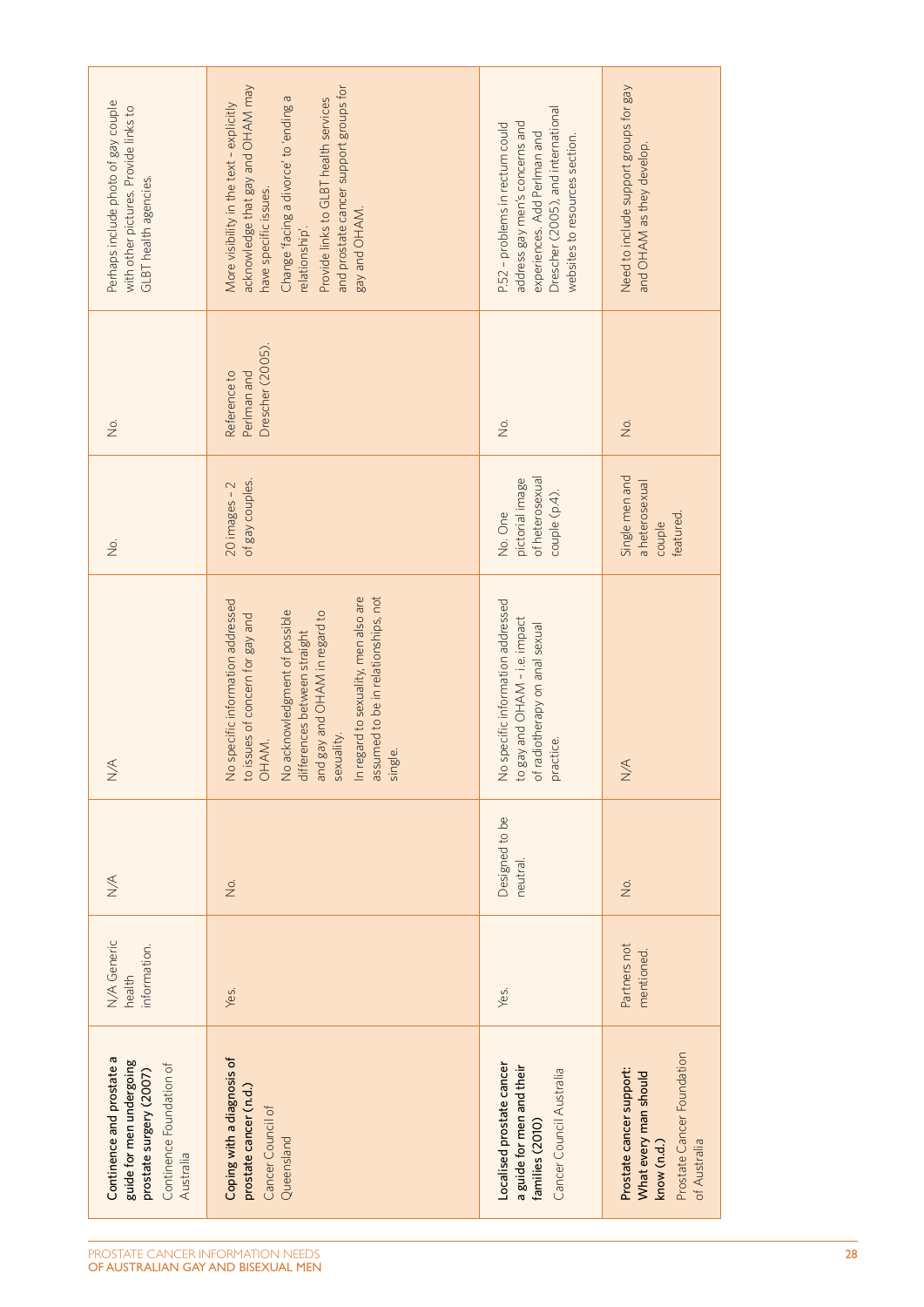| practice and implications of treatment<br>Need to address gay men's sexual<br>for sexual function, relationships,<br>identity, etc.                                                                                                                      | international gay and OHAM prostate<br>for gay and OHAM. Provide links to<br>Provide specific information on sex<br>Incorporate quotes from gay men.<br>cancer websites. | Question checklist - include specific<br>questions for gay and OHAM to<br>consider asking their doctor.                                                  | Provide a specific section addressing<br>gay and OHAM sexuality and sexual<br>and OHAM may wish to ask their<br>partners as carers and significant<br>Acknowledge gay and OHAM's<br>Identify specific questions gay<br>Add an image of a gay couple.<br>treatment team.<br>practice.<br>persons.                                                                                                                                                         |
|----------------------------------------------------------------------------------------------------------------------------------------------------------------------------------------------------------------------------------------------------------|--------------------------------------------------------------------------------------------------------------------------------------------------------------------------|----------------------------------------------------------------------------------------------------------------------------------------------------------|----------------------------------------------------------------------------------------------------------------------------------------------------------------------------------------------------------------------------------------------------------------------------------------------------------------------------------------------------------------------------------------------------------------------------------------------------------|
| $\frac{\circ}{\mathbb{Z}}$                                                                                                                                                                                                                               | Drescher (2005)<br>Yes. Perlman and                                                                                                                                      | website also listed<br>suggested. ACON<br>(ACON) is listed<br>Yes, NSW GLBT<br>Cancer Council<br>Helpline is also<br>in resource list.<br>health agency  | $\frac{\circ}{\mathbb{Z}}$                                                                                                                                                                                                                                                                                                                                                                                                                               |
| N/A (limited<br>cartoons)                                                                                                                                                                                                                                | of gay couples<br>young couple).<br>30 images - 2<br>(one very                                                                                                           | Graphics are<br>of straight<br>couples.                                                                                                                  | a heterosexual<br>One photo of<br>Seven drawn<br>heterosexual<br>positions for<br>intercourse.<br>images of<br>couple.                                                                                                                                                                                                                                                                                                                                   |
| No specific information for gay<br>addressed in section on sexual<br>on sexual function, sexual life,<br>relationships, identity. Vaginal<br>function. Assumes patient is<br>men on effects of treatment<br>penetration is specifically<br>heterosexual. | explicit reference to gay sexuality<br>as a factor that informs a man's<br>Sexual orientation is mentioned<br>understanding of sex. No other<br>or relationships.        | Yes, a section on being in a same-<br>Sex outside of a relationship not<br>Same-sex sexual practice is not<br>sex relationship.<br>addressed<br>covered. | penis size, rectal burning/scarring,<br>P.30 Potential problems of female<br>P.39 Need for male partners to be<br>depression, low testosterone, and<br>information pertaining to gay and<br>OHAM or sex between men. No<br>ejaculation and orgasm changes<br>specifically related to gay men.<br>partners but no corresponding<br>information regarding reduced<br>Short on specific detail. No<br>section for male partners.<br>acknowledged as carers. |
| $\frac{\dot{\rm o}}{\rm Z}$                                                                                                                                                                                                                              | $\frac{1}{2}$                                                                                                                                                            | Yes.                                                                                                                                                     | booklet should<br>whether you<br>aregay or<br>Yes ('This<br>straight'<br>be helpful<br>$(p.1)$ .                                                                                                                                                                                                                                                                                                                                                         |
| Yes.                                                                                                                                                                                                                                                     | Yes.                                                                                                                                                                     | Yes.                                                                                                                                                     | Yes.                                                                                                                                                                                                                                                                                                                                                                                                                                                     |
| (Mr PHIP series) (2006)<br>Improvement Program<br>Cancer Council South<br>Prostate Health<br>Australia                                                                                                                                                   | Sex after treatment prostate<br>Cancer Council Queensland<br>cancer (n.d.)                                                                                               | cancer: a guide for people<br>with cancer, their families<br>Sexuality, intimacy and<br>and friends (2009)<br>New South Wales<br>Cancer Council          | family and friends (2010)<br>Sexuality and cancer: for<br>people with cancer, their<br>Cancer Council Victoria                                                                                                                                                                                                                                                                                                                                           |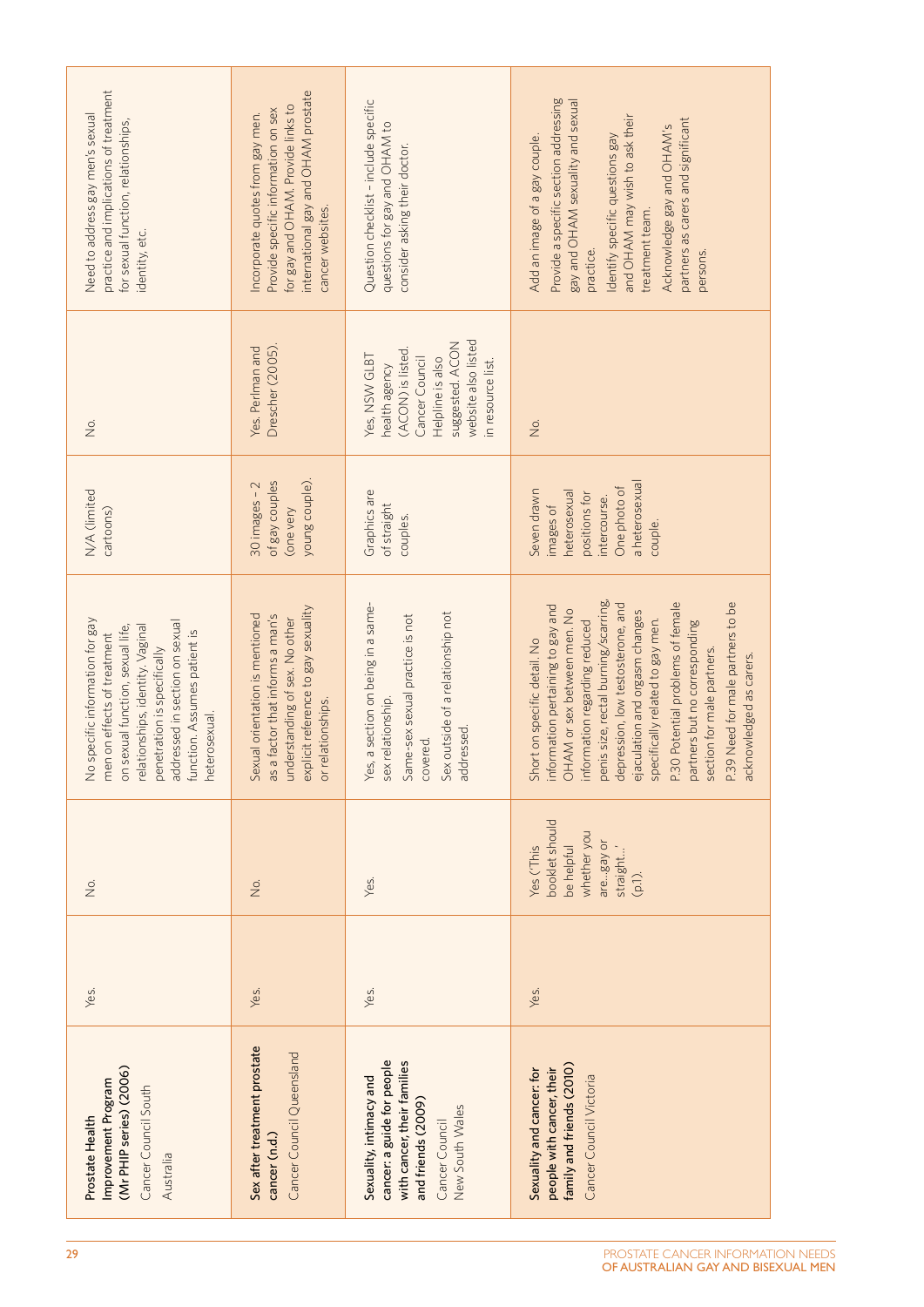| relationships, sex lives, social activities,<br>nclude quotes from gay and OHAM,<br>Provide links to gay-friendly medical<br>Need to address effects of prostate<br>services (GP, psych, social workers<br>and their partners, throughout.<br>masculinity and body image.<br>cancer on gay and OHAM's<br>etc.). |
|-----------------------------------------------------------------------------------------------------------------------------------------------------------------------------------------------------------------------------------------------------------------------------------------------------------------|
| No GLBT health or<br>Drescher (2005)<br>support services<br>Perlman and<br>included.<br>advised.                                                                                                                                                                                                                |
| cover implicitly<br>1 of 2 men but<br>couple on the<br>not clear they<br>of men alone,<br>Heterosexual<br>11 photos - 2<br>couples only.<br>are a couple.<br>defines the<br>for straight<br>booklet as                                                                                                          |
| to sexual practice after prostate<br>despite very many quotes from<br>identity or orientation in regard<br>P.12 - 'Feeling like a man and<br>No quotations from gay and<br>acknowledgement of sexual<br>having sex' - not specific<br>OHAM or their partners,<br>heterosexual couples.<br>cancer.<br>ž          |
| included in the<br>chat gay and<br><b>JHAM</b> are<br>nclude gay<br>ndication<br>men. No<br>partners<br>assume<br>Cannot<br>text.                                                                                                                                                                               |
| Yes.                                                                                                                                                                                                                                                                                                            |
| Maintaining your well-being:<br>(beyondblue in association<br>information on depression<br>free booklet available from<br>prostate cancer and their<br>Foundation Australia) - a<br>and anxiety for men with<br>nttp://www.beyondblue.<br>with Prostate Cancer<br>beyondblue<br>partners<br><b>Drg.au</b>       |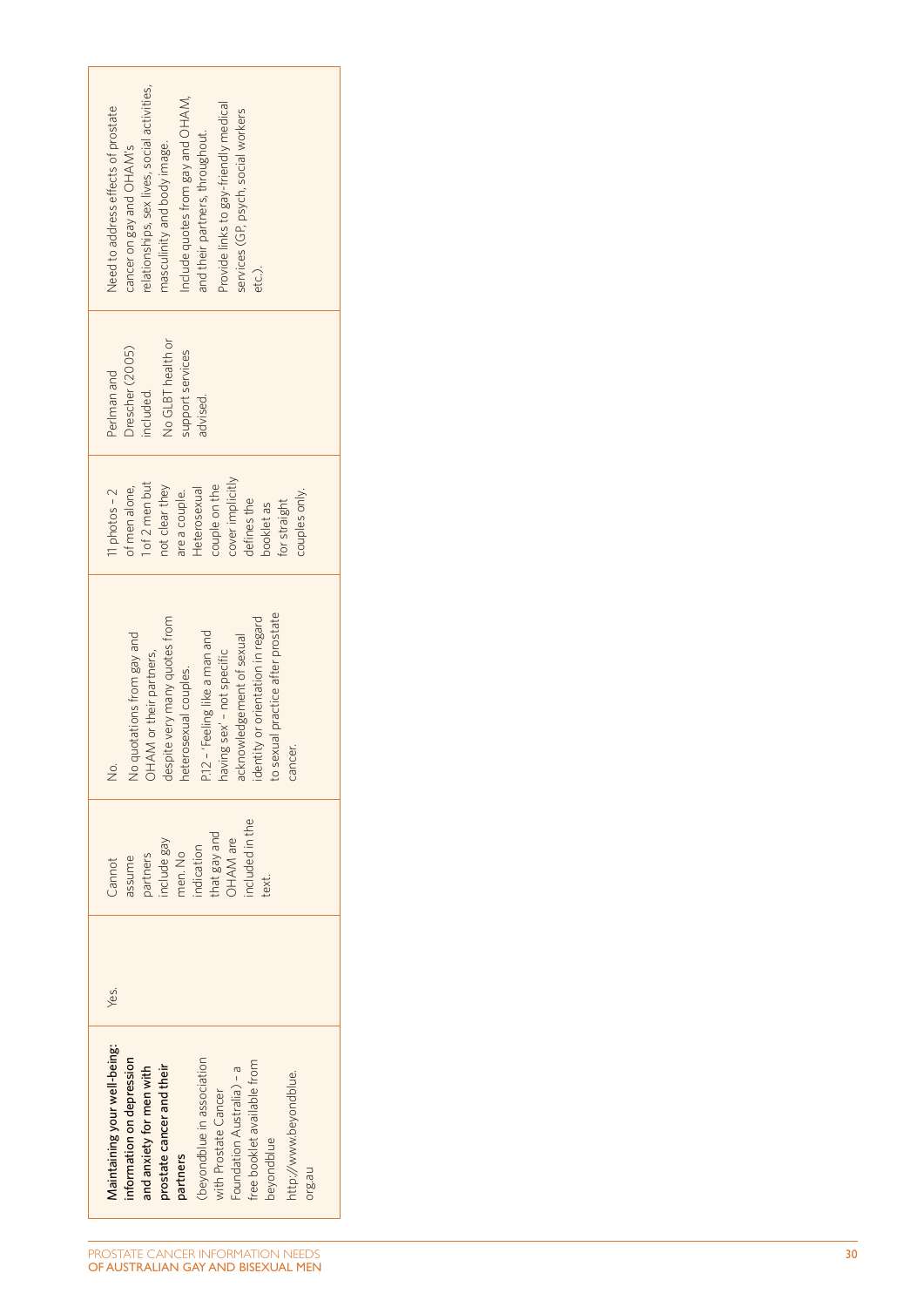ONLINE RESOURCES: NATIONAL CANCER AND STATE CANCER COUNCIL WEBSITES ONLINE RESOURCES: NATIONAL CANCER AND STATE CANCER COUNCIL WEBSITES

# National

| <b>Body/organisation &amp;</b><br><b>Website</b>                  | Reference<br>of gay and<br>to partner<br><b>inclusion</b><br>(implied<br>OHAM) | to gay and<br>(inclusive<br>(agengue)<br>reference<br>General<br><b>OHAM</b> | issues such as relationships,<br>Specific reference to gay<br>gay sexuality, accessing<br>and OHAM (including<br>supportive services)       | images of<br>Are there<br><b>inclusive</b><br><b>OHAM?</b><br><b>bue <i>k</i>e</b> | <b>SMAHO pue Aes</b><br>Are there links<br>specifically for<br>information/<br>resources/<br>to further<br>contacts | Notes/Recommendations                                                          |
|-------------------------------------------------------------------|--------------------------------------------------------------------------------|------------------------------------------------------------------------------|---------------------------------------------------------------------------------------------------------------------------------------------|------------------------------------------------------------------------------------|---------------------------------------------------------------------------------------------------------------------|--------------------------------------------------------------------------------|
| http://www.canceraustralia.<br>Cancer Australia<br>/pe.vo8        | $\frac{1}{2}$                                                                  | $\frac{\dot{\rm o}}{\rm Z}$                                                  | $\frac{\dot{\rm o}}{\rm Z}$                                                                                                                 | No images on<br>the site.                                                          | Links to state based<br>cancer councils and<br>PCFA.                                                                | A policy website with a focus on<br>women's cancers.                           |
| http://www.cancer.org.au/<br>Cancer Council Australia<br>home.htm | $\frac{1}{2}$                                                                  | $\frac{1}{2}$                                                                | prostate cancer in the information<br>or relationship implications of<br>No references to sexual<br>provided on this site.<br>$\frac{1}{2}$ | $\frac{1}{2}$                                                                      | $\frac{1}{2}$                                                                                                       | and relationship issues could be made.<br>More specific reference to sexuality |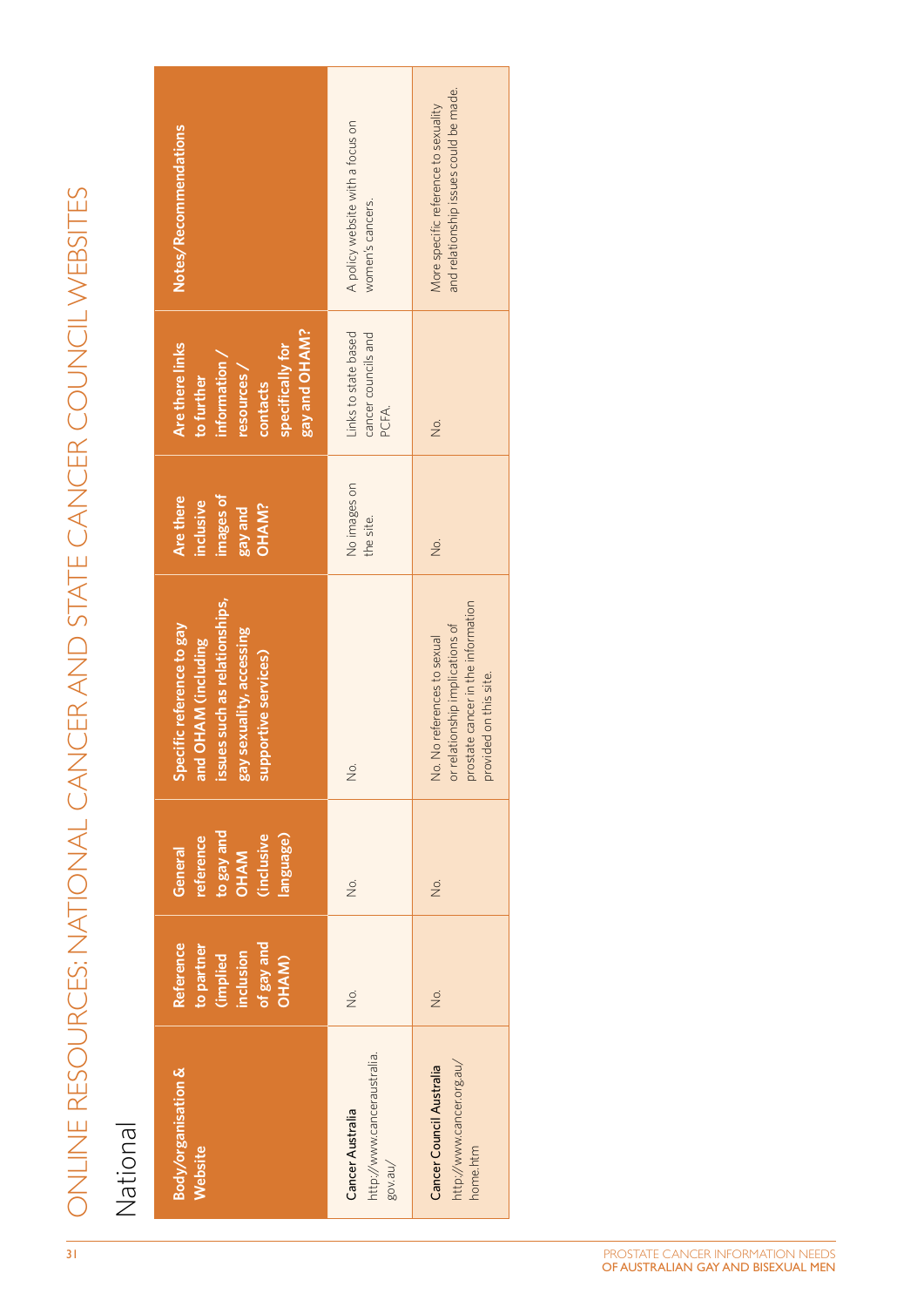| <b>Body/organisation &amp;</b><br>Website                                                      | of gay and<br>Reference<br>to partner<br>inclusion<br><b>OHAM</b><br>(implied | to gay and<br><b>Cinclusive</b><br>language)<br>reference<br>General<br><b>OHAM</b> | issues such as relationships,<br>Specific reference to gay<br>gay sexuality, accessing<br>and OHAM (including<br>supportive services) | images of<br>Are there<br>inclusive<br>OHAM?<br><b>bue</b> ke8 | <b>EWAHO pue Ass</b><br>specifically for<br>Are there links<br>information,<br>resources<br>to further<br>contacts | Notes/Recommendations                                                                                                                                                                |
|------------------------------------------------------------------------------------------------|-------------------------------------------------------------------------------|-------------------------------------------------------------------------------------|---------------------------------------------------------------------------------------------------------------------------------------|----------------------------------------------------------------|--------------------------------------------------------------------------------------------------------------------|--------------------------------------------------------------------------------------------------------------------------------------------------------------------------------------|
| http://www.actcancer.org/<br>Cancer Council ACT                                                | Yes.                                                                          | δ.                                                                                  | No. Fact sheet link briefly mentions<br>erectile problems after treatment.                                                            | No images of<br>couples.                                       | $\frac{\dot{\mathrm{o}}}{\mathrm{Z}}$                                                                              | and relationship issues could be made.<br>More specific reference to sexuality                                                                                                       |
| http://www.cancercouncil.<br>Cancer Council NSW<br>com.au                                      | Yes.                                                                          | $\frac{\dot{\mathrm{o}}}{\mathrm{Z}}$                                               | Cancer and Sexuality program.<br>Link on front page to ThinkGP                                                                        | $\frac{\dot{\mathrm{o}}}{\mathrm{Z}}$                          | $\frac{\dot{\mathrm{o}}}{\mathrm{Z}}$                                                                              | The reading list could have a section<br>for GLBT community.                                                                                                                         |
| http://www.cancercouncil.com.<br>Understanding prostate cancer<br>au/editorial.asp?pageid=85   | but hetero-<br>sexuality is<br>Reference<br>to partner<br>assumed.<br>is made | No reference<br>bue <i>kes</i> op<br>OHAM.                                          | No reference to gay men or gay<br>sexual relationships.                                                                               | No images in<br>publication.                                   | No links specific<br>for gay men and<br>OHAM.                                                                      | behaviours of gay and OHAM in sexual<br>anecdotes as well as the heterosexual<br>health section. Inclusion of gay male<br>Address the sexual needs and<br>examples would be helpful. |
| http://www.cancerqld.org.au/<br>Cancer Council Queensland                                      | Yes.                                                                          | $\frac{\dot{\rm o}}{\rm Z}$                                                         | $\frac{1}{2}$                                                                                                                         | δ.                                                             | $\frac{\dot{\mathrm{o}}}{\mathrm{Z}}$                                                                              | and relationship issues could be made.<br>More specific reference to sexuality                                                                                                       |
| resources/fact_sheets_and_<br>org.au/page/information_<br>http://www.cancerqld.<br>statistics/ | $\frac{4}{\sqrt{2}}$                                                          | $M \times$                                                                          | $\frac{1}{2}$                                                                                                                         | $\sum_{i=1}^{n}$                                               | $\bigotimes$                                                                                                       | General fact sheet.                                                                                                                                                                  |

State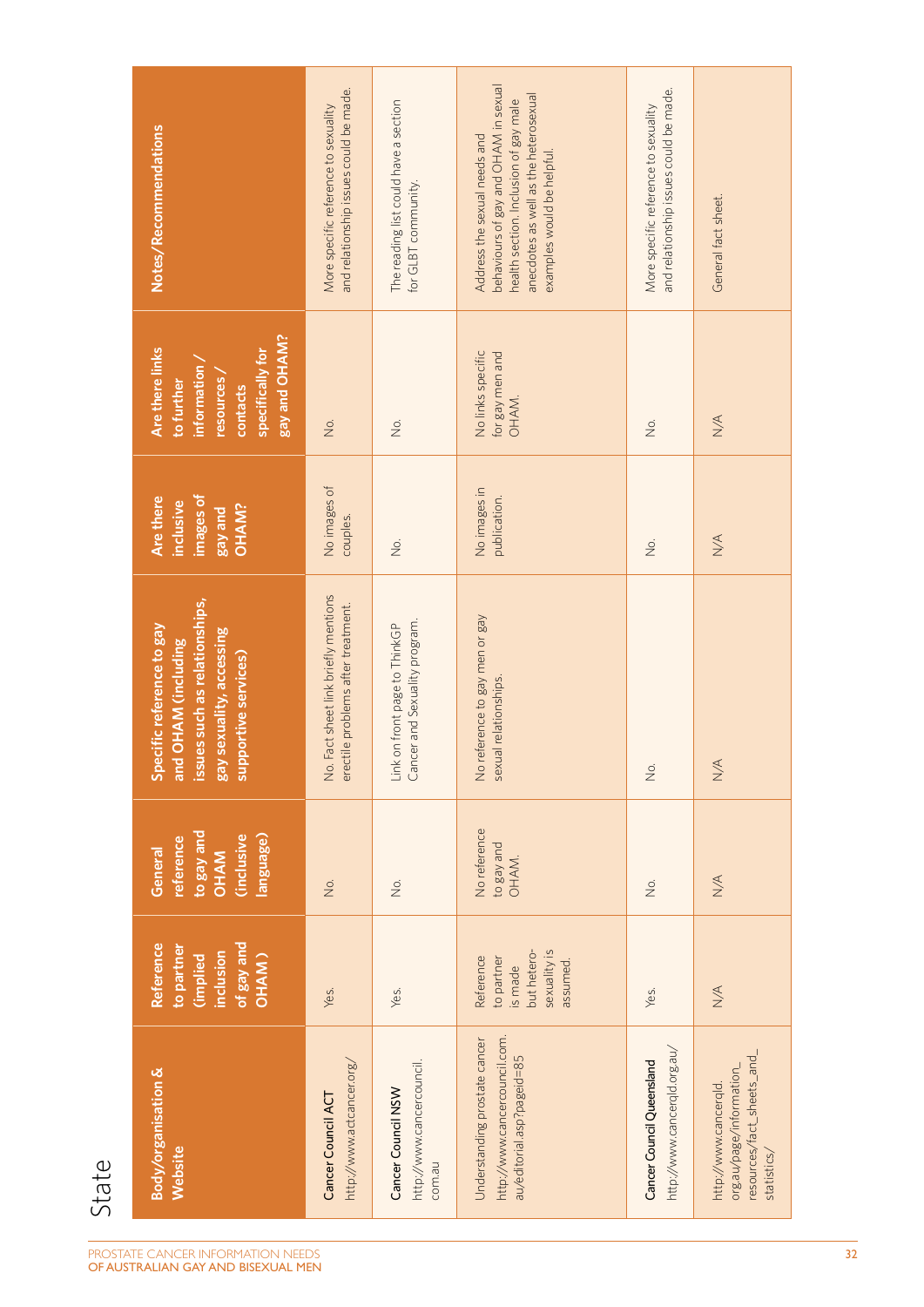| Acknowledge that sexuality will inform<br>Insert a sentence stating that patients<br>may not all be heterosexual.<br>men's choices in treatment.         | Specific acknowledgement of gay<br>sexuality and links to supportive<br>documents and services.                                                  | addresses gay and OHAM and their<br>Create a separate section that<br>sexual practices.                        | Written exclusively for heterosexual<br>men, not all men. Need to provide<br>a separate section to address gay<br>sexuality.                                                     | Insert a reference to indicate that<br>cancer affects people differently<br>depending on their sexuality. | aspects of men's sexual practices than<br>Address effect of chemo on broader<br>erection. |
|----------------------------------------------------------------------------------------------------------------------------------------------------------|--------------------------------------------------------------------------------------------------------------------------------------------------|----------------------------------------------------------------------------------------------------------------|----------------------------------------------------------------------------------------------------------------------------------------------------------------------------------|-----------------------------------------------------------------------------------------------------------|-------------------------------------------------------------------------------------------|
| $\frac{\dot{\rm o}}{\rm Z}$                                                                                                                              | 'Personal stories of<br>to AIDS Council of<br>No. A broken link<br>different sexuality<br>SA, via resource:<br>and cancer'.                      | No links to gay<br>men's health<br>services.                                                                   | No links to gay<br>men's health<br>services.                                                                                                                                     | $\frac{\dot{\rm O}}{\rm Z}$                                                                               | $\frac{\dot{\mathsf{O}}}{\mathsf{Z}}$                                                     |
| $\frac{\dot{\rm O}}{Z}$                                                                                                                                  | $\frac{\dot{\mathrm{o}}}{\mathrm{Z}}$                                                                                                            | $\frac{1}{2}$                                                                                                  | $\sum_{i=1}^{n}$                                                                                                                                                                 | $\sum_{i=1}^{n}$                                                                                          | $M \times N$                                                                              |
| questions gay and OHAM might<br>There is no reference to the<br>have regarding diagnosis.<br>.<br>S                                                      | Link to Mr Phip series (audited<br>cancer does not mention gay men.<br>above). Section on Sexuality and<br>$\frac{\dot{\mathsf{S}}}{\mathsf{Z}}$ | No mention is made of gay and<br>OHAM's sexuality.                                                             | No reference made to gay and<br>OHAM.                                                                                                                                            | A section on sexuality does not<br>identify different types of sexuality.<br>$\frac{1}{2}$                | Effects of chemo on vagina and<br>erection are discussed.<br>$\frac{1}{2}$                |
| $\frac{1}{2}$                                                                                                                                            | $\frac{1}{2}$                                                                                                                                    | Female is used<br>in relationship<br>to sex and<br>cancer.                                                     | Reference is to<br>to discuss gay<br>heterosexual<br>- no attempt<br>and OHAM.<br>penetration<br>sex and                                                                         | $\frac{1}{2}$                                                                                             | $\frac{1}{2}$                                                                             |
| contains basic<br>about testing<br>any sexuality.<br>A GP referral<br>information<br>reference to<br>etc., no<br>card-                                   | Yes.                                                                                                                                             | clearly means<br>Partner is<br>used but<br>partners.<br>female                                                 | relationships.<br>heterosexual<br>Partner is<br>used but<br>refers to                                                                                                            | Yes.                                                                                                      | Yes.                                                                                      |
| Early_Detection_of_Prostate_<br>Cancer_in_General_Practice_<br>au/icms_docs/60389_The_<br>Supporting_Patient_Choice.<br>http://www.cancerqld.org.<br>þdf | http://www.cancersa.org.au/<br>Cancer Council SA<br>aspx/home.aspx                                                                               | http://www.cancersa.org.au/<br>aspx/Sexuality_for_men_<br>Sexuality for men with<br>with_cancer.aspx<br>cancer | au/resource_library/3/18/<br>http://www.cancersa.org.<br>their families and friends<br>cancer: A guide for men,<br>Sexuality for men with<br>Sexuality_men_cancer<br>Oct2006.pdf | au/resource_library/3/16/<br>http://www.cancersa.org.<br>Emotions_and_cancer_<br>Dec2008.pdf              | About_chemotherapy.pdf<br>http://www.cancersa.org.<br>au/resource_library/3/17/           |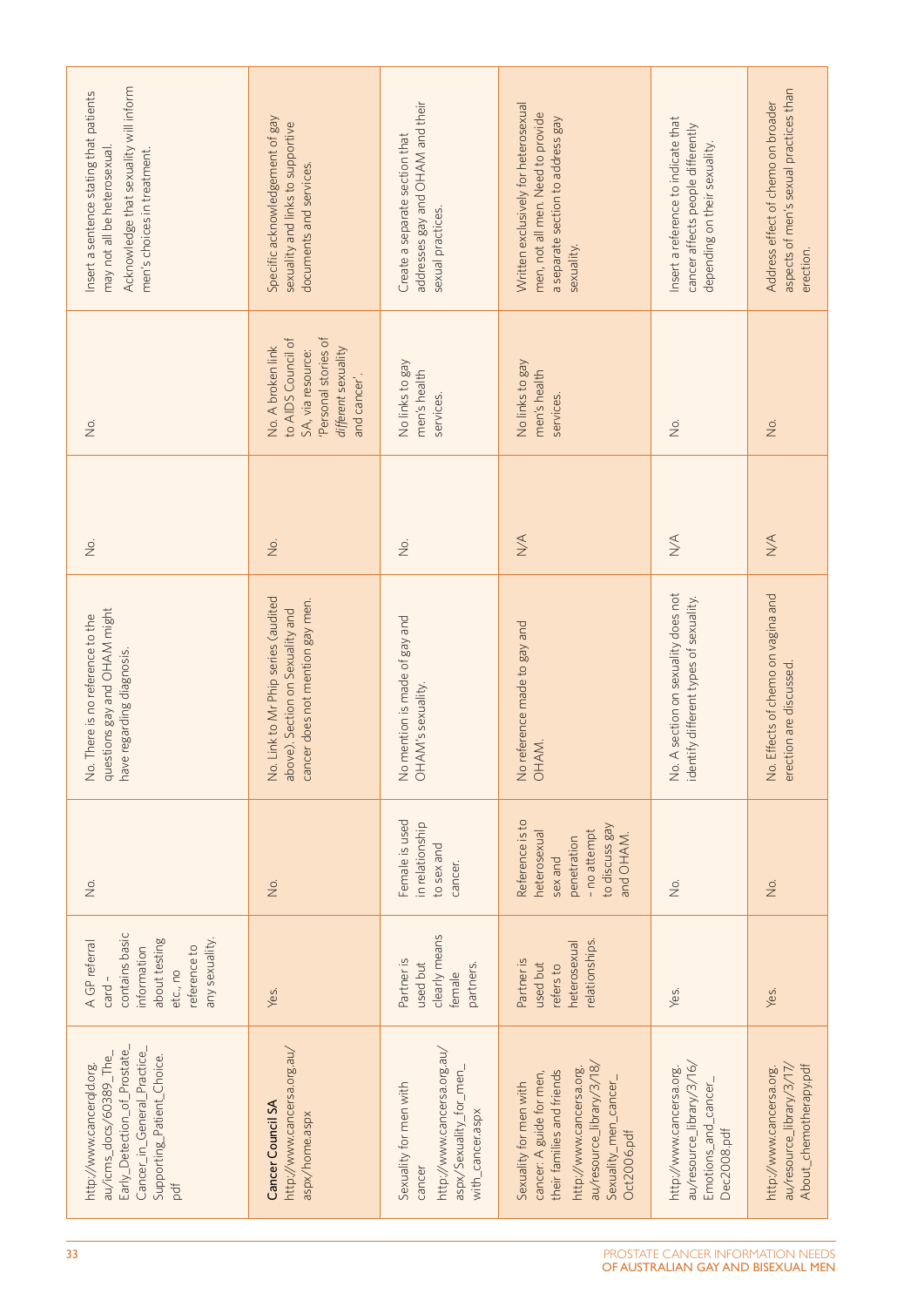| aspects of men's sexual practices than<br>Address effect of radiation on broader<br>erection.    | Insert links to local GLBT health<br>services.          | Include a specific reference to different<br>experiences of GLBT populations, and<br>guidance for further information. | Specific reference to different sexual<br>practices and relationships.                                                   | and acknowledge gay men in prostate<br>Provide links to GLBT health services<br>cancer advice. |
|--------------------------------------------------------------------------------------------------|---------------------------------------------------------|------------------------------------------------------------------------------------------------------------------------|--------------------------------------------------------------------------------------------------------------------------|------------------------------------------------------------------------------------------------|
| $\stackrel{\circ}{\geq}$                                                                         | general health links.<br>No. Not included in            | $\frac{\dot{\mathsf{O}}}{\mathsf{Z}}$                                                                                  | $\frac{1}{2}$                                                                                                            | $\frac{1}{2}$                                                                                  |
| $\bigotimes$                                                                                     | $\sum_{i=1}^{n}$                                        | $\underset{\text{N}}{\leq}$                                                                                            | $\sum_{i=1}^{n}$                                                                                                         | $\sum_{i=1}^{n}$                                                                               |
| $\frac{\dot{\rm o}}{\rm Z}$                                                                      | $\frac{\dot{\rm o}}{\rm Z}$                             | $\stackrel{\textstyle\circ}{\geq}$                                                                                     | No information is given specifically<br>for gay and OHAM.                                                                | $\frac{1}{2}$                                                                                  |
| $\frac{\dot{\rm o}}{\rm Z}$                                                                      | $\frac{\dot{\mathsf{O}}}{\mathsf{Z}}$                   | any specific<br>Inclusion in<br>references.<br>the use of<br>language<br>without                                       | No reference<br>to gay men<br>or sexual<br>practice.                                                                     | $\frac{\dot{\mathrm{o}}}{\mathrm{Z}}$                                                          |
| Yes.                                                                                             | Yes.                                                    | with a degree<br>Partner used<br>of inclusion.                                                                         | Partner is<br>used.                                                                                                      | Yes.                                                                                           |
| Understanding_radiation_<br>http://www.cancersa.org.<br>au/resource_library/3/17/<br>therapy.pdf | http://www.cancertas.org.au/<br>Cancer Council Tasmania | Life after Cancer: A guide for<br>http://www.cancervic.org.<br>Cancer Council Victoria<br>cancer survivors<br>/ne      | potential_problems_men.html<br>cancer/sexuality_and_cancer/<br>au/about-cancer/living-with-<br>http://www.cancervic.org. | http://www.cancerwa.asn.<br>Cancer Council WA<br>/ne                                           |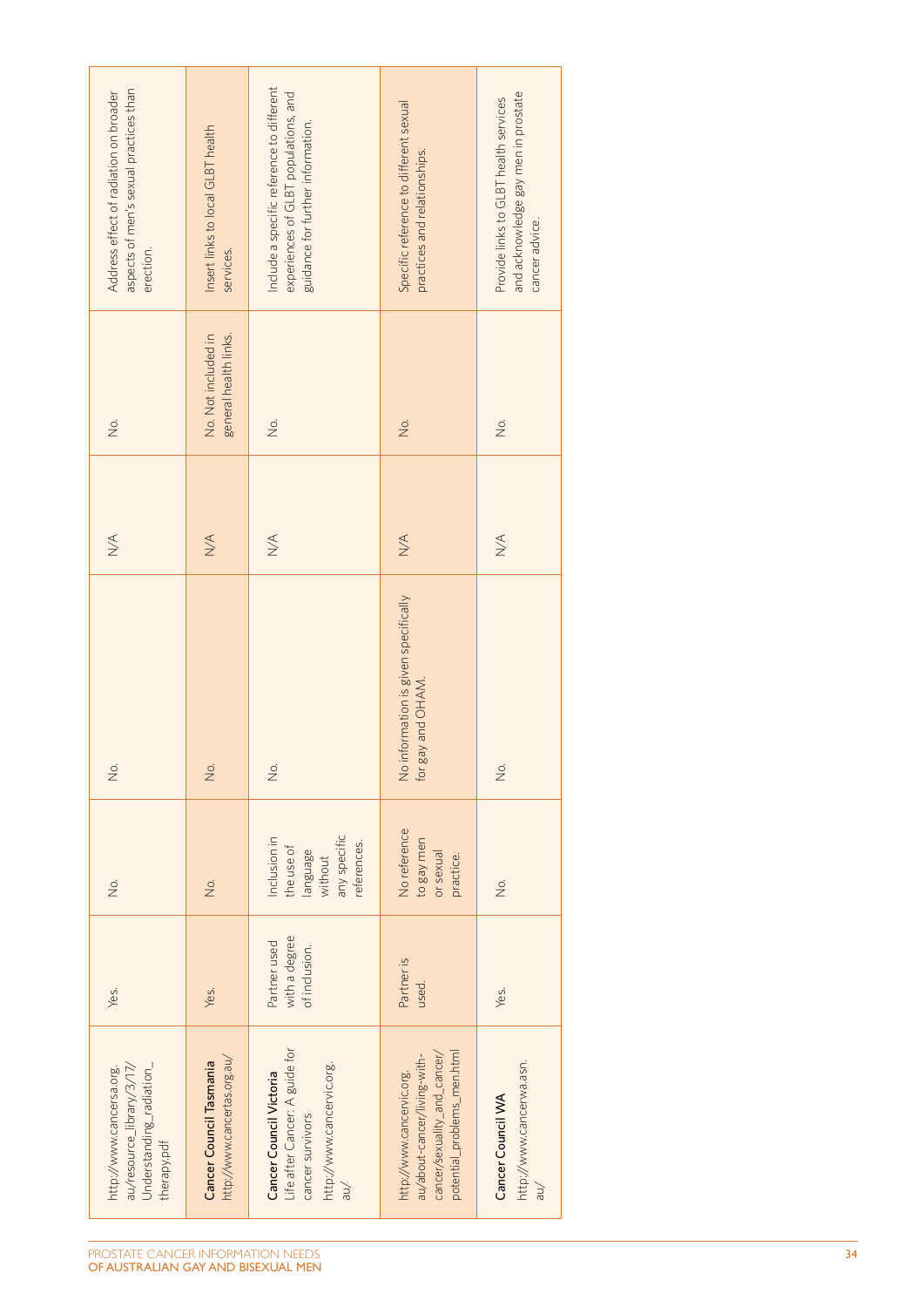ORGANISATION HEALTH-RELATED INFORMATION ON THE INTERNET ORGANISATION HEALTH-RELATED INFORMATION ON THE INTERNET NATIONAL AND STATE GOVERNMENT AND NON-GOVERNMENT NATIONAL AND STATE GOVERNMENT AND NON-GOVERNMENT

## Government Government

| Notes/Recommendations<br><b>EMAHO pue As S</b>                                                                                        | Generic description of prostate, cancer<br>symptoms and treatment.                                                                                                             | Generic description of prostate, cancer<br>symptoms and treatment.                                                             | practices and reduce burden of chronic<br>Website describing public health<br>initiative to support good health<br>disease.<br>Yes. Provides a search<br>OHAM and prostate<br>relevance to gay and |
|---------------------------------------------------------------------------------------------------------------------------------------|--------------------------------------------------------------------------------------------------------------------------------------------------------------------------------|--------------------------------------------------------------------------------------------------------------------------------|----------------------------------------------------------------------------------------------------------------------------------------------------------------------------------------------------|
| Are there links<br>specifically for<br>information<br>resources/<br>to further<br>contacts                                            | $\frac{\dot{\mathrm{o}}}{\mathrm{Z}}$                                                                                                                                          | $\frac{1}{2}$                                                                                                                  | engine with links<br>to documents of<br>cancer.                                                                                                                                                    |
| <b>Are there</b><br>images of<br>inclusive<br><b>OHAM?</b><br><b>Bay</b> and                                                          | $\sum_{i=1}^{n}$                                                                                                                                                               | $\sum_{i=1}^{n}$                                                                                                               | $\frac{1}{2}$                                                                                                                                                                                      |
| issues such as relationships,<br>Specific reference to gay<br>gay sexuality, accessing<br>and OHAM (including<br>supportive services) | $\frac{4}{2}$                                                                                                                                                                  | $\frac{4}{2}$                                                                                                                  | $\frac{1}{2}$                                                                                                                                                                                      |
| to gay and<br>(Janguage<br><b>Cinclusive</b><br>reference<br>General<br><b>OHAM</b>                                                   | $\sum_{i=1}^{n}$                                                                                                                                                               | $\sum_{i=1}^{n}$                                                                                                               | $\frac{\dot{\mathrm{o}}}{\mathrm{Z}}$                                                                                                                                                              |
| Reference<br>of gay and<br>to partner<br>inclusion<br><b>CINAHO</b><br><b>Cimplied</b>                                                | $\frac{1}{2}$                                                                                                                                                                  | $\underset{\text{N}}{\leq}$                                                                                                    | Yes.                                                                                                                                                                                               |
| <b>Body/organisation &amp;</b><br><b>Website</b>                                                                                      | http://www.betterhealth.vic.<br>nsf/pages/Prostate_gland_<br>(Victorian Department of<br>gov.au/bhcv2/bhcarticles.<br>and_urinary_problems<br>Better Health Channel<br>Health) | http://www.betterhealth.vic.<br>gov.au/Bhcv2/bhcArticles.<br>gland?openeviQ Cancer<br>nsf/pages/Prostate_<br>Treatments Online | health.wa.gov.au/abhi/home/<br>http://www.healthnetworks.<br>Australian Better<br>Health Initiative                                                                                                |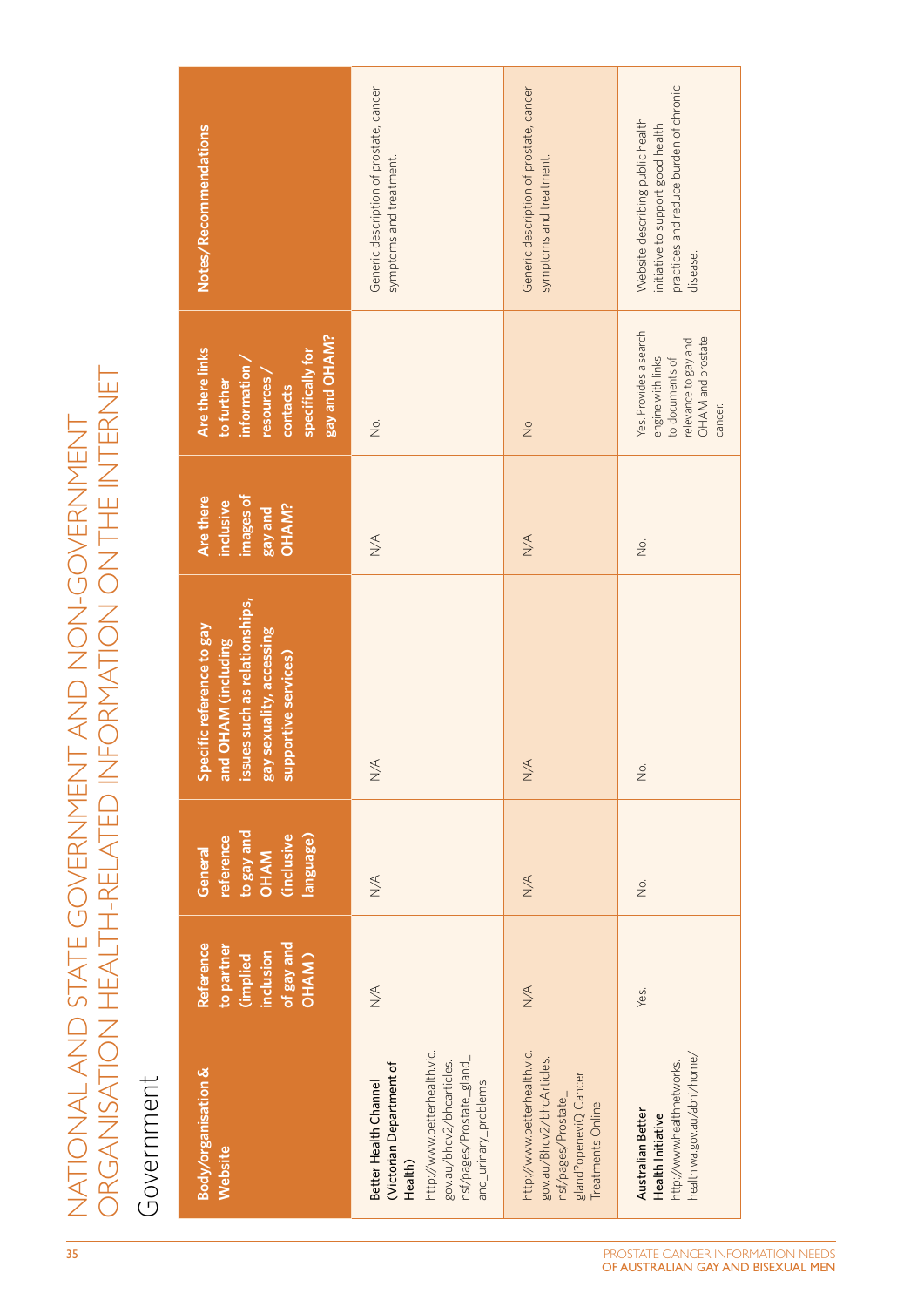| <b>Body/organisation &amp;</b><br>Website                                                                                                                                       | of gay and<br>Reference<br>to partner<br>inclusion<br><b>CINAHO</b><br><b>Cimplied</b> | to gay and<br><b>Cinclusive</b><br>language)<br>reference<br>General<br><b>OHAM</b> | issues such as relationships,<br>Specific reference to gay<br>gay sexuality, accessing<br>and OHAM (including<br>supportive services) | Are there<br>images of<br>inclusive<br><b>OHAM?</b><br><b>pue kes</b> | gay and OHAM?<br>Are there links<br>specifically for<br>information,<br>resources<br>to further<br>contacts | Notes/Recommendations                                                                                                                                             |
|---------------------------------------------------------------------------------------------------------------------------------------------------------------------------------|----------------------------------------------------------------------------------------|-------------------------------------------------------------------------------------|---------------------------------------------------------------------------------------------------------------------------------------|-----------------------------------------------------------------------|-------------------------------------------------------------------------------------------------------------|-------------------------------------------------------------------------------------------------------------------------------------------------------------------|
| Australian and New Zealand<br>http://www.anzup.org.au/<br>Urogenital and Prostate<br>(ANZUP) Cancer Trials<br>Group                                                             | $\frac{4}{2}$                                                                          | $\sum_{i=1}^{n}$                                                                    | $\sum_{i=1}^{n}$                                                                                                                      | $\frac{1}{2}$                                                         | $\frac{\dot{\rm o}}{\rm Z}$                                                                                 | A Cancer Research Group website.                                                                                                                                  |
| canprostatealliance.org/<br>Australian Canadian<br>Research Alliance<br>Prostate Cancer<br>http://www.aus-                                                                      | $\underset{\text{N}}{\leq}$                                                            | $\sum_{i=1}^{n}$                                                                    | $\sum_{i=1}^{n}$                                                                                                                      | $\bigotimes$                                                          | $\bigotimes$                                                                                                | A prostate cancer research website.                                                                                                                               |
| Australian Cancer Research<br>http://www.acrf.com.au/<br>Foundation                                                                                                             | $\frac{4}{2}$                                                                          | $\sum_{i=1}^{n}$                                                                    | $\frac{4}{\sqrt{2}}$                                                                                                                  | $\sum_{i=1}^{n}$                                                      | $\sum_{i=1}^{n}$                                                                                            | A prostate cancer research website.                                                                                                                               |
| http://www.apccbioresource.<br>The Australian Prostate<br><b>Cancer Collaboration</b><br>BioResource<br>org.au/                                                                 | $\lesssim$                                                                             | $\underset{\text{N}}{\leq}$                                                         | $\begin{array}{c}\n\searrow\\ \n\searrow\n\end{array}$                                                                                | $\underset{\text{N}}{\leq}$                                           | $\underset{\text{N}}{\leq}$                                                                                 | Cancer Charity Foundation Website.                                                                                                                                |
| http://www.cancerforum.org.<br>Council Australia & Clinical<br>au/aboutcancerforum.html<br>Australia official journal)<br>Cancer Forum (Cancer<br><b>Oncological Society of</b> | $\sum_{i=1}^{n}$                                                                       | $\sum_{i=1}^{n}$                                                                    | $\sum_{i=1}^{n}$                                                                                                                      | $\sum_{i=1}^{n}$                                                      | $\underset{\text{N}}{\leq}$                                                                                 | Australia and the Clinical Oncological<br>Society of Australia (representing<br>Official journal of Cancer Council<br>health professionals working in<br>cancer). |

National and international networks and alliances National and international networks and alliances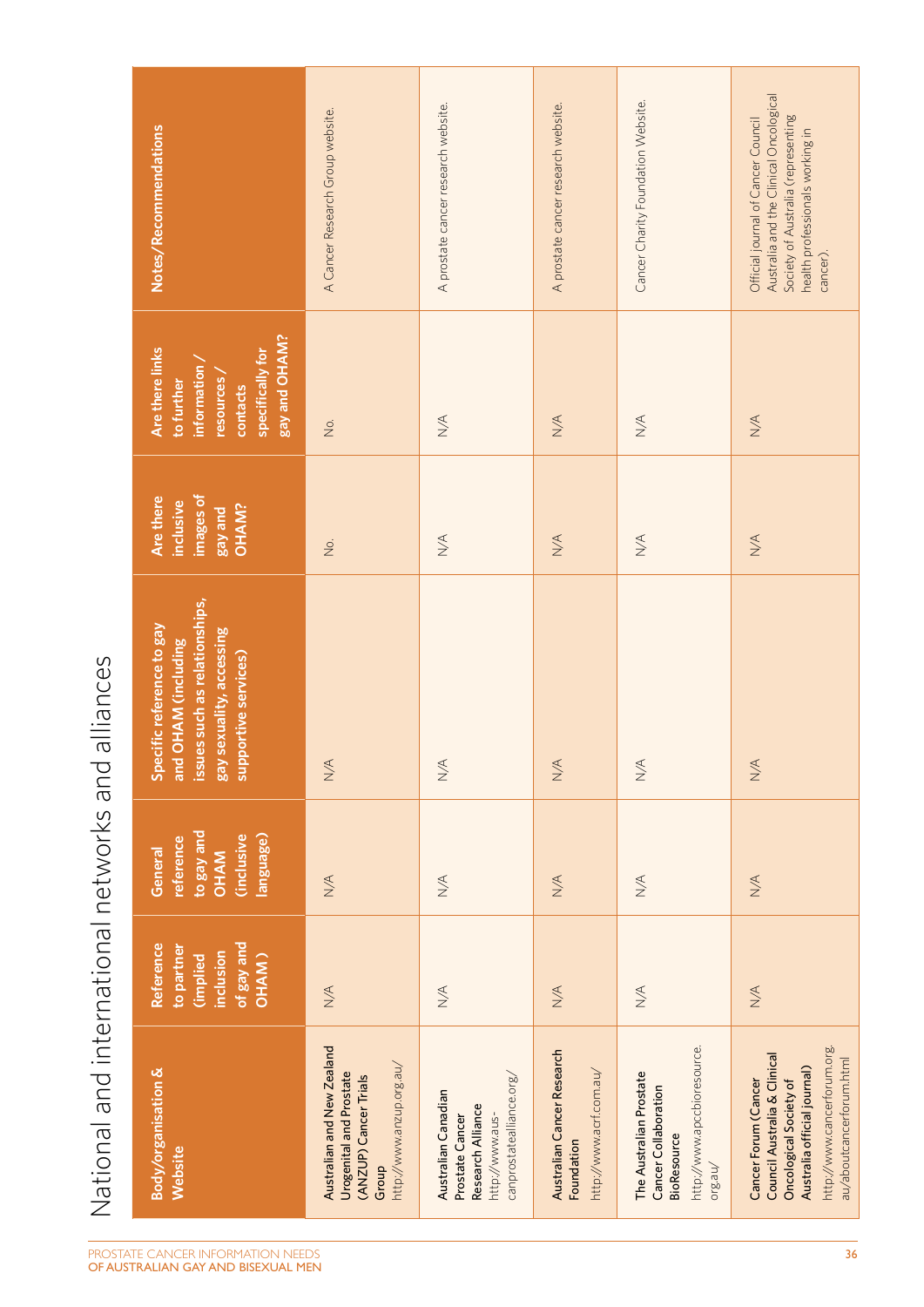| りりし キクリース りょく クサワサ<br>)<br>)<br>)<br>) |
|----------------------------------------|
| ∶                                      |
| ) , , , ,<br>Ò                         |
| てくり                                    |
| ークストナイ<br>)<br>;<br>;                  |

| Notes/Recommendations                                                                                                                                 | Specific acknowledgement of gay sexuality<br>and links to supportive documents and<br>services.                                 |                                                                                          |                                                                                           | Important to identify specific issues for gay<br>and OHAM, and provide links to further<br>information and support.                                                                                                                                        |
|-------------------------------------------------------------------------------------------------------------------------------------------------------|---------------------------------------------------------------------------------------------------------------------------------|------------------------------------------------------------------------------------------|-------------------------------------------------------------------------------------------|------------------------------------------------------------------------------------------------------------------------------------------------------------------------------------------------------------------------------------------------------------|
| information<br>specifically<br>for gay and<br><i><b>/resources</b></i><br><b>/contacts</b><br><b>Are there</b><br><b>OHAM?</b><br>links to<br>further | organisations.<br>men's health<br>to any gay<br>No links                                                                        | $\underset{\text{N}}{\leq}$                                                              | $\sum_{i=1}^{n}$                                                                          | links for gay<br>No specific<br>men.                                                                                                                                                                                                                       |
| Are there<br>images of<br>inclusive<br><b>OHAM?</b><br><b>pue <i>k</i>es</b>                                                                          | $\frac{1}{2}$                                                                                                                   | $\underset{\text{N}}{\leq}$                                                              | $\underset{\text{N}}{\leq}$                                                               | men alone or<br>no exclusion<br>with doctor,<br>Images of<br>present.                                                                                                                                                                                      |
| sexuality, accessing<br>Specific reference<br><b>OHAM (including</b><br>relationships, gay<br>issues such as<br>supportive<br>to gay and<br>services) | implications of prostate<br>cancer for men, gay or<br>information on sexual<br>and relationship<br>No. Very little<br>straight. | $\bigotimes_{\mathbb{Z}}$                                                                | $\sum_{i=1}^{n}$                                                                          | No reference to specific<br>gay relationships or<br>sexual practices.                                                                                                                                                                                      |
| to gay and<br><b>Cinclusive</b><br>language)<br>reference<br>General<br><b>OHAM</b>                                                                   | δ.                                                                                                                              | $\underset{\text{N}}{\leq}$                                                              | $\sum_{i=1}^{n}$                                                                          | Language where<br>used is inclusive.                                                                                                                                                                                                                       |
| partner (implied<br>inclusion of gay<br>and OHAM)<br>Reference to                                                                                     | Yes.                                                                                                                            | $\bigotimes_{\mathbb{Z}}$                                                                | $\sum_{i=1}^{n}$                                                                          | Partner is used with<br>good effect.                                                                                                                                                                                                                       |
| <b>Body/organisation &amp;</b><br>Website                                                                                                             | =PROSTATEPROBLEMS<br>Content.asp? pageCode<br>http://www.andrology<br>Andrology Australia<br>australia.org/page                 | australia.org/docs/Fact%20<br>Sheet_ProstateDiagnosis<br>http://www.andrology<br>WEB.pdf | andrologyaustralia.org/docs/<br>Factsheet_Prostate%20<br>Treatment_WEB.pdf<br>http://www. | Australian Cancer Survivors<br>Centre - cancer survivorship<br>FactSheet_PROFESSIONAL<br>advice for professionals and<br>Follow Upof Prostate Cancer<br>http://www.petermac.org/<br>prostate cancer survivors<br>Assets/1754/1/ACSC<br>Survivors_REPRO.pdf |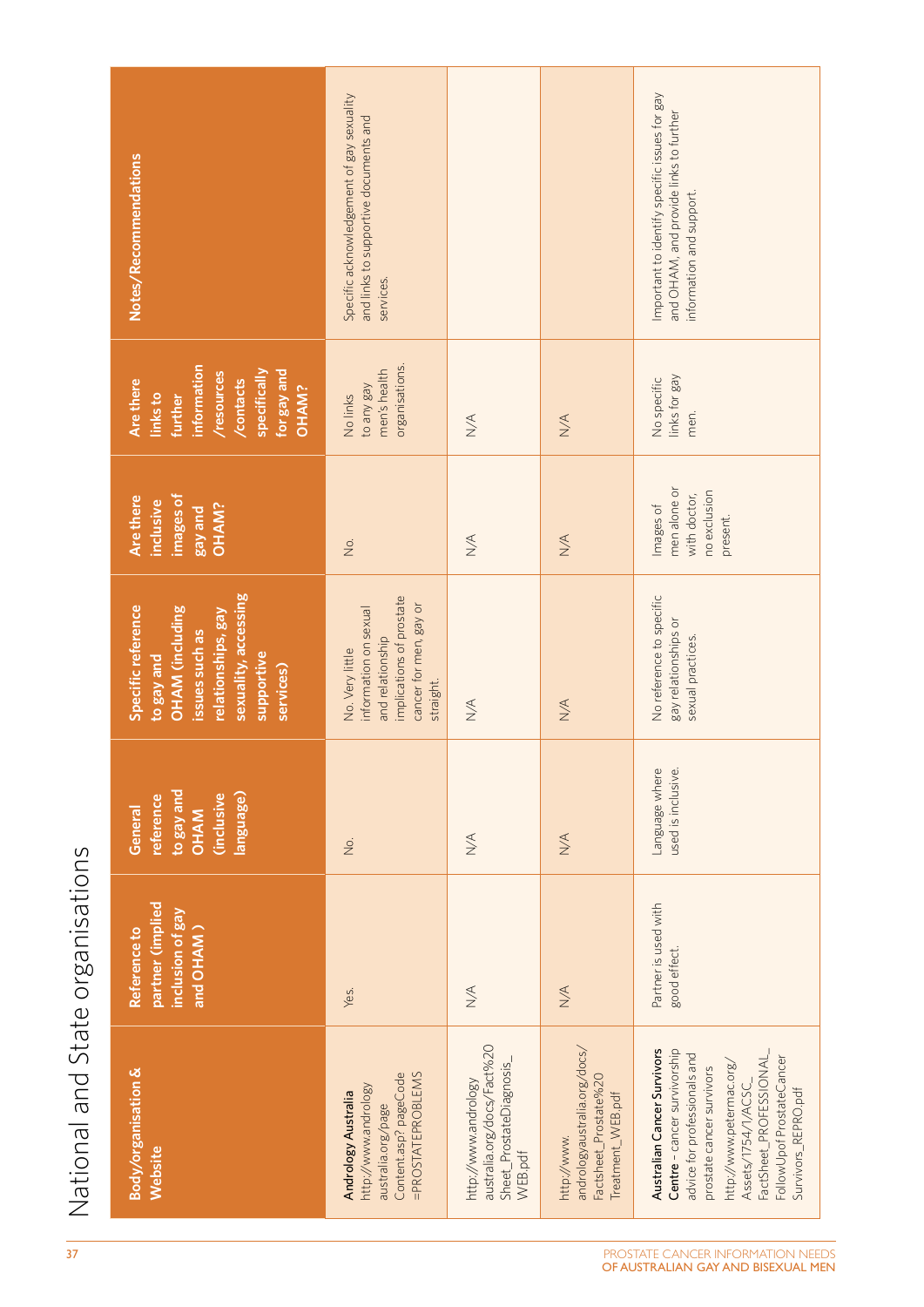| A specific section on sexuality and cancer<br>that includes gay and OHAM would be<br>useful. | Include references and links to GLBT health<br>agencies.                                                      | This website could benefit from a grouping<br>of resources and links for gay men.                                                     |                                                                                                                           | Provide links to specific resources that<br>address gay men's issues.                                              | item that condenses some resources and<br>This website would benefit from a menu<br>services for gay men. |
|----------------------------------------------------------------------------------------------|---------------------------------------------------------------------------------------------------------------|---------------------------------------------------------------------------------------------------------------------------------------|---------------------------------------------------------------------------------------------------------------------------|--------------------------------------------------------------------------------------------------------------------|-----------------------------------------------------------------------------------------------------------|
| δ.                                                                                           | $\frac{\dot{\rm o}}{\rm Z}$                                                                                   | The website is<br>a collection of<br>links to other<br>No links to<br>gay men's<br>resources.<br>websites.                            | and Drescher<br>Yes. Perlman<br>(2005)                                                                                    | δ.                                                                                                                 | support groups<br>obvious on the<br>support page.<br>for gay men<br>and OHAM<br>is the most<br>Links to   |
| $\bigotimes_{\mathbb{Z}}$                                                                    | $\frac{\dot{\mathrm{o}}}{\mathrm{Z}}$                                                                         | $\underset{\text{Z}}{\leq}$                                                                                                           | $\frac{4}{\sqrt{2}}$                                                                                                      | $\underset{\text{Z}}{\leq}$                                                                                        | A few images of<br>they are in a gay<br>men together<br>not obvious<br>relationship.                      |
| information in regard to<br>No. Very limited<br>prostate cancer.                             | $\frac{\circ}{\mathbb{Z}}$                                                                                    | $\underset{\text{Z}}{\leq}$                                                                                                           | No specific references,<br>anecdotes and books.<br>but links to personal                                                  | resources for men with<br>specific information for<br>Links to a number of<br>prostate cancer. No<br>gay and OHAM. | offered as well as press<br>releases dealing with<br>Support services are<br>gay issues.                  |
| $\frac{\dot{\mathrm{o}}}{\mathrm{Z}}$                                                        | $\frac{\dot{\rm o}}{\rm Z}$                                                                                   | $\underset{\text{N}}{\leq}$                                                                                                           | Yes.                                                                                                                      | δ.                                                                                                                 | Used quite<br>neutrally.                                                                                  |
| Yes                                                                                          | Yes.                                                                                                          | $\underset{\text{N}}{\leq}$                                                                                                           | Yes.                                                                                                                      | Yes.                                                                                                               | Yes.                                                                                                      |
| http://www.cancerinstitute.<br>Cancer Institute NSW<br>org.au/                               | http://www.continence.org.au<br>Continence Foundation<br>Australia - a nationally-<br>funded advisory service | http://www.healthinsite.gov.<br>au/topics/Prostate_Cancer<br>Australia health information<br>Healthinsite - a healthdirect<br>service | Cancer (Australian Prostate<br>http://www.prostatehealth.<br>Lions Australia Prostate<br>Cancer Collaboration)<br>org.au/ | UrologicalCancerInformation<br>http://www.petermac.org/<br>Peter MacCallum<br>Cancer Centre                        | Prostate Cancer Foundation<br>http://www.prostate.org.au/<br>of Australia<br>articleLive/                 |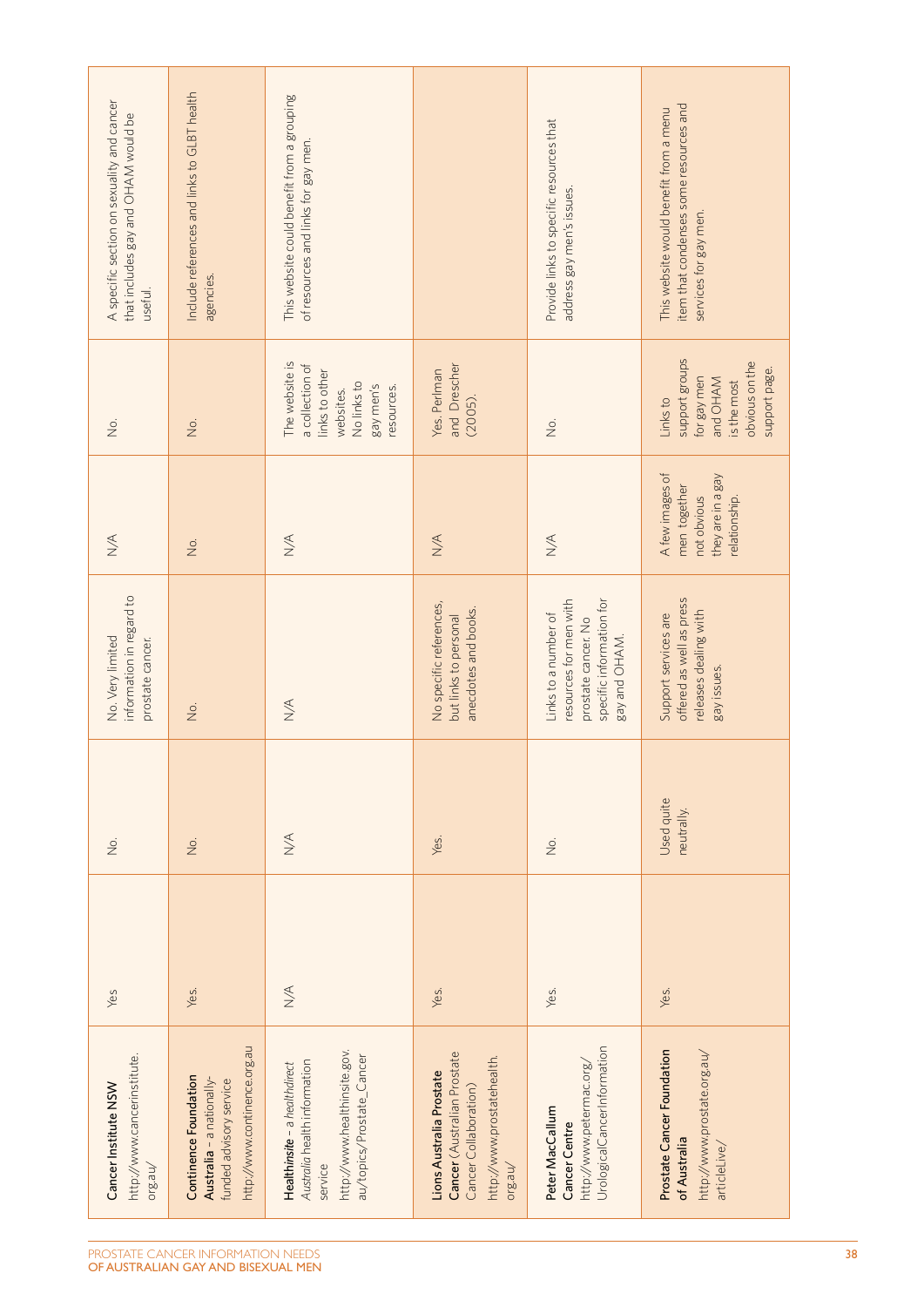| Š |
|---|
| t |
| ٢ |
|   |
|   |
|   |
|   |

| <b>Body/organisation &amp;</b><br>Cancer Voices Australia<br>http://www.cancervoice<br><b>Website</b> | partner (implied<br>inclusion of gay<br>and OHAM)<br>Reference to<br>Yes. | bue <i>ke</i> 8 o:<br><b>Cinclusive</b><br>(Janguage<br>reference<br><b>NAHC</b><br>General<br>$\frac{1}{2}$ | sexuality, accessing<br>Specific reference<br><b>OHAM (including</b><br>relationships, gay<br>issues such as<br>to gay and<br>supportive<br>services)<br>$\frac{1}{2}$ | images of<br>Are there<br>inclusive<br><b>OHAM?</b><br><b>bue Ae8</b><br>$\frac{1}{2}$ | information<br>specifically<br>/resources<br>for gay and<br>/contacts<br><b>Are there</b><br><b>OHAM?</b><br>further<br>links to<br>$\frac{1}{2}$ | Notes/Recommendations<br>An 'independent' voice for<br>people affected by cancer. |
|-------------------------------------------------------------------------------------------------------|---------------------------------------------------------------------------|--------------------------------------------------------------------------------------------------------------|------------------------------------------------------------------------------------------------------------------------------------------------------------------------|----------------------------------------------------------------------------------------|---------------------------------------------------------------------------------------------------------------------------------------------------|-----------------------------------------------------------------------------------|
| Prostate Cancer Support<br>http://prostate-cancer-                                                    | Yes.                                                                      | $\frac{1}{2}$                                                                                                | Reference to anecdotes<br>and personal stories all<br>heterosexual.                                                                                                    | $\frac{1}{2}$                                                                          | $\frac{1}{2}$                                                                                                                                     | A personal story from a gay or OHAM could<br>be useful.                           |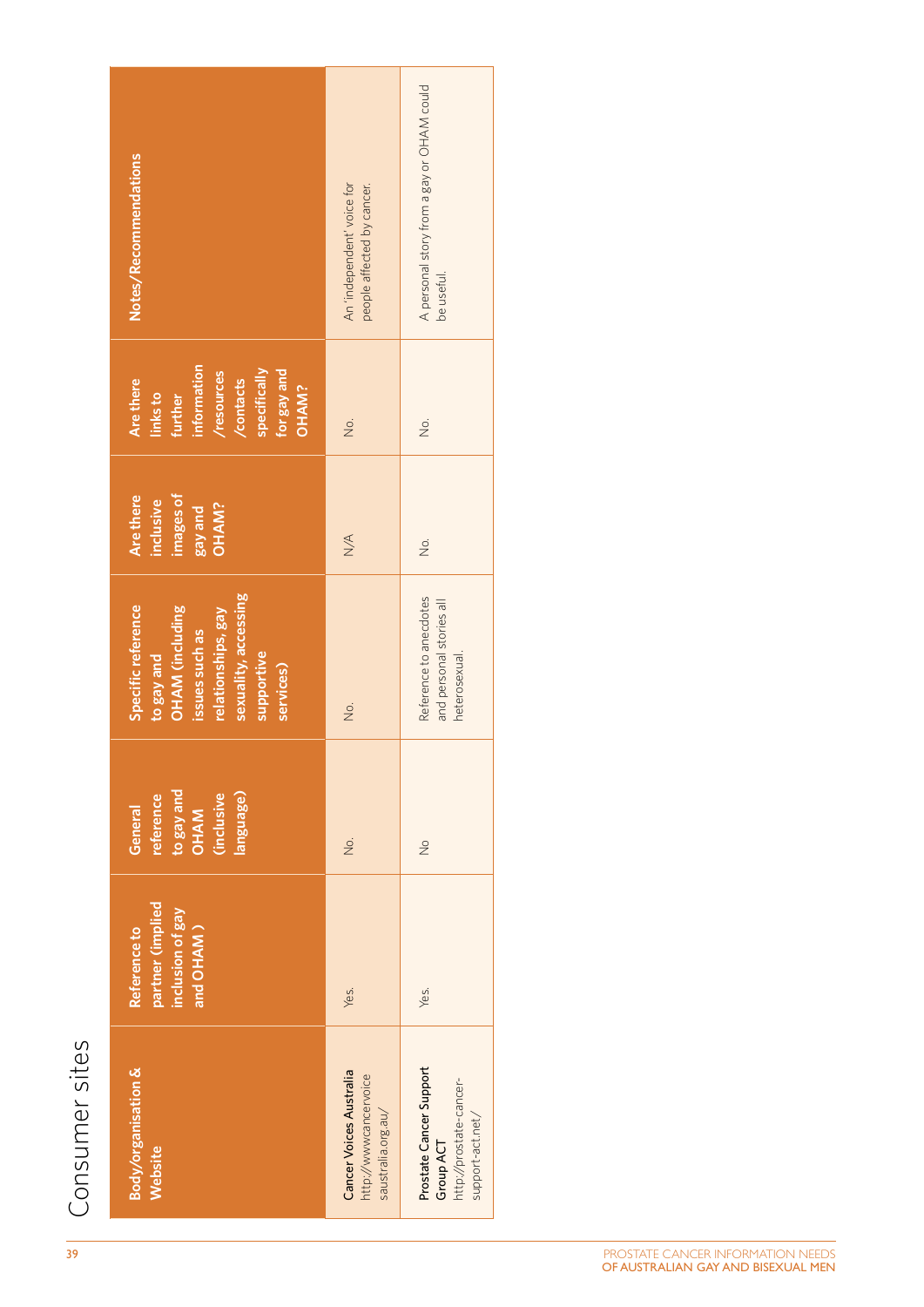| National Male Health Policy<br>http://www.health.gov.au/<br><b>Body/organisation &amp;</b><br><b>Website</b> | partner (implied<br>nclusion of gay<br>and OHAM)<br>Reference to<br>Yes. | to gay and<br>OHAM<br><b>Cinclusive</b><br>(Janguage<br>reference<br>General<br>Yes. | sexuality, accessing<br>addressed in the policy<br>Specific reference<br>No. Gay men are only<br><b>OHAM</b> (including<br>relationships, gay<br>issues such as<br>supportive<br>to gay and<br>services)                                                                                                                              | Are there<br>No specific<br>images of<br>inclusive<br><b>OHAM?</b><br><b>bue kes</b><br>images. | information<br>for gay and<br>specifically<br>/resources<br>/contacts<br>Are there<br><b>OHAM?</b><br>links to<br>further<br>δ. | Notes/Recommendations |  |
|--------------------------------------------------------------------------------------------------------------|--------------------------------------------------------------------------|--------------------------------------------------------------------------------------|---------------------------------------------------------------------------------------------------------------------------------------------------------------------------------------------------------------------------------------------------------------------------------------------------------------------------------------|-------------------------------------------------------------------------------------------------|---------------------------------------------------------------------------------------------------------------------------------|-----------------------|--|
| internet/main/publishing.<br>nsf/Content/national%20<br>mens%20health-1                                      |                                                                          |                                                                                      | sexual risk). There is no<br>particularly in regard to<br>population groups with<br>depression and suicide<br>of prostate cancer and<br>in regard to HIV/AIDS<br>specific consideration<br>unique health needs,<br>men are understood<br>and other STIs (i.e.<br>to be marginalised<br>Gay and bisexual<br>(younger men).<br>gay men. |                                                                                                 |                                                                                                                                 |                       |  |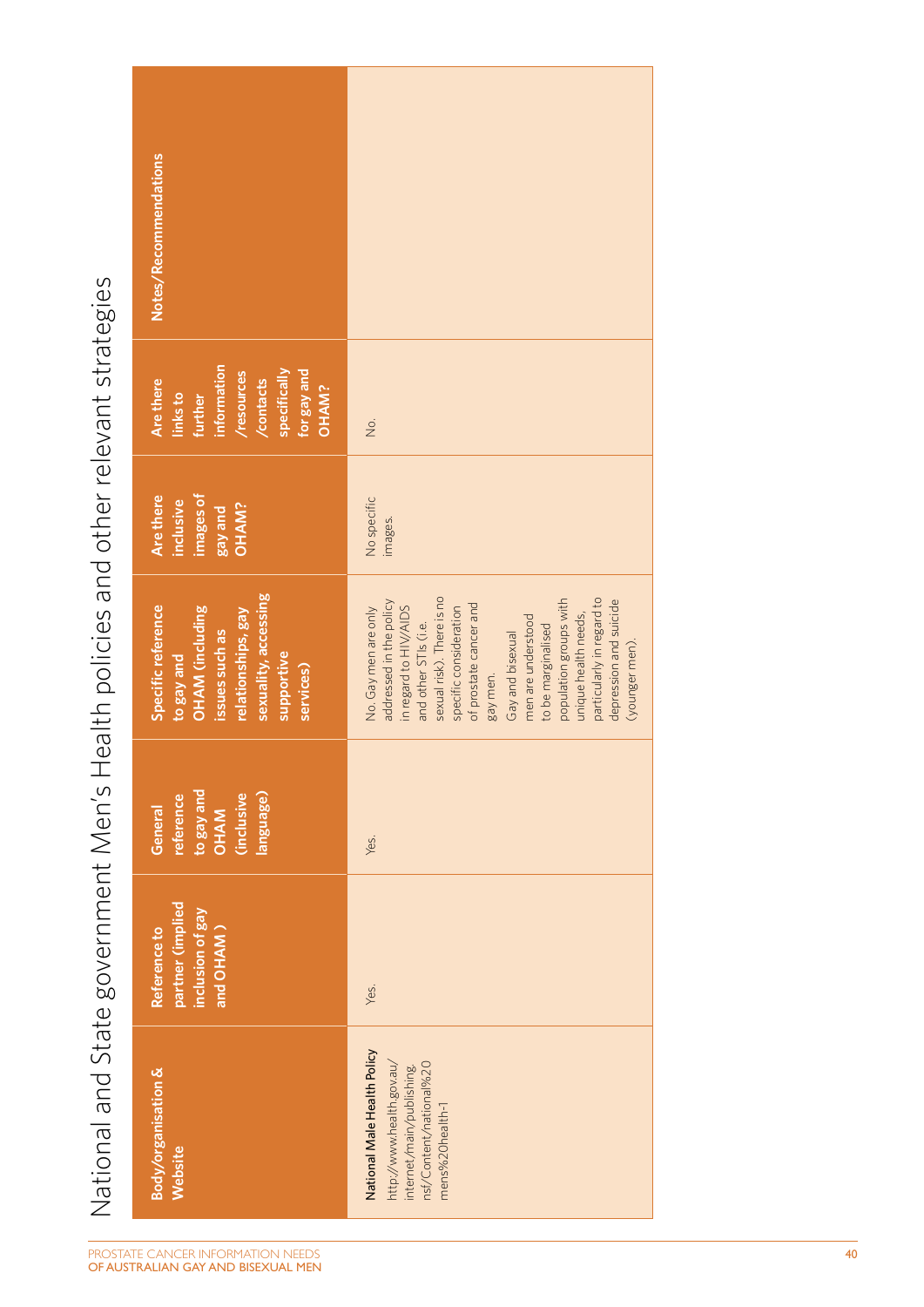| $\frac{\dot{\rm o}}{\rm Z}$                                                                                                                                              | $\frac{\dot{\rm o}}{\rm Z}$                                                                                                                        | $\sum_{i=1}^{n}$                                                                                                           | $\underset{\text{N}}{\leq}$                                                                                                                          | $\sum_{i=1}^{n}$                                                                                                                              |
|--------------------------------------------------------------------------------------------------------------------------------------------------------------------------|----------------------------------------------------------------------------------------------------------------------------------------------------|----------------------------------------------------------------------------------------------------------------------------|------------------------------------------------------------------------------------------------------------------------------------------------------|-----------------------------------------------------------------------------------------------------------------------------------------------|
| No images.                                                                                                                                                               | $\sum_{i=1}^{n}$                                                                                                                                   | $\frac{\dot{O}}{C}$                                                                                                        | $\stackrel{\circ}{\geq}$                                                                                                                             | No images.                                                                                                                                    |
| resources. There are links<br>organisations, services or<br>mentioned; there are no<br>to prostate cancer sites.<br>links to specific GLBT<br>No. Gay men are not        | men, or prostate cancer.<br>No specific links for gay<br>indigenous Australians.<br>A website with links to<br>health information for              | briefly mentioned twice<br>'Homosexual' men are<br>as a group of marginal<br>men.                                          | health in this document.<br>No mention of either<br>gay men or prostate                                                                              | identified as a disease in<br>need of more research<br>No. Prostate cancer is<br>funding only.                                                |
| $\frac{\dot{\rm o}}{\rm Z}$                                                                                                                                              | Yes.                                                                                                                                               | Yes.                                                                                                                       | $\frac{1}{2}$                                                                                                                                        | $\frac{\dot{\rm o}}{\rm Z}$                                                                                                                   |
| $\frac{\circ}{\mathbb{Z}}$                                                                                                                                               | Yes.                                                                                                                                               | Yes.                                                                                                                       | Yes.                                                                                                                                                 | significant others'.<br>Yes. 'Partners and                                                                                                    |
| oldermenswellbeing.com.au/<br>Older Men's Health and<br>of links to organisations,<br>Wellbeing - a directory<br>services and resources<br>national1.html<br>http://www. | HealthInfonet - Indigenous<br>http://www.healthinfonet.<br>ecu.edu.au/other-health-<br>Australian indigenous<br>conditions/sexual<br>sexual health | gov.au/policies/pd/2009/<br>http://www.health.nsw.<br>PD2009_077.html<br>New South Wales<br>Men's Health Plan<br>2009-2012 | Aboriginal mental health and<br>gov.au/policies/pd/2007/<br>wellbeing policy 2006-10<br>http://www.health.nsw.<br>PD2007_059.html<br>New South Wales | http://www.publicationsa.<br>health.sa.gov.au/oppp/7/<br>Framework 2008-2012<br>Men's Health Strategic<br>South Australian<br>South Australia |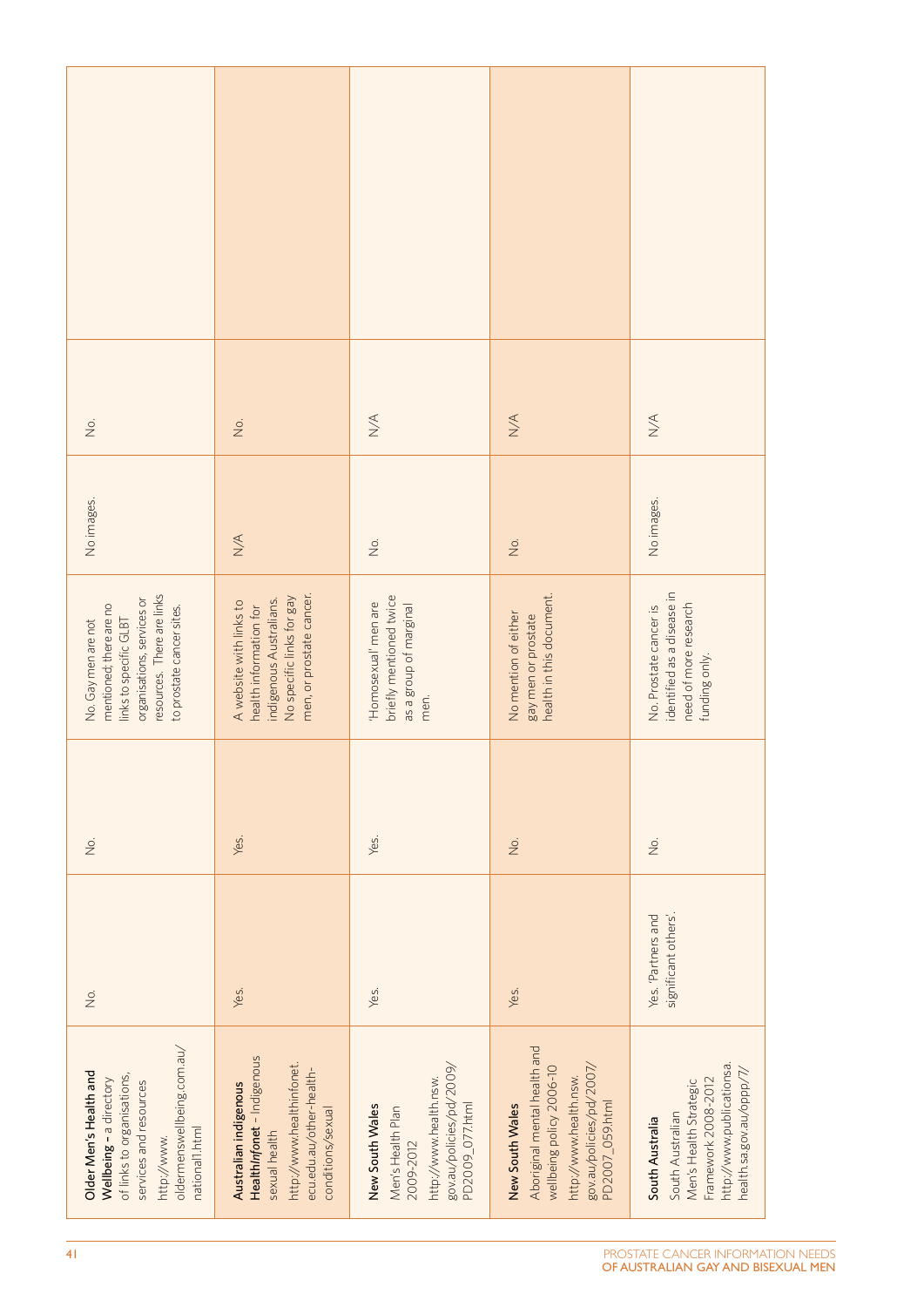| $\underset{\text{Z}}{\leq}$                                                                                                                                                         | $\frac{1}{2}$                                                                                                                                                                     |
|-------------------------------------------------------------------------------------------------------------------------------------------------------------------------------------|-----------------------------------------------------------------------------------------------------------------------------------------------------------------------------------|
| $\frac{1}{2}$                                                                                                                                                                       | $\frac{1}{2}$                                                                                                                                                                     |
| prostate cancer are<br>each well considered<br>but not in relation to<br>No. Gay men and<br>each other.                                                                             | cancer nor gay men are<br>No. Neither prostate<br>addressed.                                                                                                                      |
| Yes.                                                                                                                                                                                | $\frac{1}{2}$                                                                                                                                                                     |
| Yes.                                                                                                                                                                                | $\frac{1}{2}$                                                                                                                                                                     |
| Men's health and wellbeing<br>http://www.livingwell.org.<br>au/Portals/0/Living%20<br>Victoria_mens_health_<br>Well%20Files/PDFs/<br>strategy 2010-2014<br>strategy.pdf<br>Victoria | http://www.aboriginal.health.<br><b>Well Being, a renewed focus</b><br>wa.gov.au/docs/HP011000_<br>Aboriginal Men's Health and<br>Aboriginal_mens_health.pdf<br>Western Australia |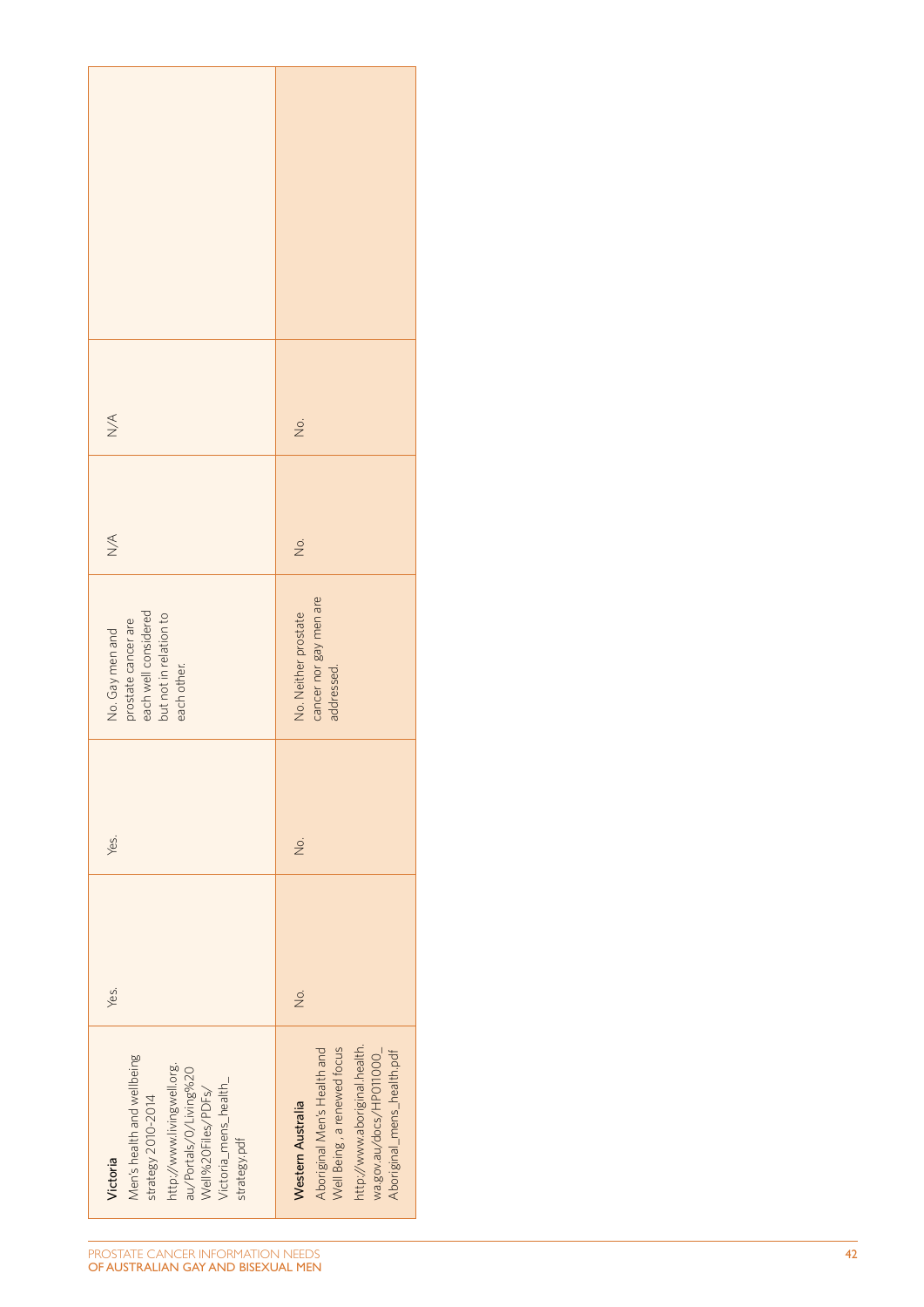International government and non-government organisations providing prostate cancer information International government and non-government organisations providing prostate cancer information

| <b>Body/organisation &amp;</b><br><b>Website</b>                      | partner (implied<br>inclusion of gay<br>and OHAM)<br>Reference to | to gay and<br>(inclusive<br>language)<br>reference<br>General<br><b>OHAM</b> | sexuality, accessing<br>Specific reference<br><b>OHAM (including</b><br>relationships, gay<br>issues such as<br>supportive<br>pue ƙe8 o <sub>1</sub><br>services) | Are there<br>images of<br>inclusive<br><b>OHAM?</b><br>Bay and | information<br>for gay and<br>specifically<br><i><b>/resources</b></i><br>/contacts<br>Are there<br>OHAM?<br>links to<br>further | Notes/Recommendations                                                   |
|-----------------------------------------------------------------------|-------------------------------------------------------------------|------------------------------------------------------------------------------|-------------------------------------------------------------------------------------------------------------------------------------------------------------------|----------------------------------------------------------------|----------------------------------------------------------------------------------------------------------------------------------|-------------------------------------------------------------------------|
| http://www.prostatecancer.ca/<br>Prostate Cancer Canada               | Reference to loved<br>ones.                                       | Yes.                                                                         | newsletter with photos.<br>pride march in their<br>Reference to a                                                                                                 | $M \times N$                                                   | Link to Perlman<br>and Drescher<br>(2005)                                                                                        |                                                                         |
| http://www.prostatecentre.com/<br>Vancouver Prostate Centre           | $\sum_{i=1}^{n}$                                                  | $\sum_{i=1}^{n}$                                                             | $\bigotimes_{\mathbb{Z}}$                                                                                                                                         | $\underset{\text{N}}{\leq}$                                    | $\underset{\text{Z}}{\leq}$                                                                                                      |                                                                         |
| http://www.cancerhelp.org.<br>uk/type/prostate-cancer/                | partner/relationship.<br>Very good use of                         | Very inclusive.                                                              | No specific reference to<br>issues faced by gay and<br>OHAM.                                                                                                      | $\underset{\text{N}}{\leq}$                                    | Only general<br>cancer links.                                                                                                    |                                                                         |
| The Prostate Cancer Charity<br>http://www.prostate-cancer.<br>org.uk/ | Yes.                                                              | Yes.                                                                         | No specific reference to<br>issues faced by gay and<br>OHAM.                                                                                                      | Images are<br>neutral.                                         | Organisation.<br><b>GLBT</b> Health<br>provided to<br>A link                                                                     |                                                                         |
| www.prostatecouples.com                                               | Yes.                                                              | Yes.                                                                         | Yes.                                                                                                                                                              | Yes.                                                           | $\sum_{i=1}^{n}$                                                                                                                 | A great resource that many websites and<br>organisations could link to. |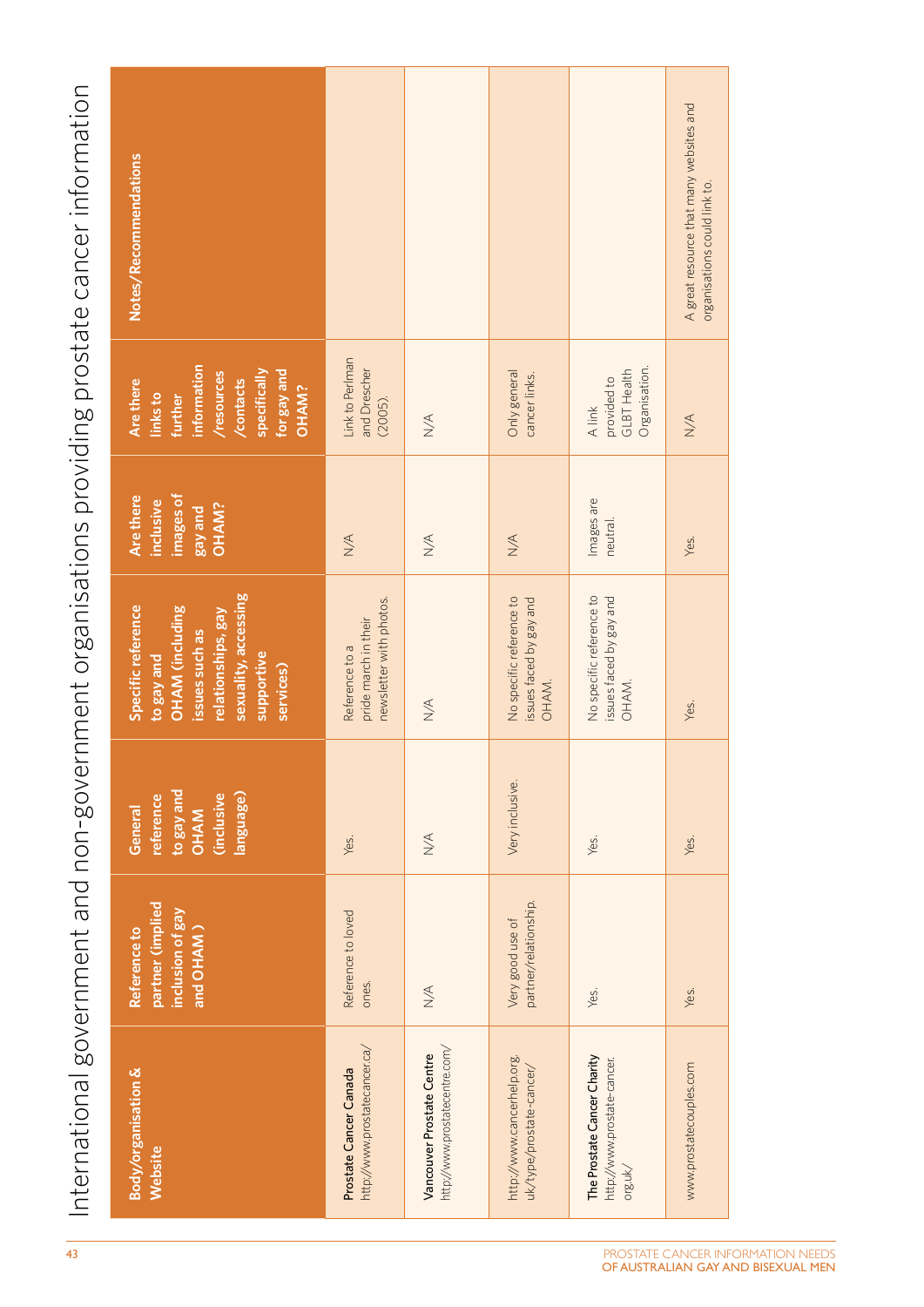|                                                            |                                                                   |                                                       | men on American Cancer Society website.<br>Specific information for gay and bisexual                                                                   |                                                                                                                          |                                                     |                                                                                                    |
|------------------------------------------------------------|-------------------------------------------------------------------|-------------------------------------------------------|--------------------------------------------------------------------------------------------------------------------------------------------------------|--------------------------------------------------------------------------------------------------------------------------|-----------------------------------------------------|----------------------------------------------------------------------------------------------------|
| $\frac{\dot{\rm o}}{\rm Z}$                                | One link in a<br>PDF.                                             | As above.                                             | Yes.                                                                                                                                                   | One link.                                                                                                                | $\frac{\dot{\rm o}}{\rm Z}$                         | support groups<br>Yes, numerous<br>websites and<br>links to                                        |
| $\stackrel{\circ}{\geq}$                                   | $\stackrel{\textstyle\circ}{\geq}$                                | As above.                                             | Yes.                                                                                                                                                   | heterosexual<br>Images of<br>sex.                                                                                        | $\stackrel{\circ}{\geq}$                            | $\underset{\text{N}}{\leq}$                                                                        |
| heterosexual men.<br>are specifically to<br>No. References | In passing.                                                       | As above.                                             | Yes.                                                                                                                                                   | sentence in the 52<br>No. Two passing<br>pages.                                                                          | $\stackrel{\textstyle\circ}{\geq}$                  | function issues without<br>Consideration of sexual<br>practice or identity.<br>reference to sexual |
| $\frac{\dot{\rm o}}{\rm Z}$                                | Reference in a few<br>passing sentences<br>in a PDF about<br>sex. | As above.                                             | Yes.                                                                                                                                                   | $\frac{\dot{\rm o}}{\rm Z}$                                                                                              | $\frac{\dot{\rm o}}{\rm Z}$                         | $\frac{1}{2}$                                                                                      |
| Partner is used but<br>heterosexuality is<br>implied.      | Reference is to<br>heterosexual.                                  | As above.                                             | Yes.                                                                                                                                                   | Heterosexuality<br>assumed.                                                                                              | Yes.                                                | Yes.                                                                                               |
| http://www.prostate-link.<br>UK Prostate Link<br>org.uk    | American Cancer Society<br>http://www.cancer.org/                 | Cancer/ProstateCancer/index<br>http://www.cancer.org/ | MensHealth/cancer-facts-<br>for-gay-and-bisexual-men<br>Healthy/FindCancerEarly/<br>Cancer facts for gay and<br>http://www.cancer.org/<br>bisexual men | webcontent/002910-pdf.pdf<br>http://www.cancer.org/acs/<br>groups/cid/documents/<br>Sexuality for the man<br>with cancer | National Cancer Institute<br>http://www.cancer.gov/ | Prostate Cancer Foundation<br>http://www.prostatecancer<br>foundation.org                          |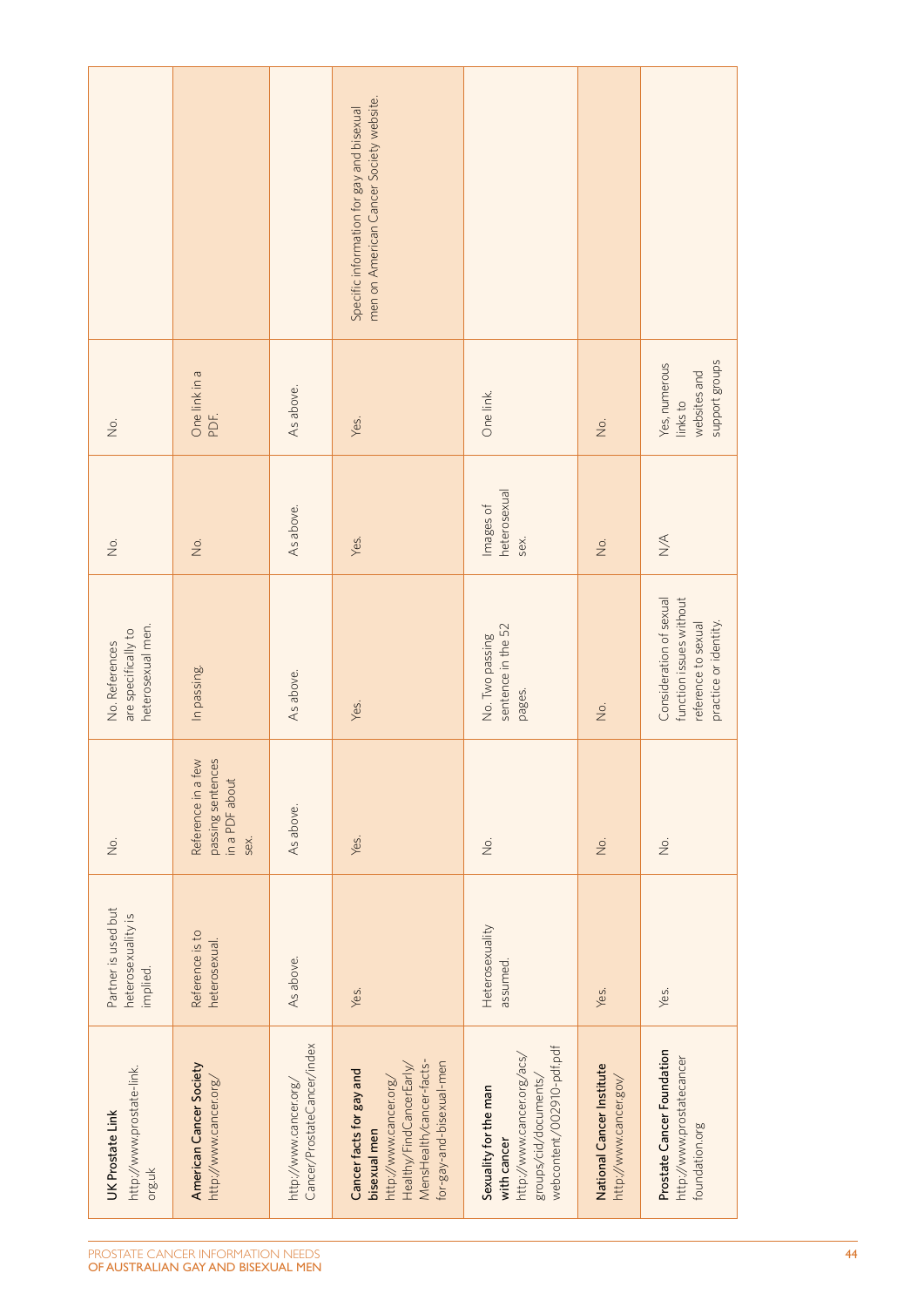#### National gay men's health, AIDS/PLHIV (People Living with HIV) organisation websites

The following websites, which offer information and support to gay and other homosexually active men, and/or people with HIV, were also reviewed to determine whether they provided resources or information to men with prostate cancer.

- ACON (NSW GLBT Health Organisation)
- ACSA AIDS Council of South Australia
- AIDS Action Council, ACT
- NAPWA National Association of People Living with HIV/AIDS
- QAHC Queensland Association of Healthy Communities
- Victorian AIDS Council/Gay Men's Health Centre
- WAAC Western Australia AIDS Council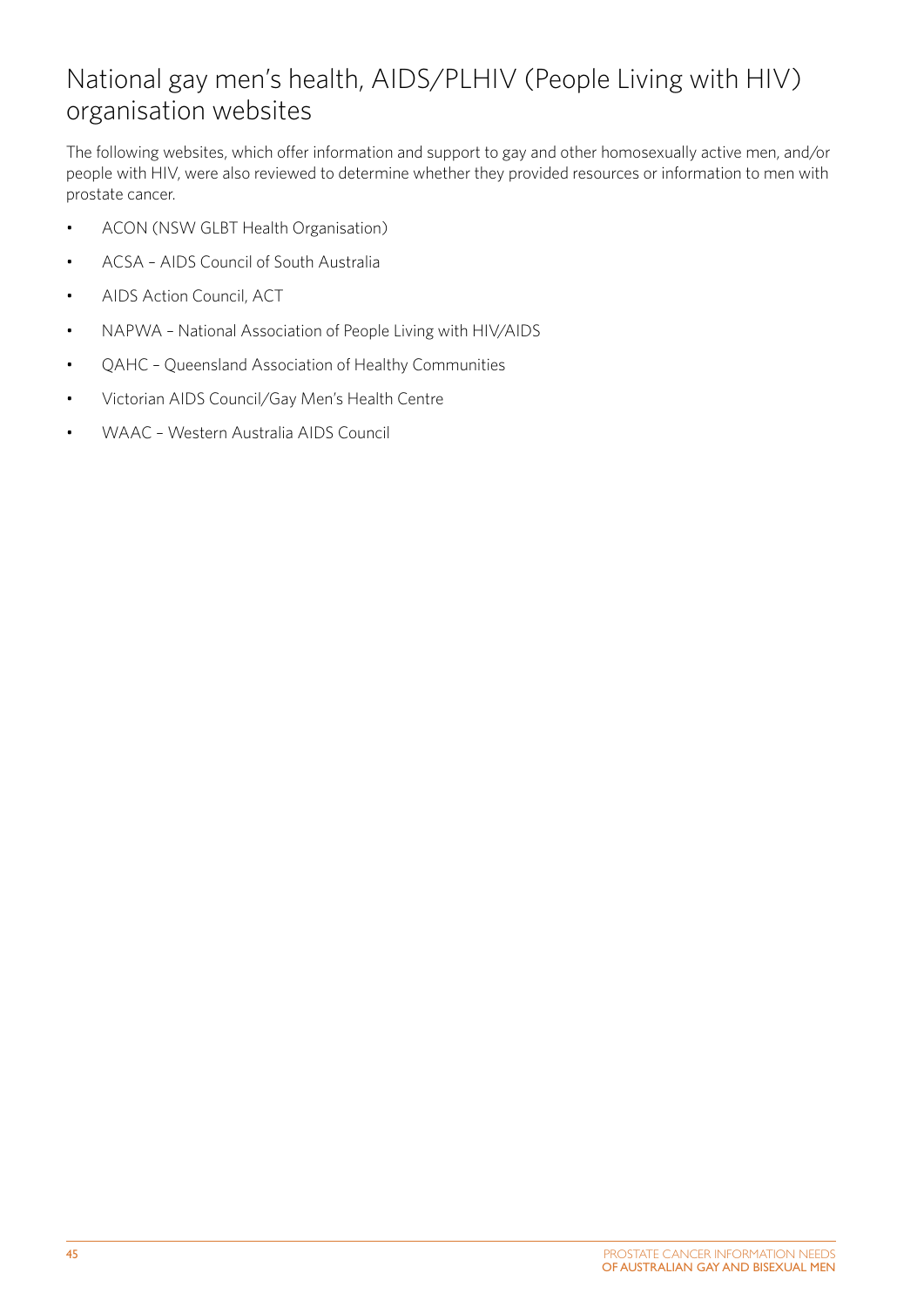